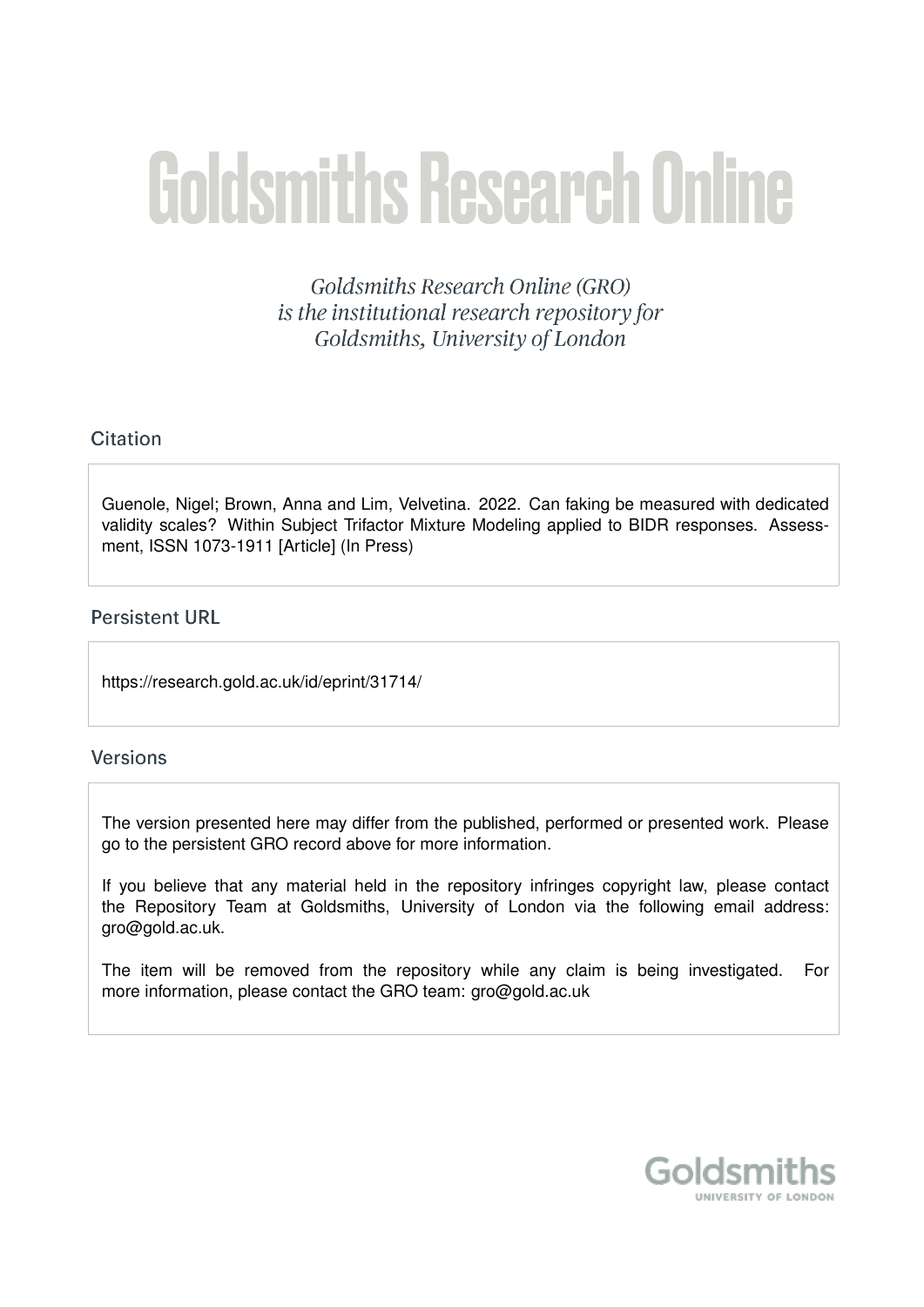Can faking be measured with dedicated validity scales? Within Subject Trifactor Mixture Modeling applied to BIDR responses

> Nigel Guenole Goldsmiths, University of London

> > Anna Brown University of Kent

Velvetina Lim University College London

This manuscript is accepted for publication at *Assessment*. Correspondence regarding it can be sent to  $\underline{\text{n.guenole}(\text{dgold.ac.uk})}$ .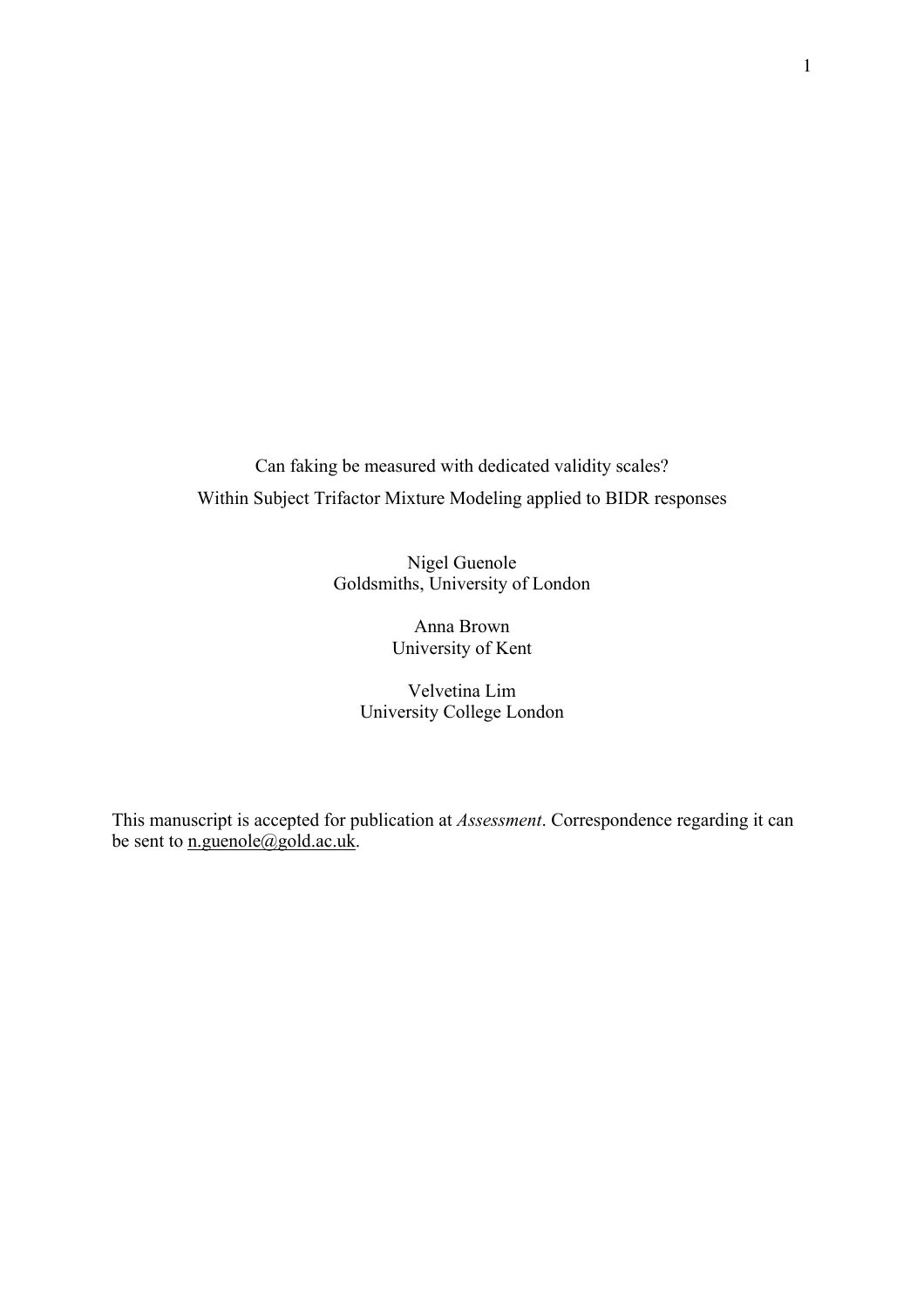#### **Abstract**

A sample of 516 participants responded to the Balanced Inventory of Desirable Responding (BIDR) under answer honest and instructed faking conditions in a within-subjects design. We analyse these data with a novel application of trifactor modeling that models the two substantive factors measured by the BIDR – Self-Deceptive Enhancement (SDE) and Impression Management (IM), condition-related common factors and item specific factors. The model permits examination of invariance and change within subjects across conditions. Participants were able to significantly increase their SDE and IM in the instructed faking condition relative to the honest response condition. Mixture modeling confirmed the existence of a theoretical two-class solution comprised of approximately two thirds of 'compliers' and one third of 'non-compliers'. Factor scores had good determinacy and correlations with observed scores were near unity for continuous scoring, supporting observed score interpretations of BIDR scales in high stakes settings. Correlations were somewhat lower for the dichotomous scoring protocol. Overall, results show that the BIDR scales function similarly as measures of socially desirable functioning in low and high stakes conditions. We discuss conditions under which we expect these results will and will not generalise to other validity scales.

Keywords: BIDR, validity scales, socially desirable responding, impression management, trifactor models, factor mixture models, measurement invariance, instructed faking.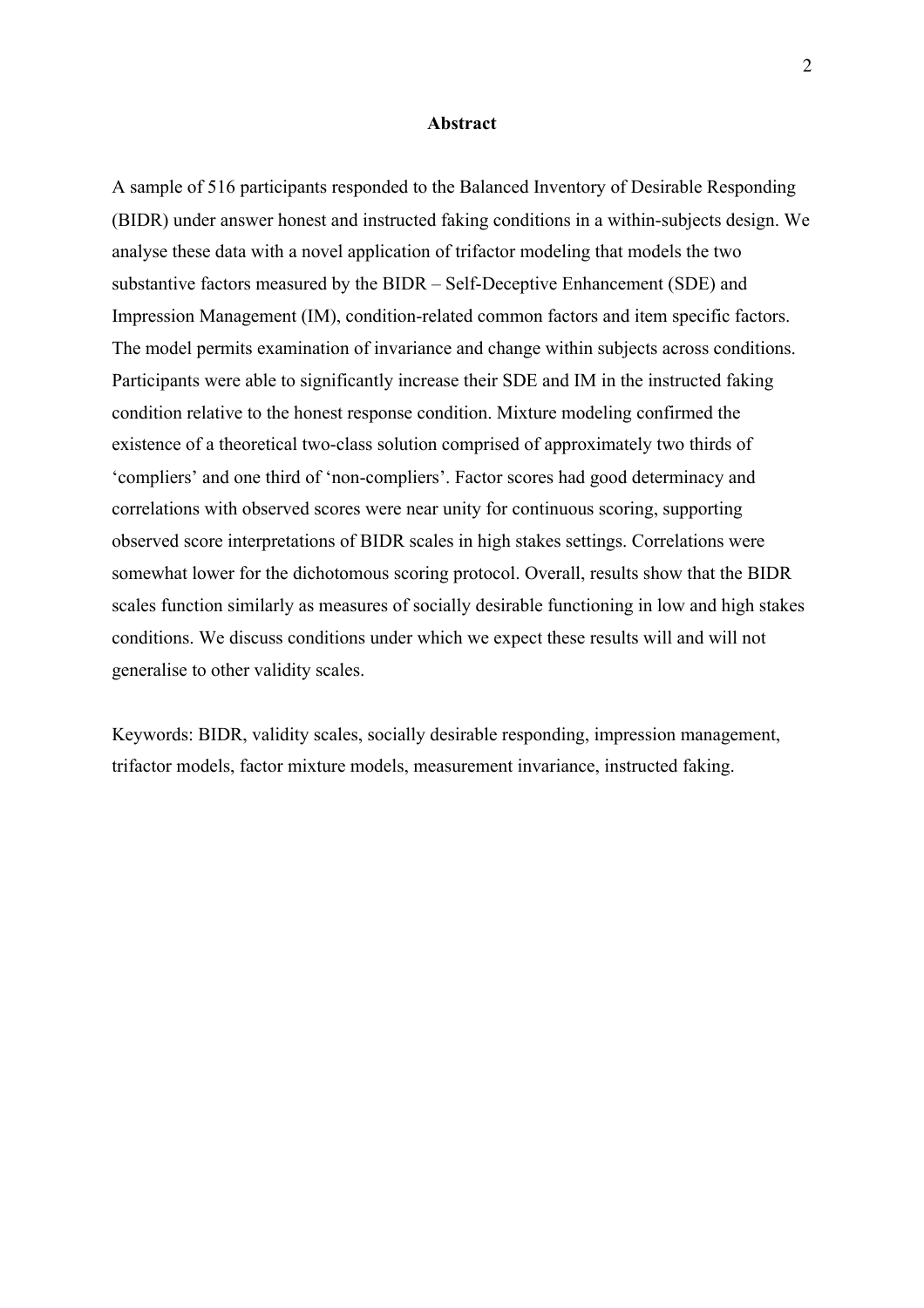# **Can faking be measured with dedicated validity scales? Applying within subject trifactor mixture modeling to BIDR responses**

Faking in questionnaire responses is considered such problem that remarkable levels of effort are devoted to addressing it. Validity scales are among the most commons methods for detecting dissimulation on self-report questionnaires, despite some controversy regarding the extent to which they can detect dissimulation and be used to correct for it (McGrath, Mitchell, Kim, & Hough, 2010; Morey, 2012; Rohling et al., 2011). The Marlowe Crowne social desirability scales (MCSDS) for instance, which are based on the Minnesota Multiphasic Personality Questionnaire (MMPI), differentiate attribution, or claiming desirable characteristics, from denial, or disclaiming undesirable characteristics (Millham, 1974). Leite & Beretvas (2005) reviewed the ways that the MCSDS are used in practice. They are commonly used in three different ways. First, substantive trait scores are correlated with social desirability scale scores to see if the correlations are high, indicating socially desirable responding impacted the assessment process. Second, factor analysis is sometimes used to check if the construct of interest and social desirability are empirically distinct. Finally, the substantive assessment scores for respondents with high social desirability scores are sometimes ruled invalid.

Another well-known scale for detecting social desirability that is used in similar ways to the MCSDS is the Balanced Inventory of Desirable Responding (BIDR: Paulhus, 1984; Paulhus, Bruce, & Trapnell, 1995). In early writings Paulhus traced the history of researchers who have distinguished two forms of socially desirable responding, self-deceptive enhancement (SDE) and impression management (IM), in questionnaire responses. Selfdeceptive enhancement refers to when a respondent really believes their inflated responses, while impression management occurs when a respondent consciously inflates responses (Paulhus, 1984). According to Gignac (2013), the former behaviors are observable only to the self while the latter are observable to others. Paulhus identified scales that had historically been used as markers of each form of dissimulation, and noted that factor analysts who initially discovered these tendencies referred to them as alpha and beta (e.g. Block, 1965; Wiggins, 1964). Paulus (1984) factor analyzed the scale scores for questionnaires thought to be markers of alpha and beta to create the BIDR. Readers may refer to Paulhus's original work, or to Leite & Beretvas (2005) for a brief history of the origins of the BIDR, including its psychodynamic roots that were subsequently dropped.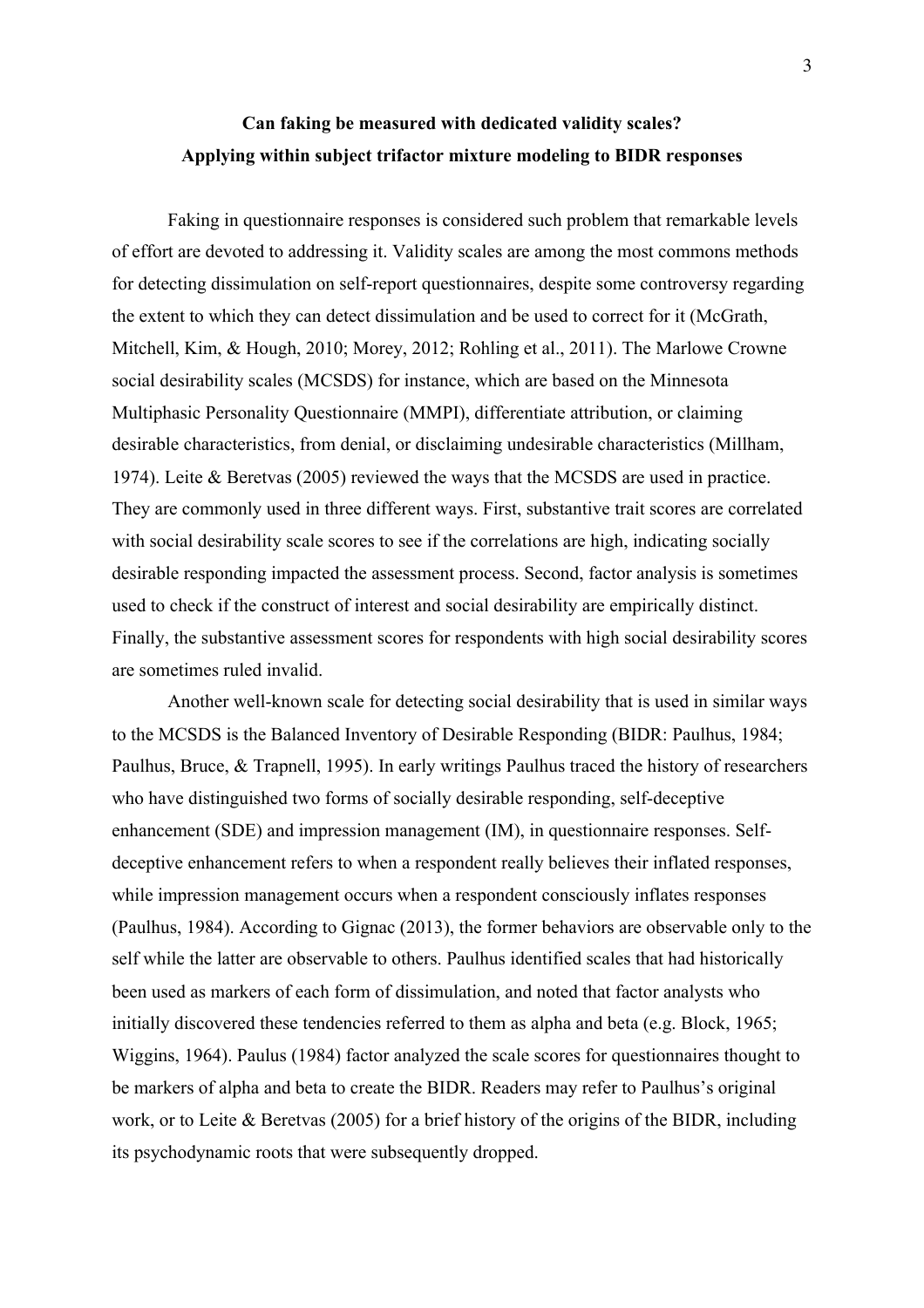The BIDR scales have now been extensively evaluated, including testing under instructions to fake and not to fake. This work has primarily occurred at the observed variable level with classical test theory rather than with latent variable models. Despite an abundance of research articles on the BIDR, the number of articles that explicitly focus on the measurement invariance of the BIDR under low and high stakes conditions is limited to a few papers at most. Yet the factorial invariance of the BIDR across settings where people are not expected to dissimulate and where they might is critical to the validity of the measure. For the scales to be useful in measuring the extent of socially desirable responding, the measurement parameters of the confirmatory factor models (i.e., loadings and intercepts or thresholds) ought to be the same between honest and faking conditions with only the population heterogeneity parameters (i.e., latent factor means and variances) changing between the conditions. That is, to measure the extent of SDE and IM, the scales should 'work' equally well under low and high stakes conditions. This is even more important for social desirability scales than it is for other constructs. After all, it is social desirability scales that researchers purport to be measures of faking. If they functioned differently when people faked, it would be analogous to a ruler functioning differently when measuring shorter as opposed to longer distances. Whether or not the measurement parameters vary as a function of instruction conditions is an open question, and we explore this as a research question rather than a directional hypothesis. There have been few comprehensive investigations of measurement invariance for validity scales across honest and faking conditions to our knowledge.

In fact, we found just one instance where a study examined measurement invariance for the full BIDR across low and high stakes conditions (Li & Reb, 2009). This study used a multiple group approach with a within-subjects design, which violates the assumption that the groups are independent populations and renders the conclusion challenging to interpret. Instead, a single group longitudinal invariance model should be applied with within subject designs, as discussed by authors including Chan (1998), Marsh & Grayson (1994) and Liu et al. (2017). A second study using a between groups design found support for measurement invariance for the impression management scale of the BIDR. This study was designed to examine the effect of anonymity versus confidentiality assurances (Miller & Ruggs, 2014). However, it omitted the self-deception scale. The main objective of this article is to appropriately examine the measurement invariance of the BIDR across honest and faked responses using a within subjects instructed faking design. In particular, we will determine whether any changes in item means and covariances between conditions affects measurement parameters, population heterogeneity patterns, or both.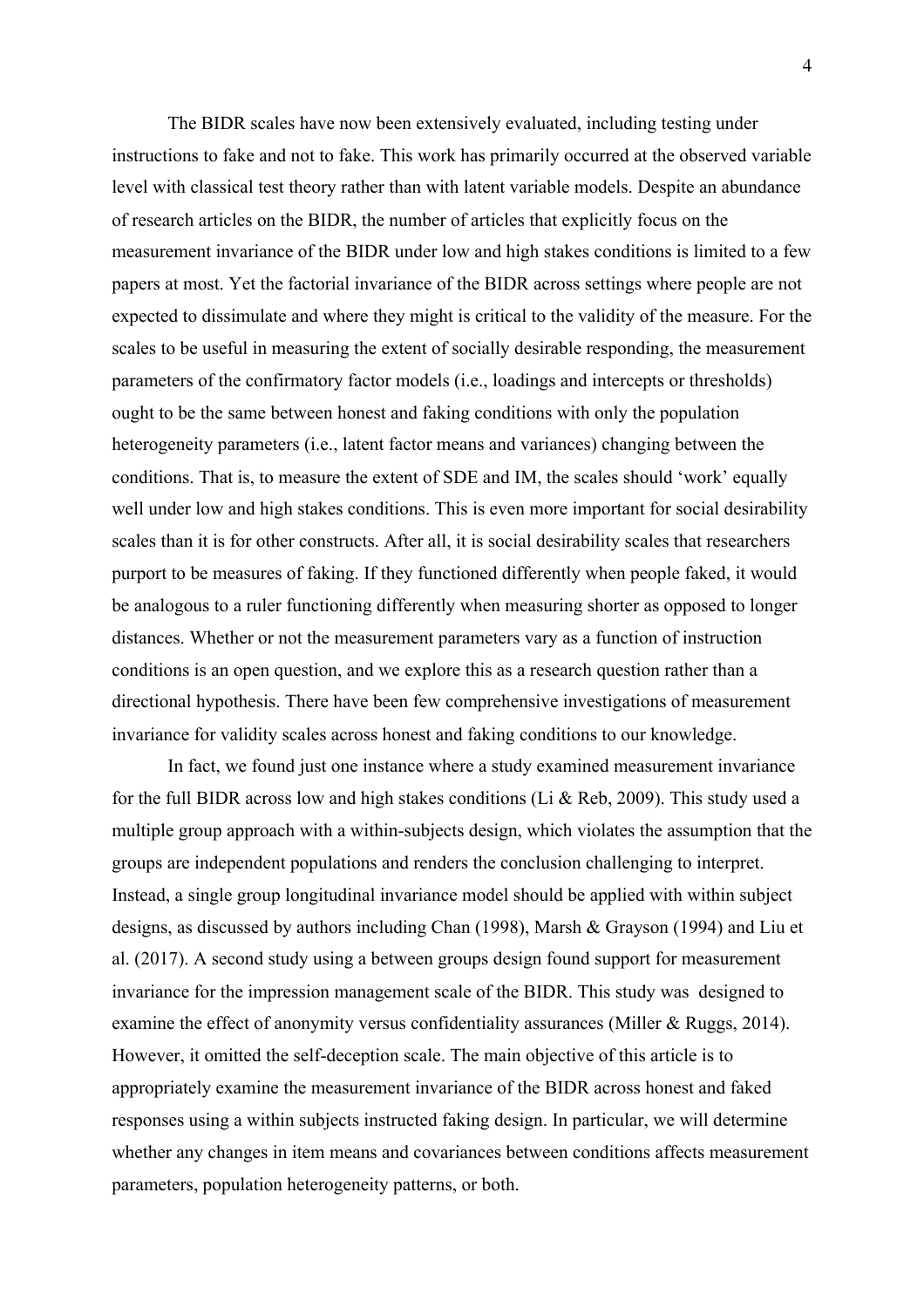Before invariance over experimental conditions can be examined, one needs to obtain a well-fitting measurement model for the BIDR. Few multiple factor psychological measures are truly orthogonal, and it is likely that the BIDR factors of SDE and IM are correlated. In situations where there are three or more substantive factors, potential measurement models would include a higher order factor model, a correlated factors model, or hierarchical models.

**Higher order models.** Higher order models model the relationships between factors with a higher order factor that explains the variance in lower-level factors. As Paulhus (1984) originally proposed a two-factor model of socially desirable responding, a higher order factor model is not identified without modelling additional variables or including model constraints beyond typical identification constraints when three or more latent variable indicators are available. This leaves the correlated factors model and hierarchical factor models (Holzinger & Swineford, 1937; Markon, 2019; Reise, 2012) as plausible models.

**Correlated factor models.** Correlated factor models represent the relationships between measured factors with non-zero correlations. The correlated factors model has not proved to be the best fitting model for the BIDR in past research, which has raised concerns about the BIDR structure (e.g., Gignac, 2013; Leite & Beretvas, 2005). We expect that this is because of at least two reasons. First, we expect that a general latent factor representing nonuniform response biases might be necessary (Brown, Inceoglu, & Lin, 2017). Second, we expect that unique item factors might be required, albeit that item specific factors are not identifiable in typical self-report single occasion responses (e.g., Rao, 1955).

**Hierarchical models.** Hierarchical models assume that all factors influence items directly, as opposed to indirectly via subordinate latent factors in the case of higher order factor models. In the bifactor model, one form of hierarchical models, a general factor is fitted along with an orthogonal subset of homogenous group factors accounting for variance not explainable by the general factor. The group factors can themselves be correlated or uncorrelated (Holzinger & Swineford, 1937; Markon, 2019; Reise, 2012).

Caution has been suggested in interpretation of bifactor models as revealing substantive group factors as opposed to its more conventional use for examining the extent to which a measure provides a unidimensional score. Reasons include the difficulty of interpreting the general factor as a causal factor; the tendency of bifactor models to improve fit by modelling construct irrelevant variance, and the fact that good model fit does not indicate validity of the latent variables in the bifactor model (Bonifay & Cai, 2017; Bonifay, Lane, & Reise, 2017). Nonetheless, these are popular models and have been applied with BIDR data.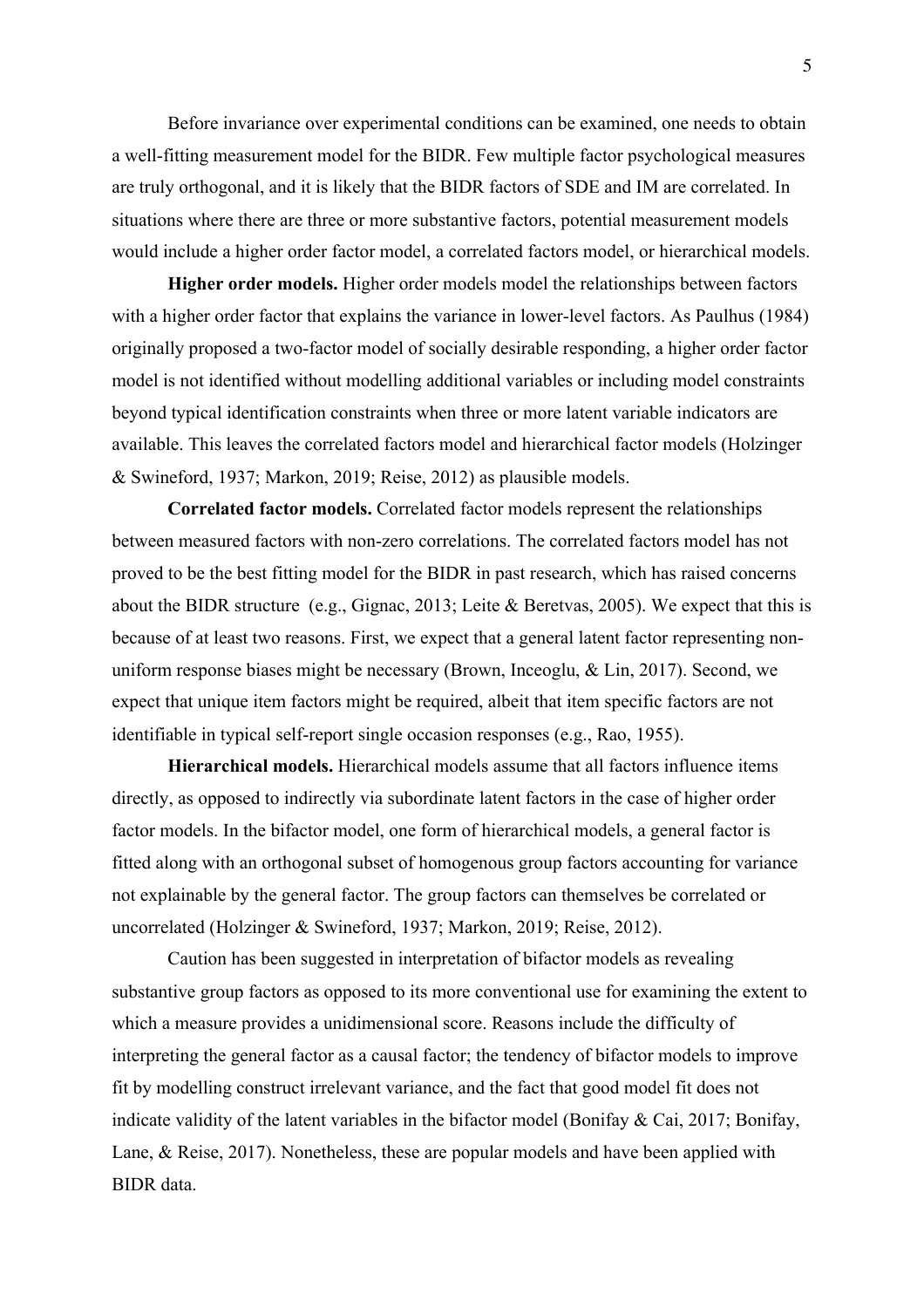One application of bifactor modelling to the BIDR was presented by Gignac (2013) who tested an extensive array of models using a low stakes sample that included Paulhus & Reid's (1991) updated BIDR structure, where self-deceptive enhancement is split into selfdeceptive enhancement and self-deceptive denial. Gignac compared the fit of numerous models where the data were dichotomously scored and 'continuously' scored (i.e., treated as ordinal rather than binary, in both cases he modelled the data using a diagonally weighted least squares (DWLS) estimator).

In that study, the best fitting model for the BIDR's continuous scoring was a hierarchical model that included a) a general social desirability factor; b) orthogonal specific factors for self-deceptive enhancement and impression management, and c) a method factor that modelled all items that were negatively keyed. Considering the earlier concerns about giving substantive interpretations to methods factors, readers might think twice today about the validity of a bifactor representation of the BIDR with substantive group factors. At the same time, the bifactor model is not up to the complexity of the task of modelling BIDR responses in an instructed faking design, where the same participants answer honestly and under faking instructions.

However, while the modelling task becomes more complex due to the introduction of a within subjects repeated measures design, possibilities are opened by the additional experimental condition that enable identifying different sources of variance in the response process. Namely, unique item factors are now identifiable with two measurement occasions corresponding to participant responses under each instruction condition. Moreover, the latent mean differences between experimental conditions can be identified, and if appropriate, interpreted. In this article, we capitalize on this opportunity to present a novel application of tri-factor modelling (Bauer et al., 2013), which is itself an extension of the bifactor model.

**Trifactor models.** Bauer et al., (2013) presented trifactor modelling in the context of multi-informant designs, suggesting that responses of multiple informants answering about a single construct could be explained by a general factor measuring the construct of interest, rater factors measuring the unique perspective of each rater source on the latent construct, and item specific factors that measure unique variance associated with each item across the informant groups.

We adapted Bauer et al.'s approach in the following ways. We modelled two **substantive BIDR factors** in each experimental condition. Hence, the model included honest SDE and faked SDE and honest IM and faked IM factors. These are the ultimate constructs of interest when one uses the BIDR, because they reflect the extent of respondents' self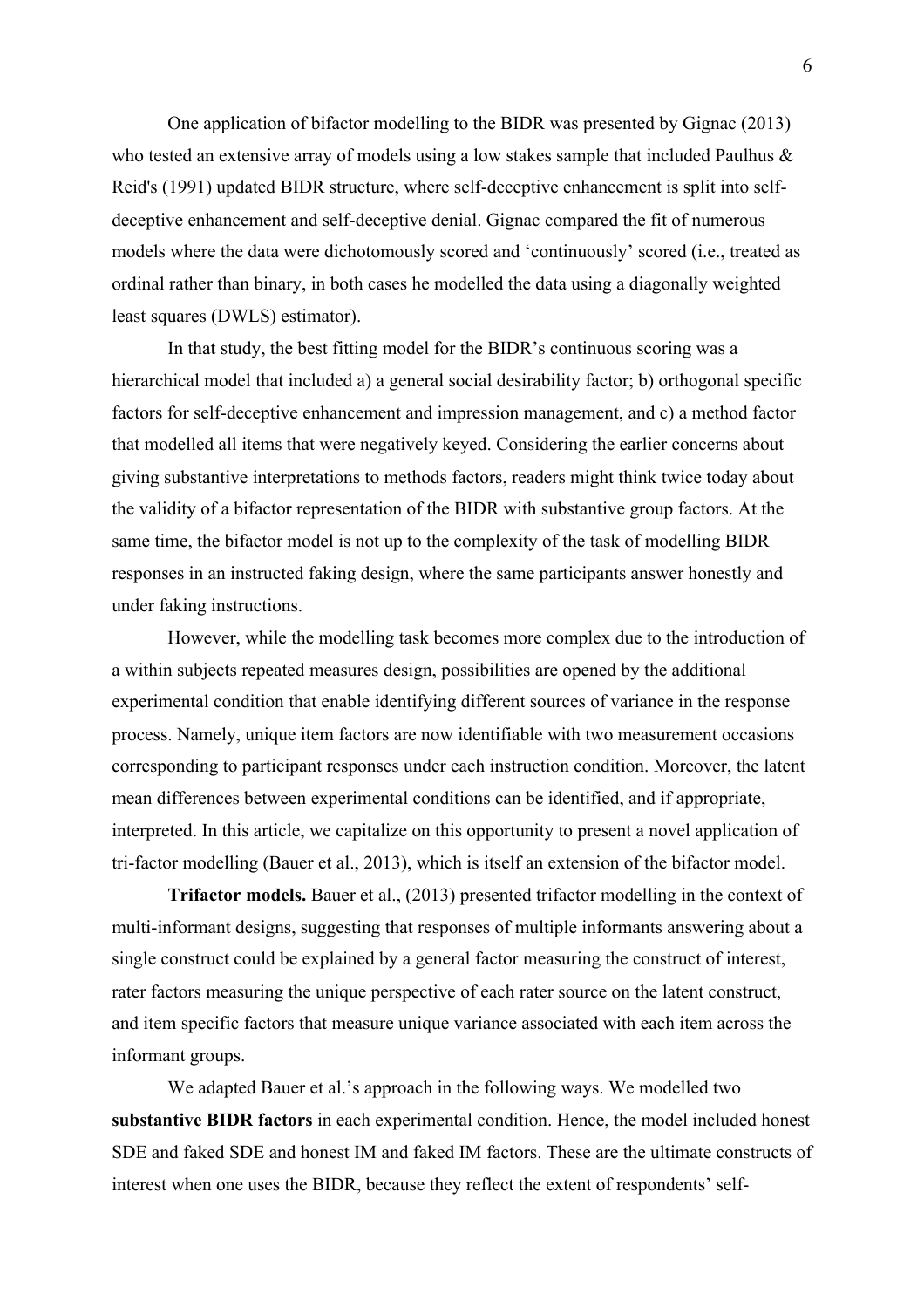deceptive enhancement and impression management under low and high stakes assessment conditions. Different to Bauer et al., (2013), we incorporated a *mean structure* for the BIDR substantive factors, permitting the interpretation of the experimental difference in latent means resulting from the faking intervention. To this end, we imposed strict measurement invariance across conditions, and fixed the means of SDE and IM in the honest condition to zero while estimating them freely in the faking condition. The measurement invariance constraints are described in the Methods section. Next, we modelled further dependencies in item responses in each condition with two **method factors** – thus, all 40 BIDR items rated under the honest condition loaded on a "general Honest" factor, and all 40 BIDR items rated under the faking condition loaded on a "general Faking" factor. Brown et al., (2017) suggested that such general factors can be used for capturing response biases. If the factor loadings are similar across items, they can be considered uniform distortion (i.e., response styles), such as acquiescence, while if they are different across items (for example, follow the pattern of positive and negative loadings in the BIDR's balanced design) they can be considered non-uniform biases, such as socially-desirable responding. However, in the present study the latter is measured directly via the BIDR, so the general factors are intended to pick up any remaining variance due to response styles. Luckily, the BIDR's balanced design provides a unique opportunity to separately identify the substantive factors SDE and IM (with half of the items expected to load negatively), and the method factors as response styles (with all items expected to load positively). Finally, dependency that is due to the same item being answered in two instructional conditions was modelled as **item specific factors**, operationalized as correlated errors of the same item across the two conditions. This parameterization is mathematically equivalent to the item specific factors with both factor loadings set to unity and freely estimated variance, producing identical fit. This trifactor model variation is represented graphically in figure 1.

# Insert figure 1 about here

While modelling method-related general factors on top of the substantive factors often cause problems with model identification (e.g., Podsakoff, MacKenzie, Lee, & Podsakoff, 2003), the repeated measures design in this study allows identification of substantive factors by imposing strict measurement invariance across conditions, which in turn allows assigning the mean differences between BIDR items in honest and faking conditions to the latent SDE and IM mean shifts rather than to the method factors. This would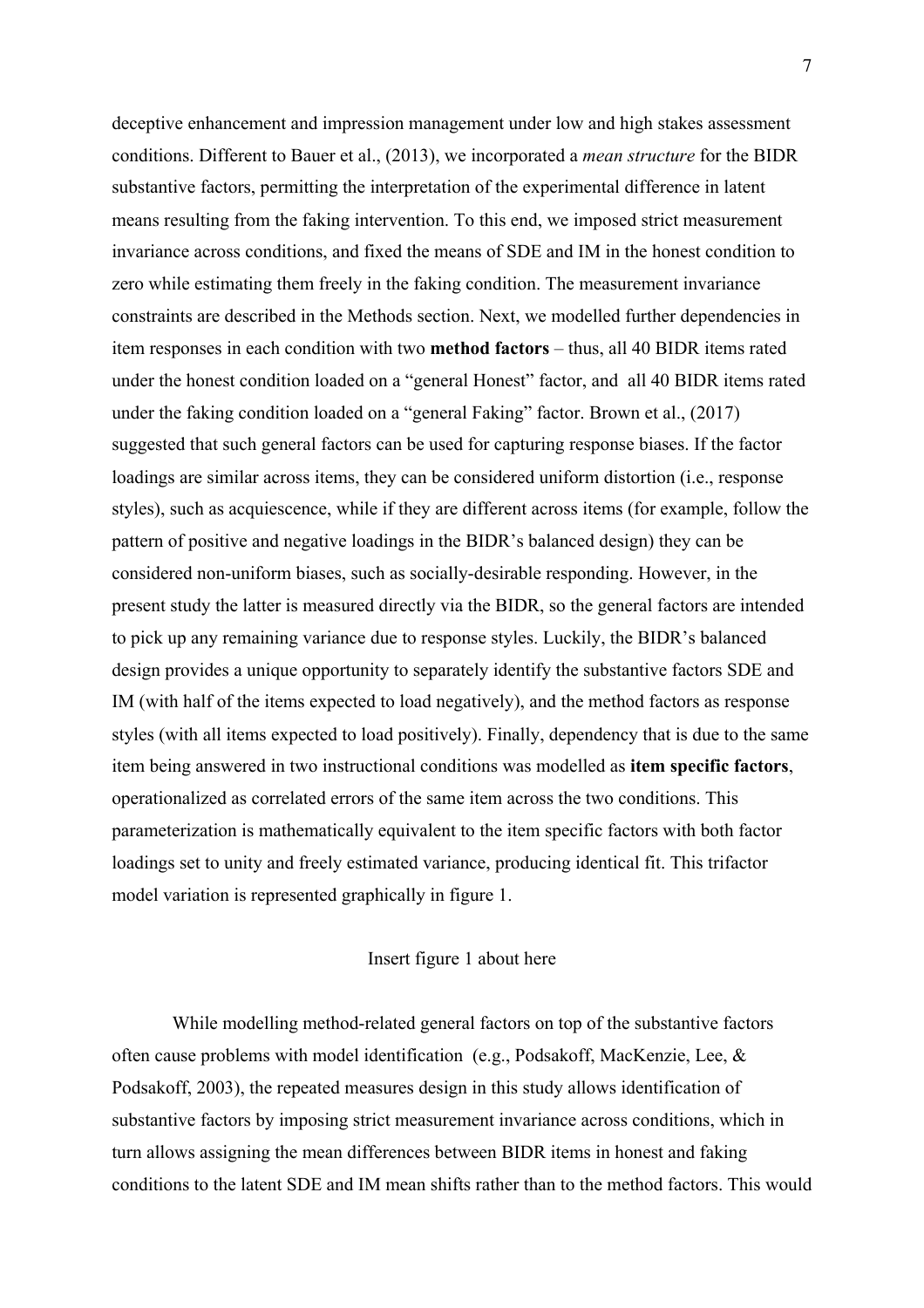not be possible without the repeated measures design. To further facilitate this separate identification, as is recommended in the bifactor modelling literature (e.g., Reise, 2012), we set the method factors uncorrelated with the substantive factors. The method factors, however, should correlate with each other if they are to capture the same person's response styles under different instructions. Similarly, the substantive factors should correlate with each other if they are to capture the same person's standing on SDE and IM under different instructions.

With reference to the concerns with interpretation of bifactor models mentioned earlier, it is important to note that we do not make any causal interpretation of the BIDR factors that were not originally proposed by Paulhus. The hypothesised substantive factors in each condition are still impression management and self-deceptive enhancement. The trifactor model is simply a technical adaptation that allows us to interpret the impact of faking on a) the measurement properties of the self-deception and impression management scales under high stakes conditions, and b) if appropriate, as determined by the invariance of the item parameters across instruction sets, the differences in latent means because of the experimental manipulation. However, this is not necessarily to say that method factors in the trifactor model could not be given a substantive interpretation that is not based on response styles at a later point given appropriate evidence.

**Trifactor mixture models.** In any experimental intervention there is a chance that some participants will not follow instructions, and we anticipate that in the faking condition, which imposes a significant cognitive burden on participants, some participants do not actually fake but respond normally. Hence, the distribution of scores in the faking condition may show heterogeneity as a result a mixture of honest and faked responding. We accommodate for this scenario with an adapted trifactor mixture model, which identifies two latent classes of individuals (Clark et al., 2013), such as people who followed the faking instructions and those who did not. Within the 'compliers' class, the default trifactor model with the honest and faking conditions applies; and within the 'non-compliers' class, both repeated measures in the trifactor model are modelled as the honest condition. Kim & von der Embse (2020) described the integration of trifactor modeling and mixture modeling in the context of Bauer et al., (2013)'s original formulation of the trifactor model. Here, we extend the application of trifactor mixture modeling to the repeated measures designs to allow modeling simultaneously the dimensional structure of the BIDR across faking and non-faking while also identifying classes of individuals who complied (compliers) with the instructions and those who did not (non-compliers).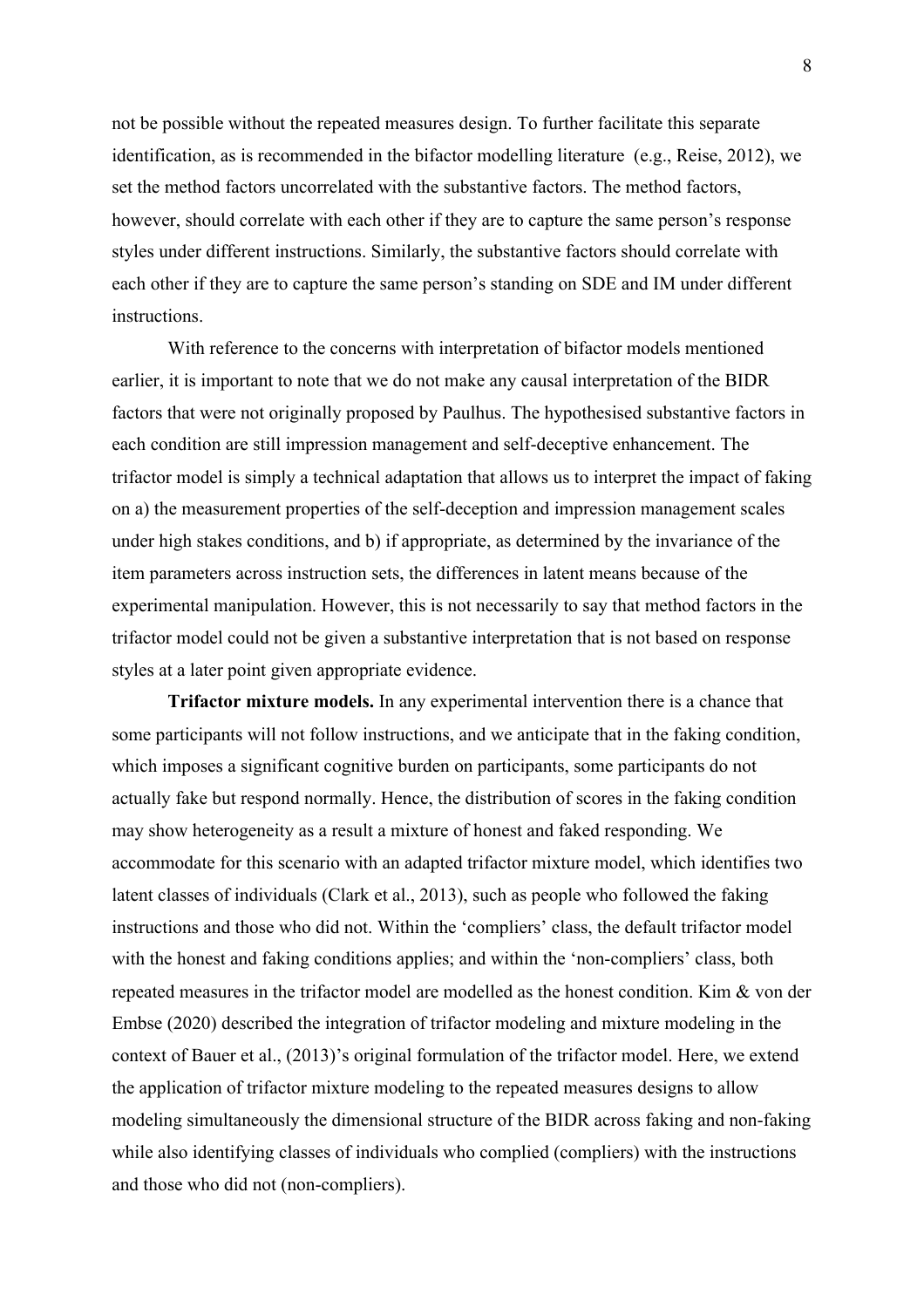#### **Method**

#### **Participants**

Here we report how we determined our sample size, all data exclusions, all manipulations, and all measures in the study. Participants in this study were a) 213 professional colleagues and students in the network of the author team and professionals in the working community in the United Kingdom who consented to participate after the survey was advertised to professional networks and on the LinkedIn website, and b) 303 respondents from a panel survey company called, Cint, who were representative of British working adults. The study was approved by the ethics committee at the first author's institution. Sample (a) received the instruction to fake first, followed by the instruction to respond honestly; and this order was reversed in sample (b). The two samples were similar in some but differed in other potentially important respects. The largest demographic group was white in both cases; but the student sample was younger on average and its modal highest education was higher. We present a detailed demographic breakdown of the samples in Table 1, including age, gender, education, occupation and ethnicity.

There were significant differences in observed scale scores between the samples, presented in Table 2, that is impossible to clearly attribute to the different sampling mechanisms or the fact that the first sample was asked to answer honestly before faking rather than vice versa. Our conjecture, although impossible to prove, is that the bigger shifts in means between conditions for the student sample were because they first had the opportunity to answer the items honestly before being asked to fake. Nonetheless, in both samples, the means shifted due to the experimental conditions in the same direction. We analyze the sample overall, as each sample alone is too small to analyze with the trifactor model set up we use. Most interpretations of sample size requirement for confirmatory factor models require at least 400 participants, particularly with the MLR estimator with missing data (Savalei & Bentler, 2005; Yuan & Bentler, 2000) and a highly parameterized model.

Insert Tables 1 and 2 about here

## **Measures**

In this paper, we analyse and report on Paulus's (1984) BIDR scales administered as part of a larger study. Paulhus discussed the use of both five-point and seven-point Likert scale variations as well as dichotomous scoring schemes. In this study we administered the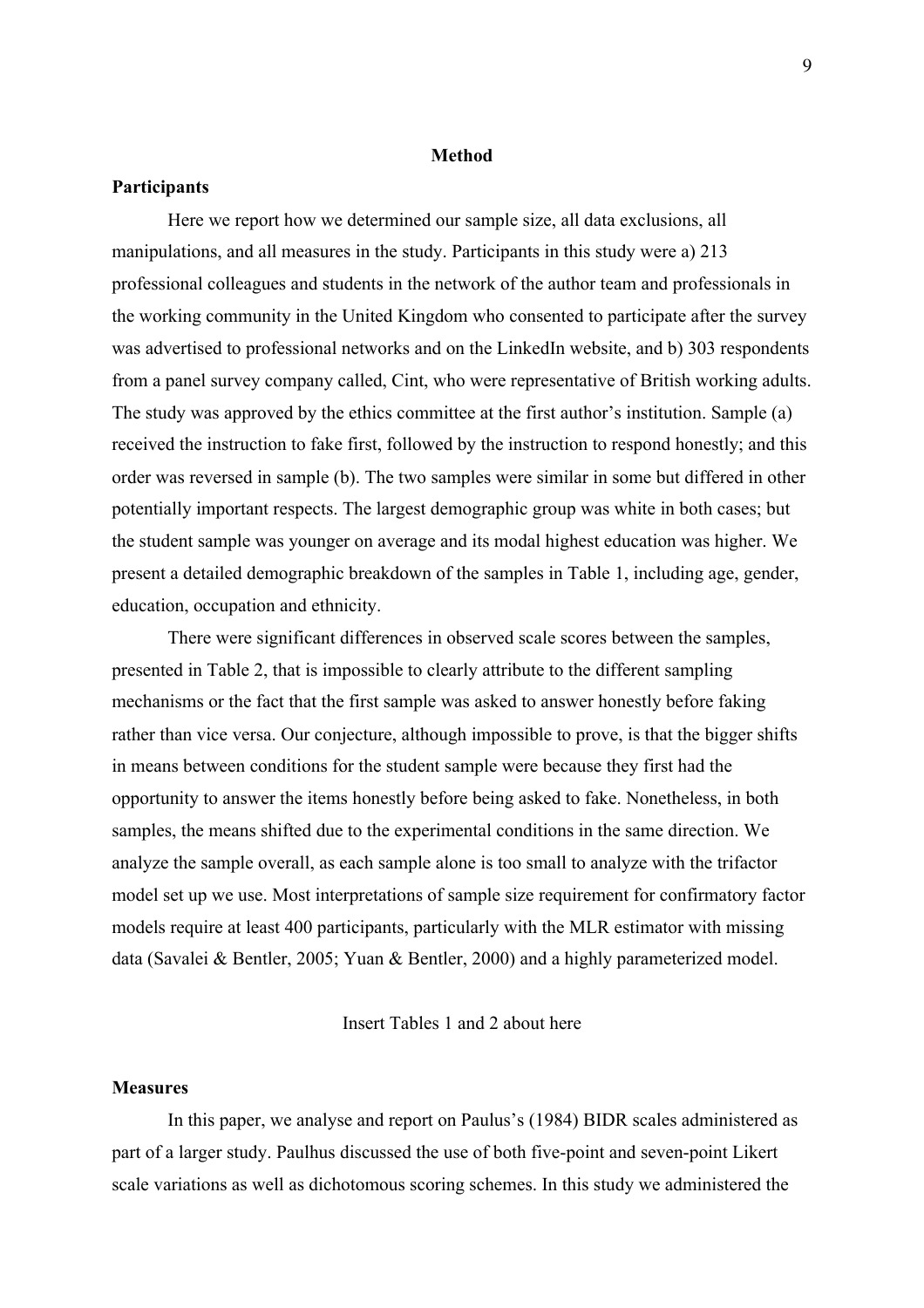BIDR with a five-point scale ranging from 'strongly disagree' (1) to 'strongly agree' (5). In addition to demographic data questions described under the participants section above and the BIDR measures, participants completed a maladaptive personality measure, the G50 (Guenole, 2015), which is not analysed here. The exact design reported in (Guenole, Brown, & Cooper, 2018) was completed under honest and faked conditions.

#### **Design and Procedure**

Assessment stakes (low versus high) were experimentally manipulated within subjects. In the 'low stakes' ('honest') condition, respondents were instructed to answer honestly as follows: 'You are now going to be answering questions about your personality. We would like you to answer questions in this section as honestly and as accurately as possible. Please answer truthfully, all responses are anonymous'. In the 'high stakes' ('instructed faking') condition, respondents were asked to respond as though they were applying for a job they really liked, with the following instructions: 'In this section we would like you to 'fake' your answers to the questions. In other words, answer as if you want to make your best impression to get a job you really want'.

Many research studies employing instructions to fake specify a particular job type so that all respondents are faking towards the same profile (Robie, Brown, & Beaty, 2007; Wetzel, Frick, & Brown, 2021). The counter argument to using this type of instruction with heterogeneous samples is that this would likely lead to different people being better positioned to fake for the nominated job role than others, in addition to having very different motivations and attitudes towards the nominated job profile, which may lead to the lack of interest or motivation to follow the faking instruction in many participants. Moreover, we expect that heterogeneity of job roles that participants imagine should not be detrimental for the analysis of BIDR data, which reflect general rather than job-specific considerations of socially acceptable behaviours and unlikely virtues.

#### **Analysis**

All data and scripts used in this article are available at the following link: https://figshare.com/s/8b0cb6a9b046a864c42d. The measurement model fitted was a variation of the trifactor model first reported by (Bauer et al., 2013) and discussed above. We identified the unit of measurement for the BIDR scales by identifying a strong loading item in each scale (the referent) in each condition and setting its factor loading to one in each condition.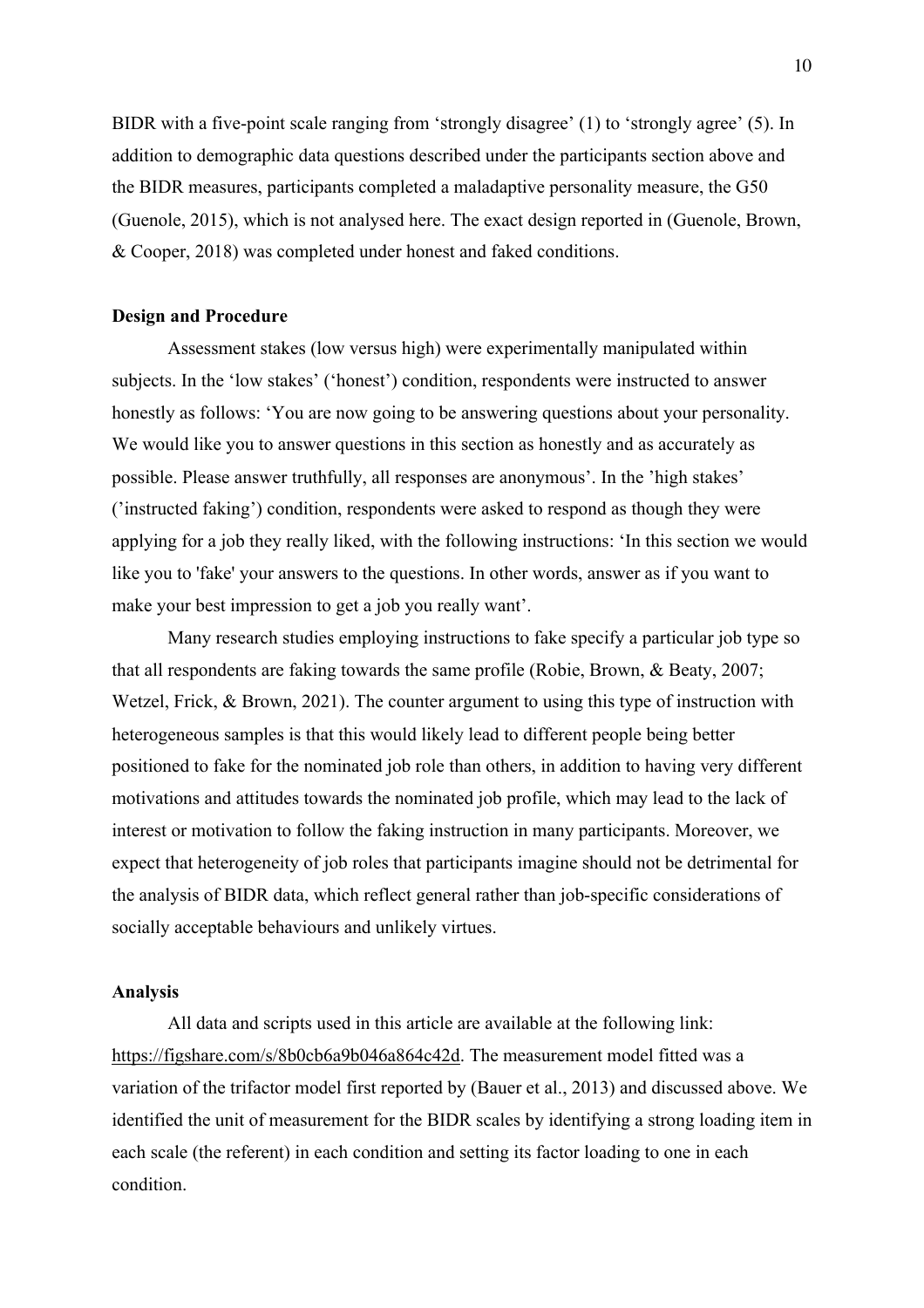**Estimation.** There can sometimes be confusion when BIDR models are described as continuously *scored*, which is contrasted with dichotomous scoring conventions that were proposed by (Paulhus, 1984), and when researchers discuss whether model parameters were estimated using continuous or categorical estimators. We considered five-point Likert data in this study, because we were interested in modelling the response process and identifying various variance sources. In this section, therefore, references to continuous and categorical refer to parameter estimation methods for the five-point Likert data that we analyse, not to any BIDR scoring protocols. It is possible to model these response data as continuous or ordered categorical, using maximum likelihood with robust standard errors (MLR) or a diagonally weighted least squares (DWLS) estimator respectively, implementing the appropriate identification constraints for repeated measures measurement invariance (Liu et al., 2017). On the one hand, these data are certainly ordinal, suggesting DWLS. On the other hand, it is unlikely that response tendencies underlying the observed variables (assumed in all limited information estimators such as DWLS) are multivariate normal, particularly in the instructed faking condition.

Inspection of the item distributions for the continuous scoring protocol, presented in figure 2, reveals an increase in endorsement of extreme categories in the instructed faking condition, making the distributions of item responses heavily skewed. This likely reflects the respective skewness of the underlying response tendencies (which represent utilities or psychological values that people feel towards the items). We can see this same pattern in the observed scale totals in upper panel of figure 3. The categorical analysis will, however, treat the increased frequencies in extreme categories by widening the boundaries of these categories to preserve the normality of the response tendency, thus totally distorting the estimates for thresholds and polychoric correlations. A similar point was made by Robitzsch (2020). Using ML with continuous data shifts the assumption of multivariate normality to the observed level, but MLR is robust to non-normality in the observed variables. As we expect that that the continuous response interpretation is more representative of the actual response process due to the expected latent utility non-normality, we analyzed these data with the maximum likelihood estimator with robust standard errors in Mplus 8.6 (Muthén & Muthén, 2009).

Insert figures 2 and 3 about here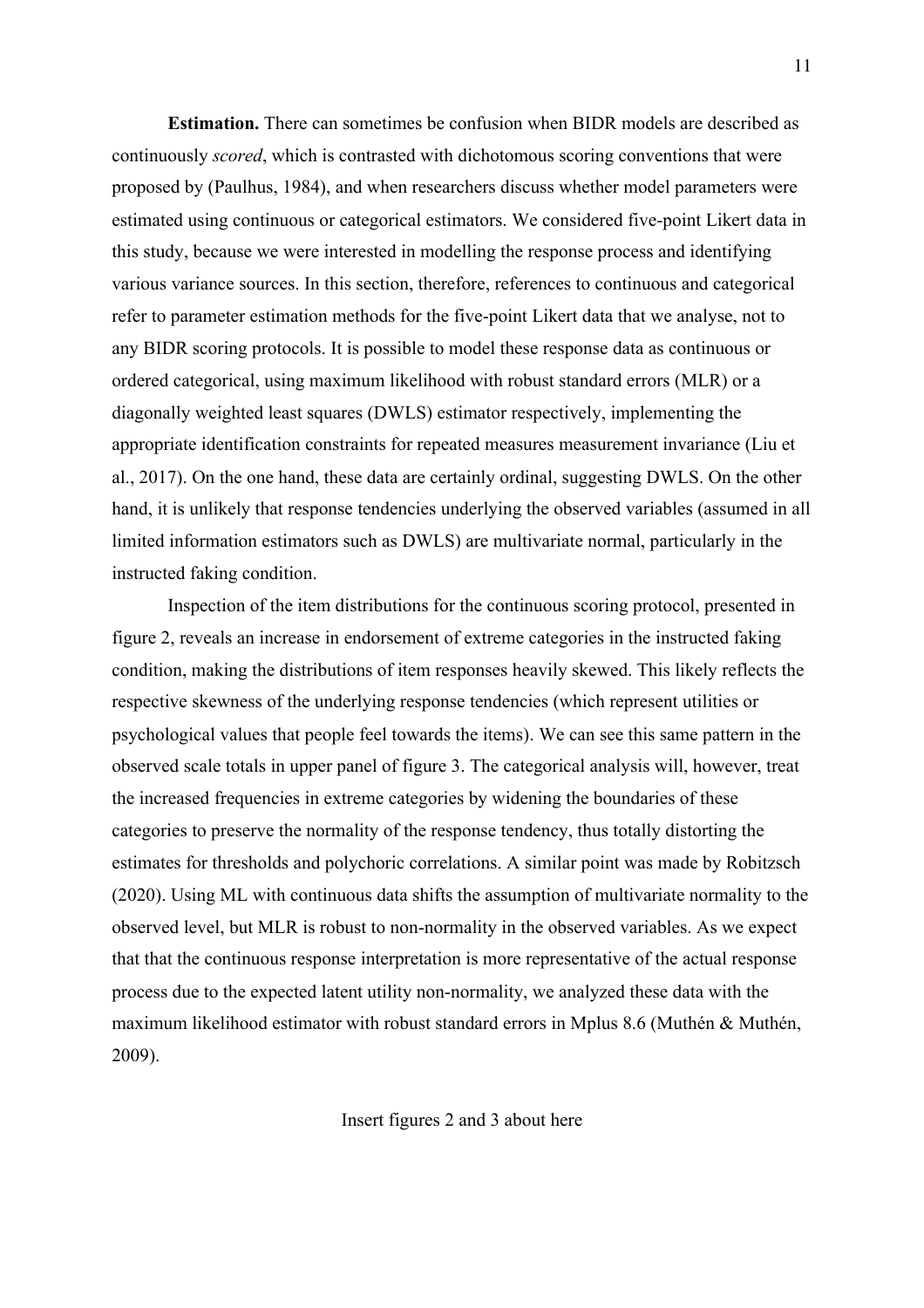**Data cleaning and missing data.** Some participants failed to complete some or all of the honest or faking instruction conditions. As a result, we undertook the following data screening analyses. First, we removed the respondents who had missing data for more than 50% of questions in either the honest or the instructed faking condition. Even optimistic interpretations of missing data treatment approaches are expected to struggle with greater missing data than this. Second, we eliminated any participants who completed the entire survey (including the additional maladaptive survey items) in under 10 minutes. We deemed it implausible that a respondent could pay due attention to the questionnaire in such a short time. All pairwise samples following this data screening were greater than 95%, and missing data was handled with full information maximum likelihood (Enders & Bandalos, 2001).

**Model fit.** We first examined the fit of the baseline model from which all invariance tests would be conducted. We examined  $\chi^2$ , the root mean square error of approximation (RMSEA: Steiger, 1998), the comparative fit index (CFI: Bentler, 1990), the Tucker Lewis index (TLI: Tucker & Lewis, 1973) and the standardized mean root square residual (SRMR: Jöreskog & Sörbom, 1989). A significant p-value for the chi-square indicates rejection of the fitted model. For the other indices, values observed are compared against established cut-offs (Hu & Bentler, 1999; Hu & Bentler, 1998). For RMSEA, .05 has been suggested as indicating close fit, and .08 for adequate fit. For CFI, a cut-off .95 is considered for good fit and .90 for adequate fit. For SRMR, a value of .08 or less is considered acceptable. In addition to looking at these global fit statistics and indices, we inspected the size, sign and significance of the parameter estimates themselves (e.g., item loadings and latent correlations), as well as the correlation residuals and modification indices (Kline, 2015).

**Measurement invariance.** We implemented longitudinal mean and covariance structures (LMACS: Chan, 1998) approach appropriate for the repeated measures design employed in this study. In this approach, the repeated-measures factor invariance model is identified by fixing the factor loading of a single referent item to one at each timepoint (i.e., condition), constraining the intercept of the referent item equal across conditions/times, fixing the latent factor mean of the first timepoint (condition) to zero, and freely estimating it in the other. The referent item for each factor was identified as an item that loaded strongly in each condition. To test for invariance at the item level from this baseline, we used the freebaseline method described by Stark, Chernyshenko, & Drasgow (2006).

This approach imposes additional item constraints to the free-baseline model one by one, constraining each item's loading and intercept simultaneously across conditions, and comparing fit with the free baseline that has only identification constraints in place. If the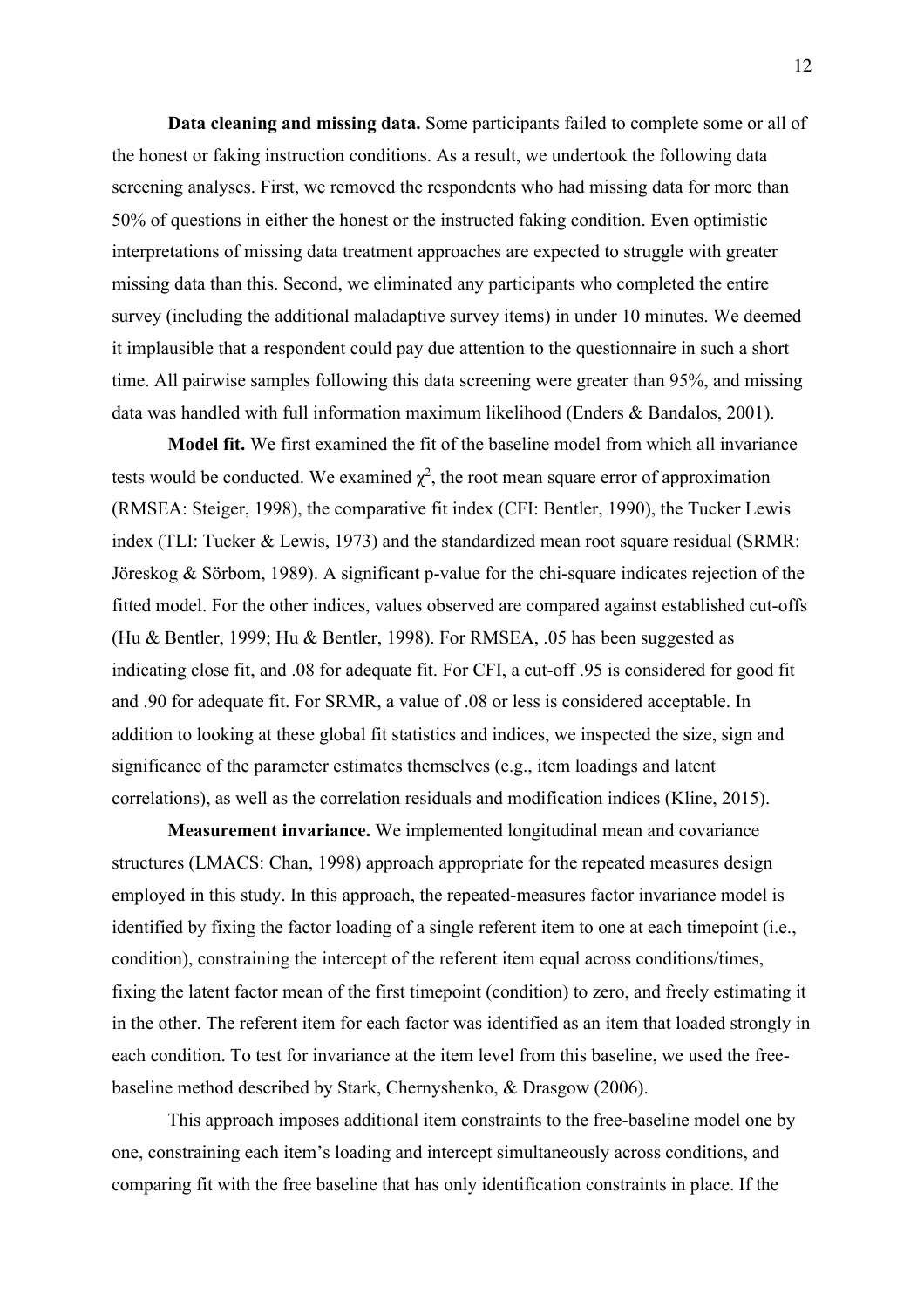change in fit is statistically significant, then measurement non-invariance, or differential item functioning (DIF), is detected. We adopted a p-value of .01 as our criterion for statistical significance given that we were making many comparisons in total in this sequence of analyses. Each item has three loadings, one for the substantive factor (either SDE or IM), one for the condition factor, and one for the item specific factor. We conducted item level invariance analyses on the substantive factor loading (and intercept) only as only the invariance of the constructs measured by the BIDR itself can be plausibly expected. The invariance for the condition factor is not assumed, and the invariance of the item-specific factors is given by their fixed to unity loadings. Tests were conducted item by item and we applied Satorra & Bentler's (2001) correction when calculating  $\chi^2$  between nested models.

**Mixture Modeling.** We estimated the mixture model variation of the trifactor model using the MLR estimator which permitted comparison of the single class trifactor model with partial measurement invariance we report with a two class trifactor mixture model. Important differences between the complier class and the non-complier class are that in the noncomplier class the latent means of SDE and IM in the faking condition are zero, just as they are for these factors in the honest condition. In contrast, an increase in the latent scores is expected between the same construct in different conditions for the complier class. Second, given that there is no change for the non-complier class, the correlation between corresponding factors, SDE honest and SDE faked, IM honest and IM faked, is expected to be near one indicating no change in the participant rank ordering across conditions. In contrast, we expect correlations substantially less than one between corresponding factors across conditions in the complier class. Given our a priori anticipation of two latent classes, this application is considered a confirmatory trifactor mixture model.

To compare the fit of trifactor mixture models, for which chi-square based fit indices are not available, to the ordinary trifactor models, we used information criteria - Akaike's Information Criterion (AIC; Akaike, 1987) and the Bayesian Information Criterion (BIC; Schwarz, 1978). When alternative models are compared, the model with smallest AIC/BIC is considered best, and the AIC difference of 10 or greater with the alternative model is interpreted as 'providing no support' for the alternative model (Burnham & Anderson, 2004).

Finally, we examined entropy, which reflects the class separation. The higher the entropy the clearer the class separation, and values of .80 and above have been suggested as indicating strong class separation (Asparouhov & Muthén, 2014). We consider all of these in evaluation of the confirmatory trifactor mixture model.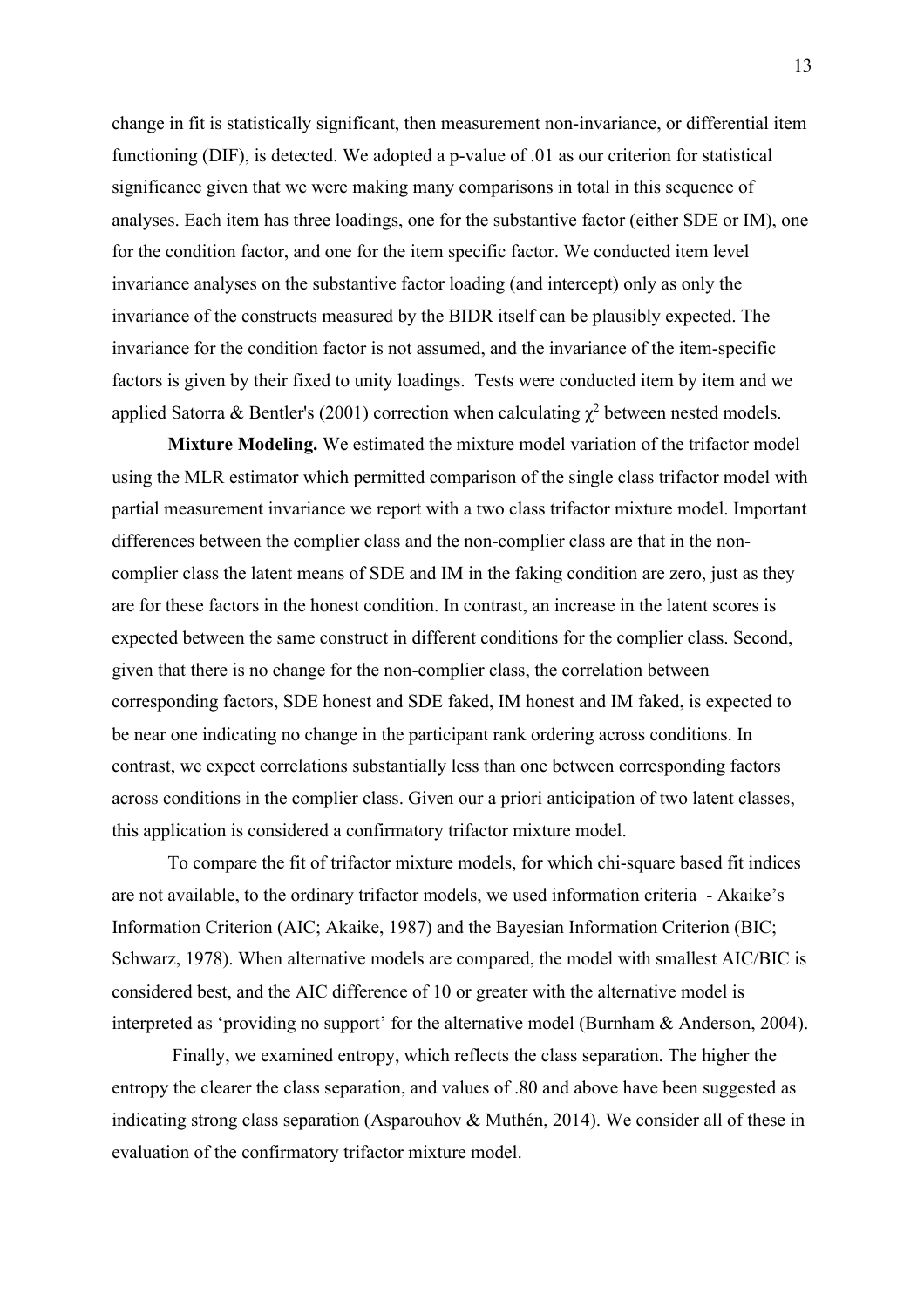#### **Results**

# **Global fit**

Fit statistics for all models that we discuss in the following sections are presented in Table 3 to facilitate model comparison. The **baseline (unconstrained) trifactor model** included the two BIDR substantive factors in each condition, condition related common factors, and specific factors representing the same item asked across conditions. We only included constraints required to identify the model including the latent mean difference between conditions. The fit for model, estimated with the continuous MLR estimator, was as follows:  $\chi^2$  = 4807.552, df = 2953, p = <.01, RMSEA = 0.035 (90% CI: .033-.037), CFI = .848, TLI = .838, SRMR = .053. While  $\chi^2$  was significant, RMSEA and SRMR indices indicated adequate fit while incremental fit indices fall short of conventional cut-offs for good fit. The trifactor baseline model for the 80 item responses (40 BIDR items x 2 conditions) fitted significantly better than a correlated factors model with no condition factors or specific factors, for which the fit was  $\chi^2 = 7924.564$ , df = 3074, p = <.01, RMSEA = .055 (90% CI: .054- .057), CFI = .603, TLI = .592, SRMR = .079. Adding a negatively keyed method factor, which Gignac (2013) reported for his best fitting model, marginally worsened the fit of the trifactor model. We concluded that the trifactor model of item responses treated as continuous was plausible.

Readers may be interested in the fit of the ordinal trifactor model, which was as follows:  $\chi^2$  = 4850.728, df = 2994, p = <.01, RMSEA = .035 (90% CI: .033-.036), CFI = .928, TLI = .924, SRMR = .057<sup>1</sup>. Gignac (2013)'s best fitting model to the raw response data (i.e., without dichotomization) was  $\chi$ 2 = 1379.21, df=680, RMSEA = .047 (90% CI: .046-.051),  $CFI = .840$ ,  $TLI = .817$ , and SRMR was not reported. Our model, which includes an additional 40 items representing the instructed faking condition, fitted better than Gignac's model for honest responses only to 40 items on every fit criterion. It appears that with our non-normal response data the ordinal estimator overfits the data by 'normalizing' data that are actually non-normal. Supporting the idea that the ordinal model is overfitted, Savalei (2020) has discussed the tendency of incremental fit indices to overestimate the fit of models with ordinal data.

 $<sup>1</sup>$  This model when first fitted had a negative but non-significant variance for the specific</sup> factor for item 6 suggesting there was no specific variance for item 6 across conditions. Omission of this specific factor led to convergence to the admissible model that we report here.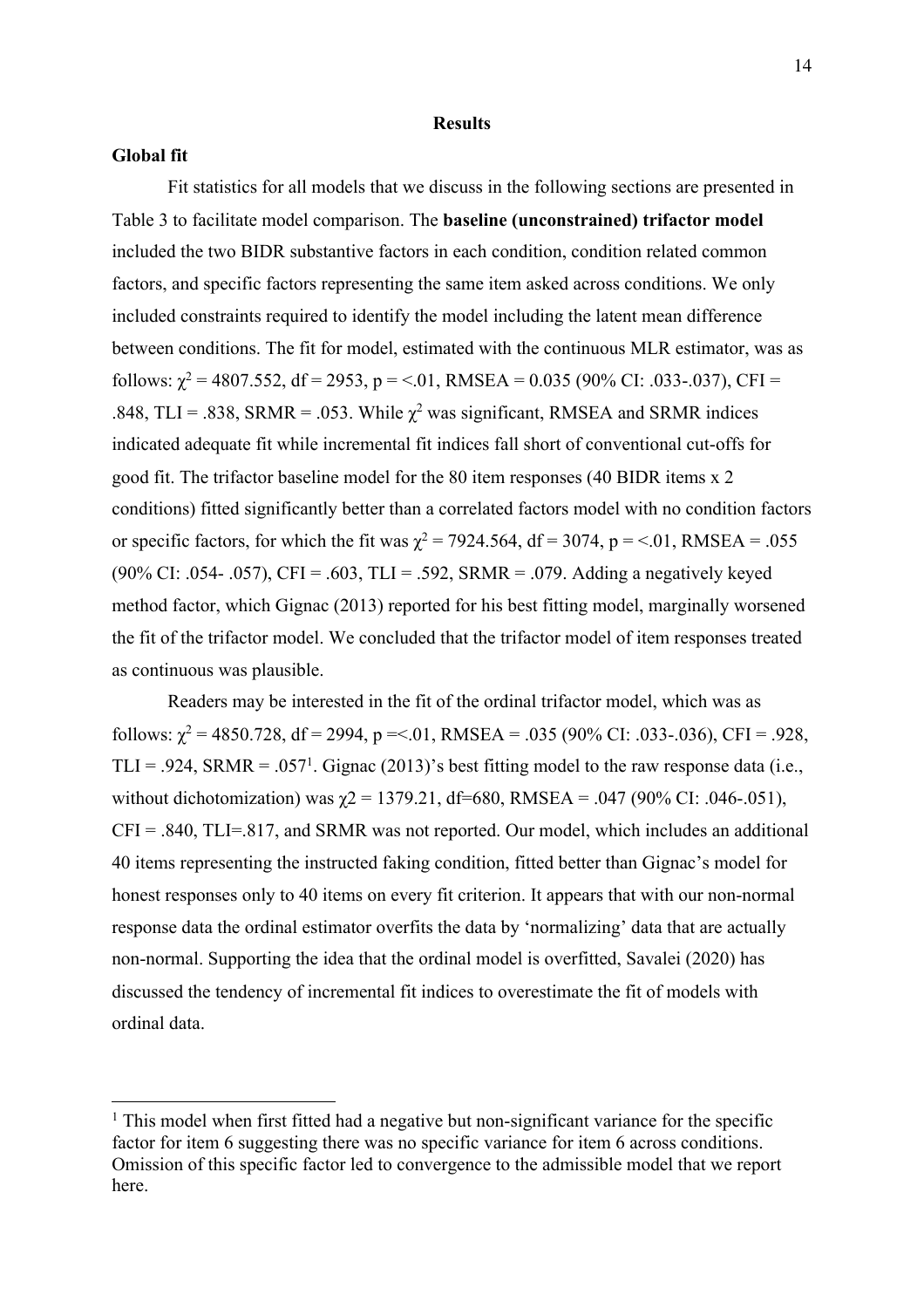#### Insert Table 3 about here.

#### **Correlation residuals**

We examined the model's residual correlations next. We considered the absolute value of residuals to see any that were above an absolute value .10, following (Maydeu-Olivares & Shi, 2017). Just 7% of the  $n*(n-1)/2 = 3160$  residual correlations were above .10. Of those that were larger than .10, the median (and mean) correlation was .12 and the maximum was .19, for a correlation residual between unrelated items across conditions. Other correlation residuals were for seemingly unrelated items within conditions – both within and across scales. Given that these represent a very small proportion of correlation residuals, that their absolute values were not excessive, and these modifications were not anticipated a priori, we did not incorporate these empirically driven revisions in our measurement invariance testing that we report below.

# **Modification indices**

In contrast to the residual correlations as indicators of model deficiencies in explaining particular inter-variable covariances, modification indices provide more direct advice on where changes to the model might be required by pointing to specific parameters. Modification indices did not, on this occasion, indicate substantive changes that would improve the fit that we could have a priori anticipated. For example, the largest modification indices all pointed toward modifications that were contrary to Paulhus's (1984) theory, such as allowing items to load on alternate factors or across conditions, or to changes that had no theoretical validity basis, such as residual correlations between seemingly non-related items.

#### **Item parameters**

We also inspected the parameters of the model paying most attention to the item loadings in terms of sign, size and significance and interpreting factor correlations in the same way. In Paulhus's (1984) original specification, the first item of the self-deception scale is positively phrased, the second is negatively phrased, and the remainder continue alternating sign in this manner. The first impression management scale item, in contrast, is hypothesized to be negative, the second is positive, and the remainder continue to alternate in this pattern. Inspection of the model estimated loadings on the substantive SDE and IM factors indicated that this pattern held for all except the seventh item of the self-deception scale, which should have been positive but was in fact weakly negative. We reserve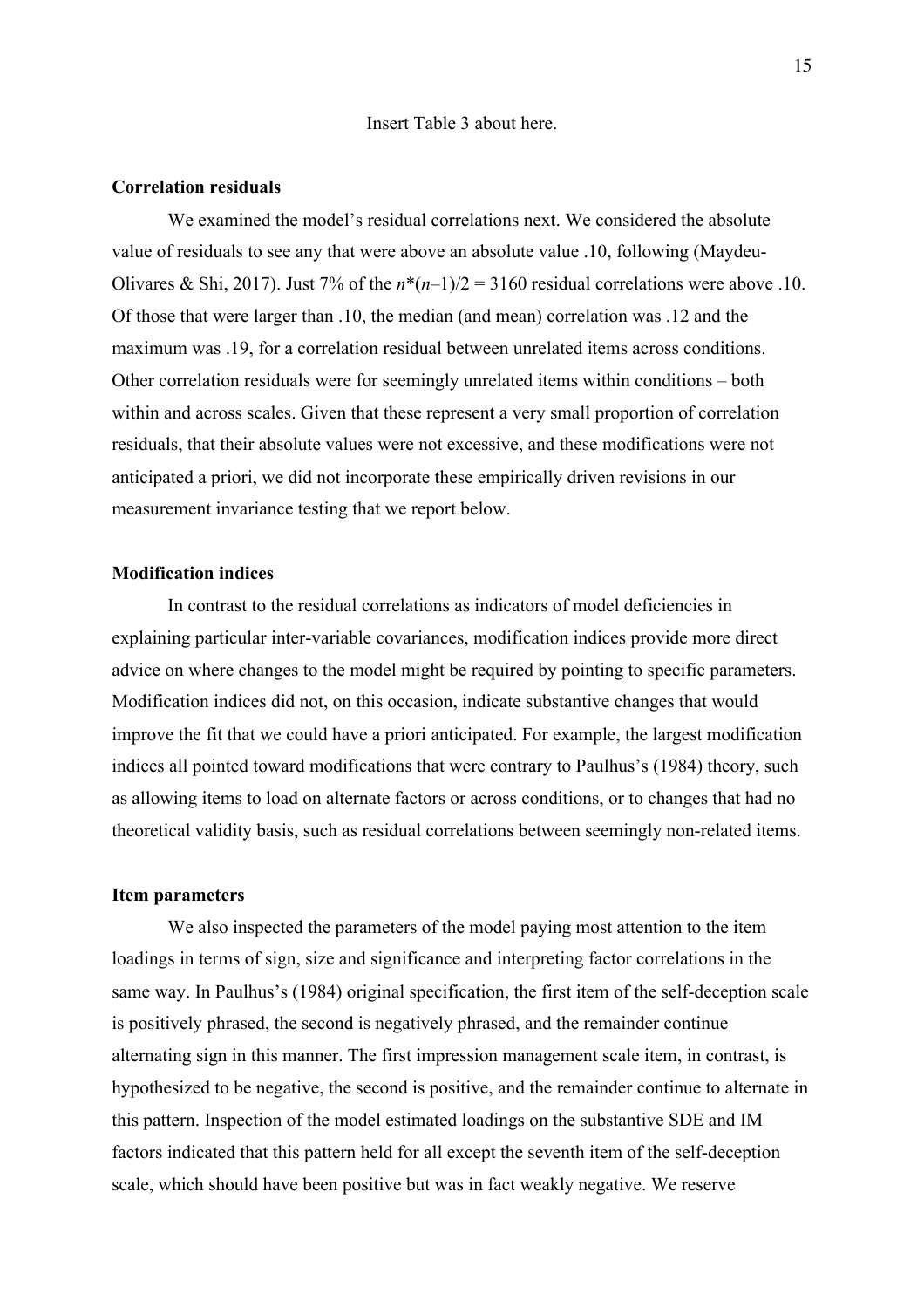presentation of the substantive factor loadings until the measurement equivalence section where we present the equated loadings.

#### **General factor loadings**

Brown, Inceoglu, & Yin (2017) offered suggestions about how to interpret methods factors such as the general factors in this paper. They suggested such general factors can be considered random additive effects of bias, for instance, that have been incorporated in the modelling of the response process (Böckenholt, 2012). The nature of the distortion can be uniform (e.g. acquiescence and leniency factors discussed by Maydeu-Olivares & Coffman (2006) or non-uniform (e.g. the ideal employee factor described by Klehe et al. (2012)). Nonuniform distortion would be implied by non-equal factor loadings across items, while the uniform forms of distortion would be suggested if the loadings on the common factor were equal across items.

The standardized loadings for the general factor in each condition for the tri-factor model are presented in Table 4. A first observation is that the range of these loadings in each condition is narrow, from -.10 to .45. Variation is apparent in the loadings from inspection, and a formal test of the difference between the models where these loadings were freely estimated and a model where they were constrained to be equal significantly worsened fit. However, the loadings do not follow the pattern of an ideal employee factor, because both the desirable and undesirable items measuring the SED scale have positive factor loadings. This pattern is less pronounced for the IM items, where the desirable items have mostly near-zero loadings and the undesirable items have mostly positive loadings. The near-zero loadings for the desirable IM items provide reassurance that the general factors do not capture the 'faking' variance because if this were the case, the desirable IM items would be affected most as ultimate indicators of impression management behaviour. This is good news because in the trifactor model, the **change** in substantive factors SDE and IM is expected to capture the faking effect. It seems likely that because there is restricted variability of loadings, the general factor in both conditions is a mix of content-dependent acquiescence and, despite that we screened fast response times, inattentive responding. We return to ways that the inattentive responding might be eliminated in future research in our discussion.

Insert Table 4 about here

# **Measurement invariance for substantive factors**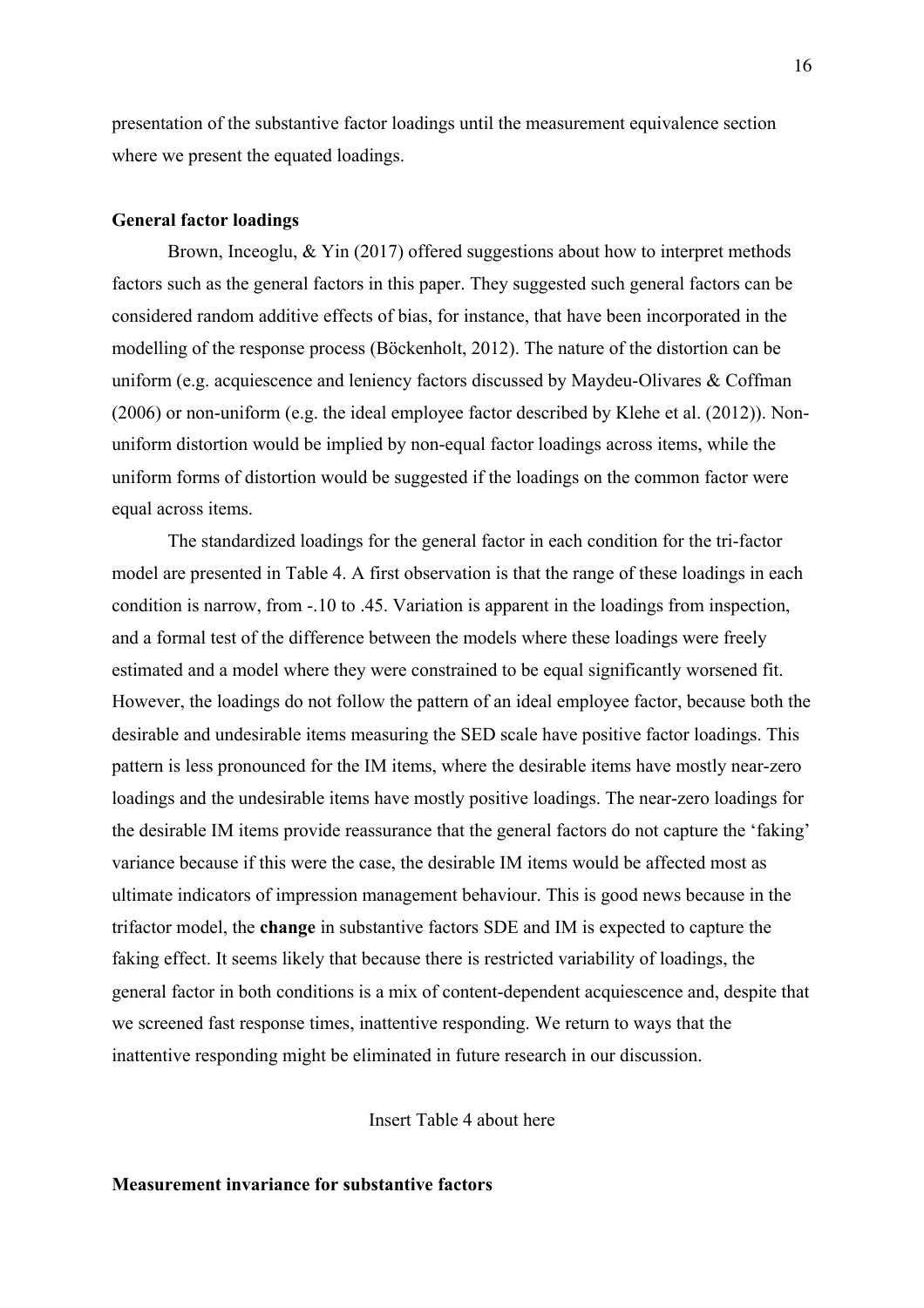With the baseline model established we proceeded with item level invariance tests that simultaneously examined loadings and intercepts. These results are presented in Table 5. These results indicate partial invariance, because while for the majority of items the p-values are below .01, there are three items for self-deceptive enhancement and three for impression management that showed significant  $\gamma^2$  difference tests. Six items might seem like a large number, but it should be considered as a proportion of the total of 40 BIDR items (15%). We conducted a series of follow up measurement invariance tests to examine whether differences on the slope or intercept gave rise to the significant combined tests reported in table 5. We first conducted a loading invariance test, and only if the metric (loading) invariance test was non-significant, conducted a metric (intercept) invariance test. Following these additional tests for each of the items that were initially identified as non-invariant, we attempted a qualitative examination of causes for the difference in item functioning. It is important to note that there may not be any obvious reason for the measurement non-invariance, and hence, we cautiously offer here potential reasons. If the BIDR scales were to be reviewed, we would recommend expert panel reviews that consider all items but focus on the items that showed non-invariance items as a starting point.

For the SDE scale, the first item to exhibit non-invariance was item #1, "My first impressions of people usually turn out to be right". The loading was invariant but there was non-invariance on the intercept, with the expected item score for a person scoring zero on SDE lower in the faking condition. One possible reason may be that agreeing with this statement is seen as arrogant and undesirable in high stakes employment situations. The next SDE item exhibiting non-invariance was #3: "I don't care to know what other people really think of me". With this item the non-invariance was due to the loading. Interestingly, item #3 went from being a good indicator of the SDE construct in the honest condition to almost unrelated to SDE in the faking condition. A possible explanation would be that under high stakes conditions, social desirability considerations do not apply to this item, and response decisions are based solely based on impression management considerations (which would result in almost universal rejection of the item). Finally, on the SDE scale, item #13 "The reason I vote is because my vote can make a difference" again showed the loading noninvariance. In contrast to item #3, however, the strength of the loading went from moderate in the honest condition to strong in the faking condition. It seems that in a high-stakes setting, the item triggered more consideration for self-deceptive enhancement than in a low stakes setting.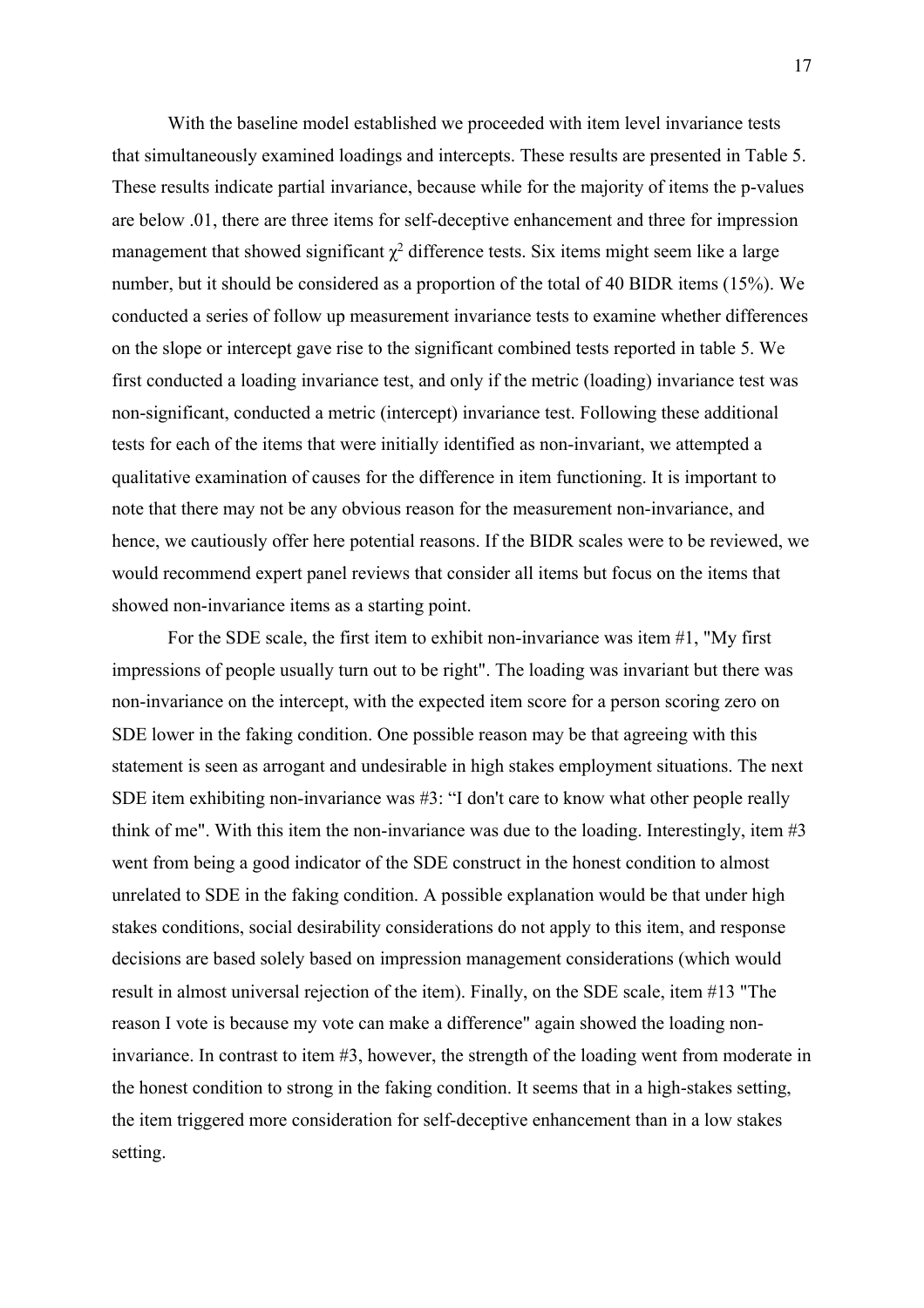There were also three items that showed non-invariance on the IM scale. First, item #5, "I sometimes try to get even rather than forgive and forget" showed loading noninvariance. The loading was more strongly negatively related to the underlying IM factor in the faking condition, indicating its greater importance for impression-management considerations in a high stakes setting. In contrast, the final two items on the IM scale showed intercept non-invariance. These were item #6, "I always obey laws, even if I'm unlikely to get caught", and item #10 "I always declare everything at customs". Both items had lower intercepts in the faking condition, indicating perhaps less enthusiasm for producing extreme scores where simply hiding illegal behaviour would do, in comparison to other items in high stakes settings. We note that these minor intercept decreases are after controlling for the very large IM score inflation from the honest to the faking condition, and that the means of these items are much higher in the faking condition.

We estimated a final **partial invariance model** for these data based on the measurement invariance results, allowing item loadings and intercepts to freely vary for 6 items where invariance analyses produced a significant decrement in fit. The fit of this model was  $\chi^2$  = 5053.594, df = 3018, p < 0.001, RMSEA = .036 (90% CI: .034 -. 038), CFI = .833,  $TLI = .826$ , SRMR = .057. After achieving partial invariance, the standardized latent means in the faking condition were 1.163 on the self-deception scale and 1.322 on the impression management scale. Hence, the positive latent means represent experimental effects in the positive direction, with both SDE and IM showing large increases (score inflation) in the faking condition. The standardized loadings for the substantive factors for the partial invariance model are presented in Table 6.

## Insert Tables 5 and 6 about here

#### **Factor score determinacy**

We examined the factor determinacy for the substantive factors – the correlation between the factor score estimates and the latent traits they represent (Beauducel, 2011; Guttman, 1955). The closer factor determinacy coefficients are to 1, the better factor scores represent the latent factors, and cut values based on whether scores are used for research (.80: Gorsuch, 2014) or individual assessment (.90: Grice, 2001) have been proposed. The factor score determinacies for the trifactor model for the complete data pattern were all high as follows: Honest SDE .901; faked SDE .906; honest IM .958; and faked IM .956. Moreover,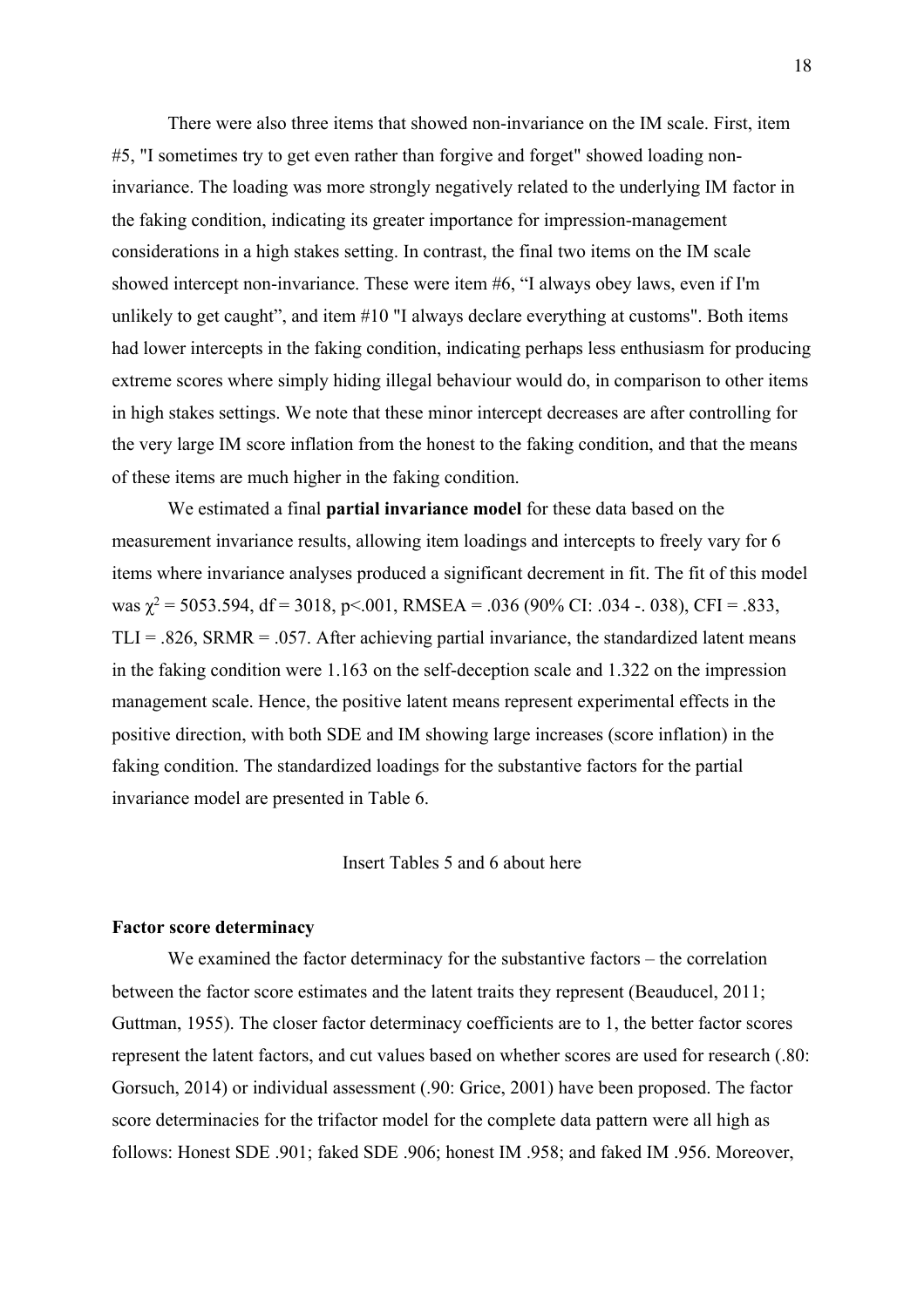for all of the numerous missing data patterns factor determinacy was similarly high. These values meet even the strictest recommendations for individual assessment discussed by Grice.

#### **Mixture modeling**

When we examine the BIDR observed score distribution plots for continuous responses in the faking condition we see a clear bimodal distribution, suggesting a mixture of subpopulations might account better for the response patterns in that condition. However, this is not the case in the honest condition. A plausible explanation is that under the faking condition, not all participants follow the instruction and think of ideal responses; some simply respond in the normal fashion (honestly), which is less cognitively demanding. To test this hypothesis, we allowed two latent classes in the final equated trifactor model as described earlier. The first class is a class of "compliers", the second class is a class of "noncompliers". In the mixture model, the factor means, variances and covariances are allowed to differ in the class on non-compliers, but only in the faking condition. All parameters related to the honest condition are the same across both classes because people in both classes complete the honest condition normally.

The **trifactor mixture model** has only 16 parameters more than the equated trifactor model, and it fits decisively better. The AIC (114852 v 114587) and the BIC (116134 v 115938) were both much lower for the two-class model. The mixture model also has very interpretable average response profiles, and the expected correlations of near 1 between respective constructs even though these were freely estimated. The model also has good class separation, indicated by an entropy value of .88. With the mixture model, the bimodal distributions of the latent variables are clearly explained as an artefact of two subpopulations present – compliers and non-compliers, and as a result, there was a higher faking effect than in the standard trifactor model, represented by the standardised mean differences of 2.235 for SDE and 2.335 for IM between honest and faking conditions. This is because 30.6% of participants actually belong to the non-compliers class, and their honest responses were dragging the overall effect of the faking instruction down in the single class model.

# **Factor correlations for the mixture model**

**Substantive factors** of the BIDR, SDE and IM, were allowed to correlate with one another within conditions and across conditions. For the complier class the within condition correlation for the substantive factors was .27 for honest instructions and .79 for faking instructions. The within condition correlation for the non-complier class was also .27 for the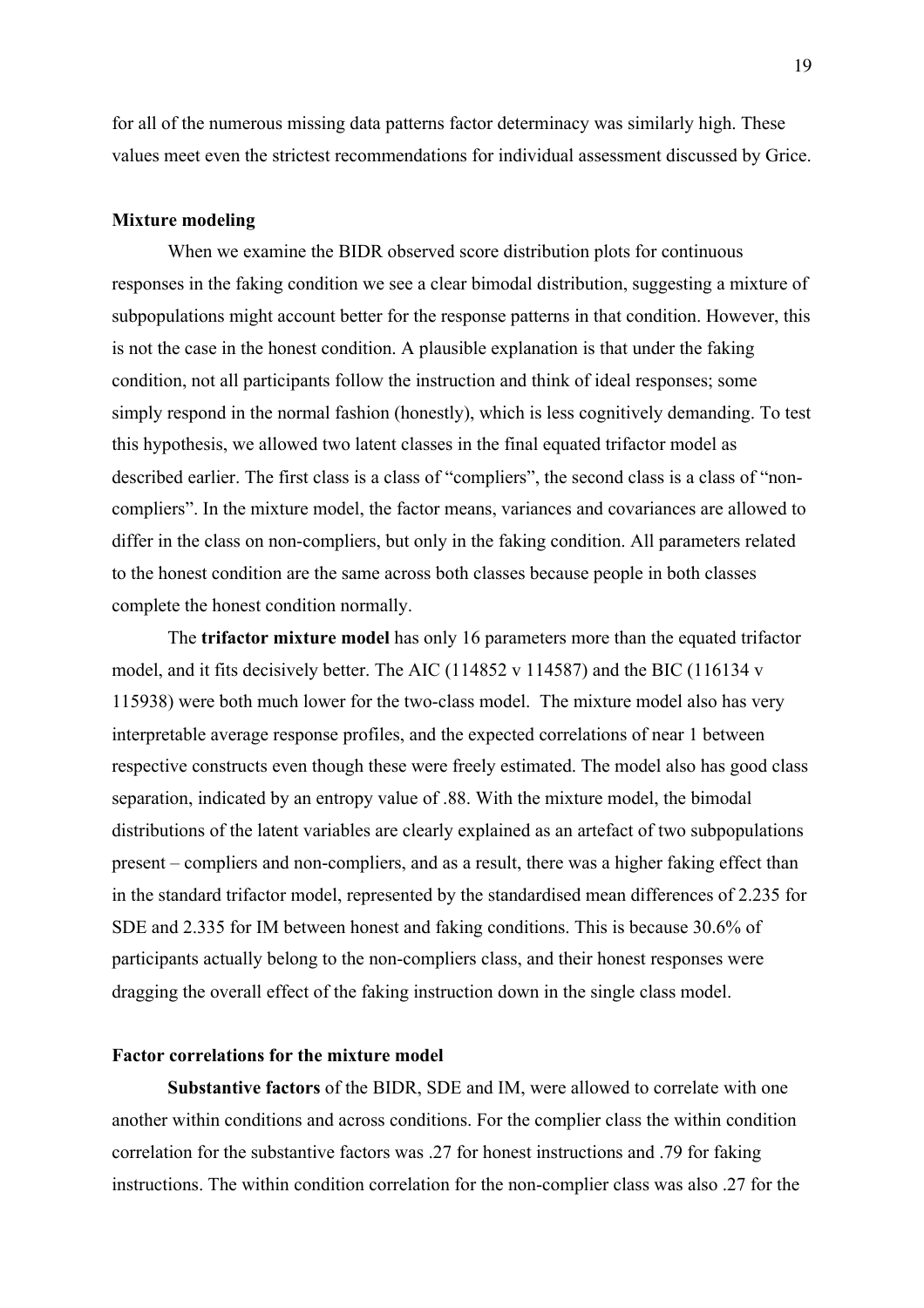honest instructions and was .25 for the faking instructions. For the complier class, the across condition correlations between corresponding substantive factors was .14 for SDE and .20 for IM, while in the non-complier class these values were 1.06 for SDE and 1.03 for IM. We note that for non-compliers these correlations are expected to be unity, and while they are estimated as slightly greater than unity the confidence intervals for both correlations include one.

**General factors** were set to be orthogonal to substantive and specific factors but were allowed to correlate with each other across conditions. The correlation between the general factors in the honest and faking instruction was .54 for the complier class and 1.02 for the non-complier class. Once again, these are expected to be unity for non-compliers by design and while they are estimated greater than unity confidence intervals about these estimates include the expected value of one. Item specific factors were orthogonal to all other factors as well as being orthogonal to one another and are not interpreted.

# **Observed to latent scale correlations**

We expect that most readers will use the BIDR observed scores, so a natural question might be, what is the relationship between observed BIDR subscale scores and latent representations of the same dimensions? We calculated the correlation of the estimated factor scores in the best-fitting model, **trifactor mixture model**, with the observed scores, revealing the results presented in table 7. The correlations between the estimated factor scores for SDE and IM and the respective five-point Likert scores were all in excess of .95. This indicates that for practical purposes, the five-point scoring system will produce ordering of people similar to that described by the SDE and IM substantive factors modelled in this article. On the other hand, table 7 reveals that the dichotomously scored BIDR and the estimated factor scores are somewhat different. For the SDE scale, the correlation between latent and dichotomous scores were .53 and .74 respectively for the honest and faking conditions, while the correlations between latent and dichotomous scores for the IM scale were .80 and .91 respectively. The lower correlations for the SDE scale across conditions, relative to the IM scale, are likely due to the BIDR dichotomous scoring protocols. For the SDE scale, this protocol sees reverse scored items appropriately recoded, and then coding one, two, three or four as zero, and values of five recoded as one. The IM scale, on the other hand, sees one, two, and three recoded as zero, and four and five recoded as one. Such dichotomisation of the IM scale is likely more representative of the threshold differentiating high and low stakes responses (with three bottom response options being almost exclusive markers of the low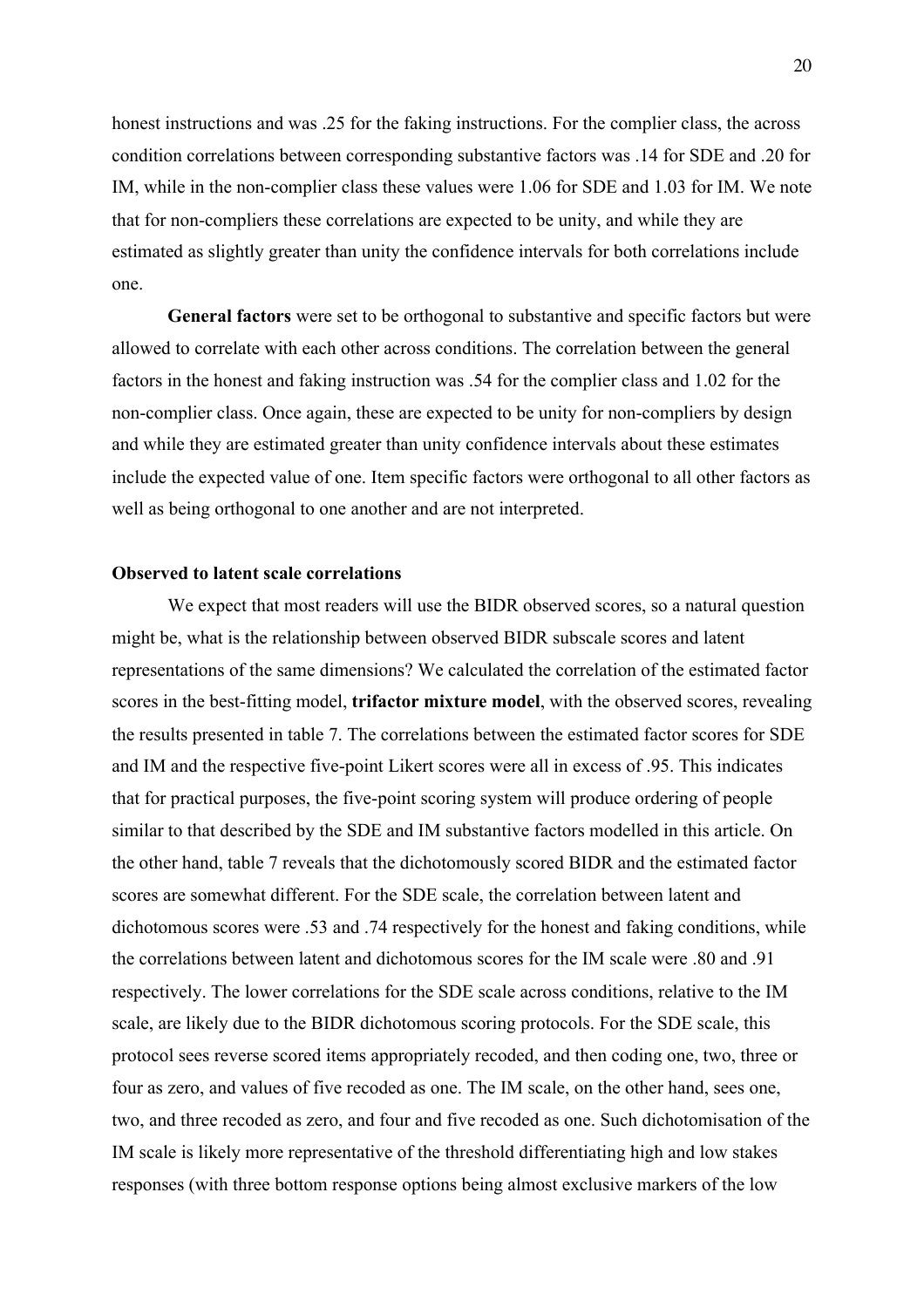stakes), therefore, it captures more information about the latent traits and aligns more closely with the continuous scoring in the trifactor model. The fact that the dichotomous scoring less accurately reproduces the continuous score distributions is evident in the distributions presented in figure 3.

Insert table 7 about here

## **Discussion**

Socially desirable responding is a ubiquitous threat to validity in psychological assessment, so it is important that we have techniques available to identify when such responding occurs. Among the most widely used approaches are validity scales, and perhaps the most routinely used validity scales is the BIDR. Early efforts to validate the BIDR's purported two factor structure have produced unsatisfactory fit. In fact, Leite & Beretvas, 2005) commented with respect to the two factor structure of the BIDR that 'It seems that until the structure of responses to the MCSDS and the BIDR can be better clarified, researchers should be careful when attempting to correct scores of other scales based on SDB scores. (p152)'. In this study, we were able to tease apart the factors that were preventing adequate fit on the BIDR in earlier studies using a trifactor modelling approach and to establish partial measurement invariance for the BIDR across honest responding and instructed faking – a simulated high stakes situation. We also showed that the factor scores, estimated with high determinacy, correlated near unity with observed variable counterparts. This means that the BIDR can be used to quantify the extent of faking in an assessment.

#### **Methodological contributions**

In terms of methodological contributions, we demonstrated how Bauer et al.'s (2013) trifactor model can be extended from a multiple raters design to study change between experimental conditions for within subjects designs. The trifactor model we fitted included substantive factors capturing the extent of self-deceptive enhancement and impression management in each experimental condition, method factors capturing response styles in each condition, and item specific factors, and it enables identification of condition related change on the substantive factors due to the response instructions. Identification of the trifactor model was permitted by having two instructional conditions – namely, the ability to identify specific item variance in repeated administration designs. The remaining (common)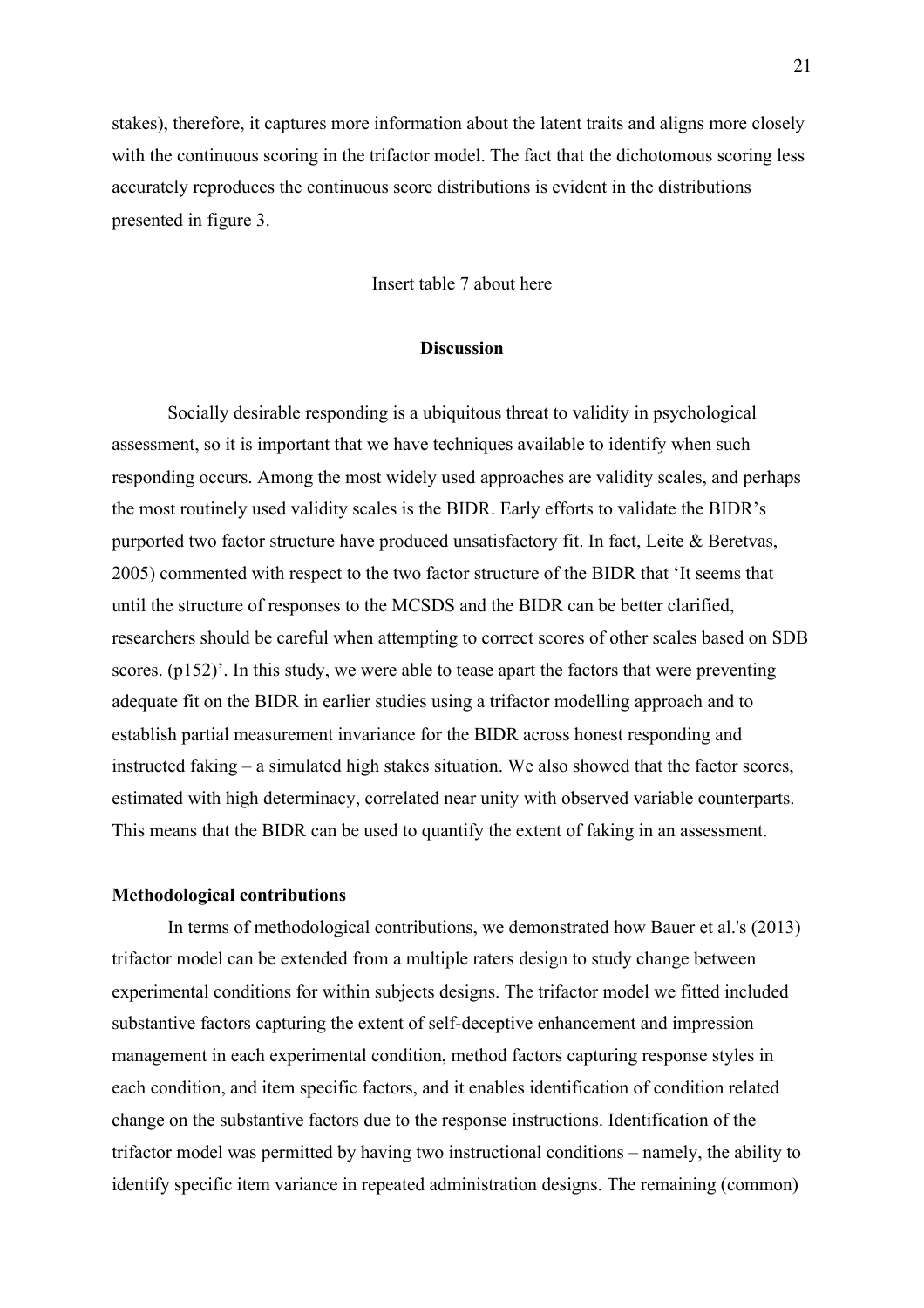item variance was partitioned into the substantive effects with their mean shift across conditions, and the effect of response style (which turned out to be mostly acquiescence).

We also demonstrated how mixture modelling can be applied to the trifactor model (or to any factor model suitable for the task in hand) to account for heterogeneity in the distribution of observed scores in the faking condition. In our experience, this is not a rare event when research participants do not fully comply with experimental instructions that are cognitively taxing. In such cases, it is possible to identify the latent class of non-compliers in fully confirmatory fashion, by constraining their model parameters in the faking condition to be equal to the honest condition. This approach allows estimating the faking effect more accurately, by disallowing the non-compliers to influence the result. In our samples, noncompliance was estimated at 30%, which would have a strong influence on both the model fit and the substantive results if not controlled.

While we operationalise item specific factors in our models as correlated residuals, it is also possible to estimate these effects as latent variables that are orthogonal to each other and all other factors in the model, which achieves identical results. Whereas the correlated residuals approach is simpler syntactically, the latent variables approach might be preferred if covariates are expected to predict the item specific factors, or if the item specific factors themselves are to be used in prediction of other variables. In our online materials we present the baseline trifactor model estimated with both correlated residuals and with specific factors ways, achieving identical fit.

#### **Practical implications of these results**

To inform use of the BIDR in applied settings, we report correlations of the factor scores from the best-fitting model, a trifactor mixture model, with their observed variable counterparts in each experimental condition. We show that the five-point scoring scheme yields scores that correlate highly (above .95) with their trifactor model counterparts, while the dichotomous scoring departs from them substantially. These results give some confidence regarding the interpretation of the observed BIDR scores derived from the five-point scoring schemes as representative of the same factors in the latent variable model. Because the latter were shown to be mostly measurement invariant across low and high stakes instructions, and sensitive to these instructions in term of the mean shift, the observed five-point sum scores will possess similar properties and can be recommended for use in practice. The dichotomous BIDR scores, however, are not supported by the same evidence and need further investigation with respect to their construct validity.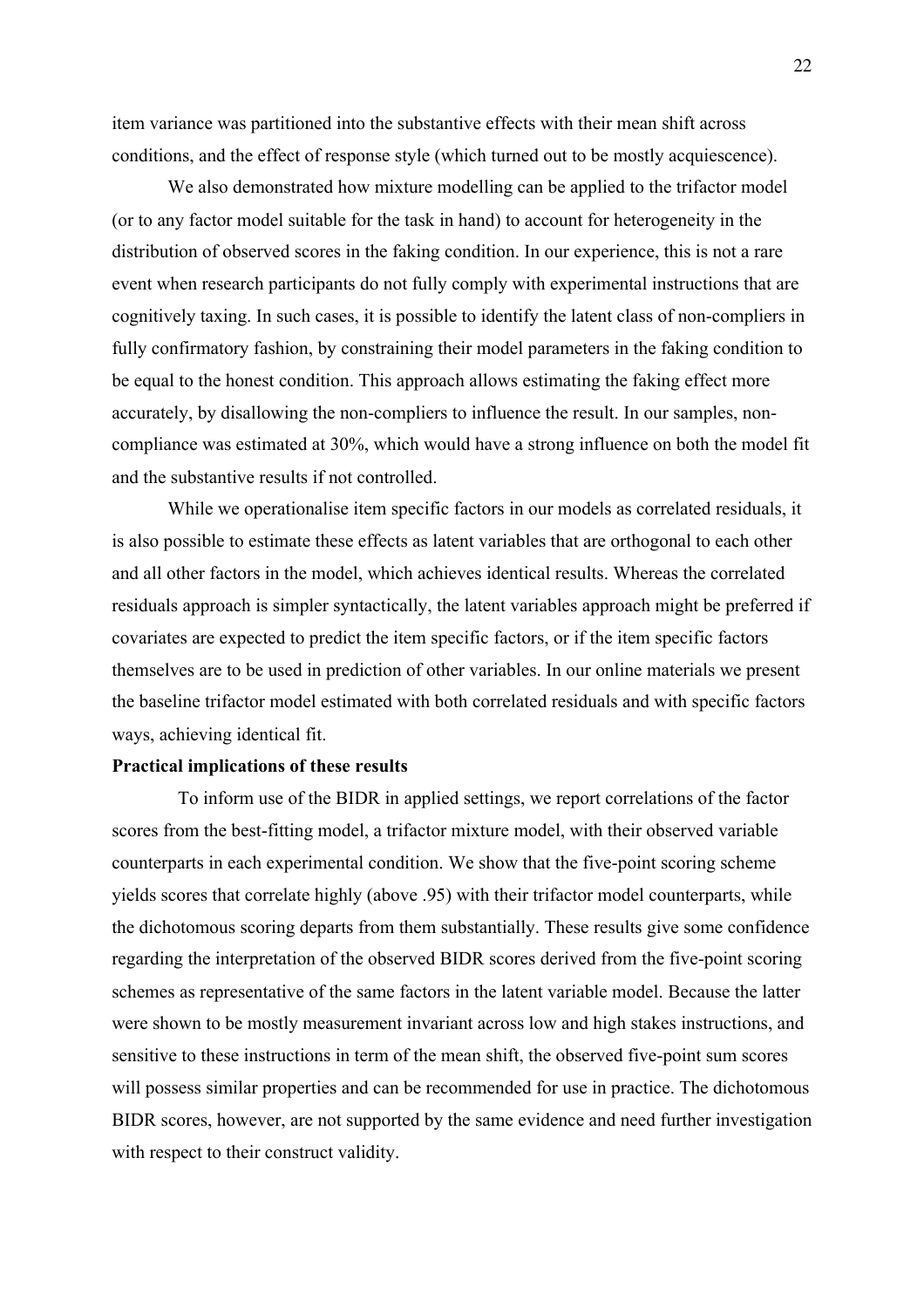On the broader question of using validity scales such as BIDR in practice several points are important to note. The first is that these results give some confidence regarding the use of the BIDR summated scores or the factor scores estimated and saved from respective latent variable models as a check for the extent of faking in applied assessment settings. For instance, at the individual level, observed scores that exceed the recommended cut-offs might prompt particular care to examine consistency between how individuals describe themselves in response to different assessment methods as well as self-other discrepancies on constructs assessed with multiple methods. Where non-invariant items are identified, it would be best to remove them from the sum score. At the group level, the score distributions and the means can serve as good indicators of the extent of self-deceptive enhancement / impression management in the population of test takers in the current assessment context. Second, while we provide support for the use of the observed BIDR scores as measures of faking, this does not imply that they could or should be used to "correct" any substantive assessment scores. Many authors have warned against such "corrections" using manifest scores from validity scales, since the observed scores carry at least some "substance" – that is, variance due to stable personality attributes such as neuroticism and conscientiousness (Ones, Viswesvaran, & Reiss, 1996). Indeed, results of this study show that the five-point summated BIDR scores in the faking condition correlate weakly but significantly (.17 for both IM and SDE) with the same scores in the honest condition. Therefore using these scores to partial out the "faking" variance will lead to removing some variance related to stable personality characteristics.

## **Expected generality of these results**

A broader question is whether this result will generalise to other validity scales, and what conditions must be met for a scale to be valid in measuring faking. From a psychometric perspective, we must recognise that the BIDR scales aim to assess psychological constructs and they do so with reasonable measurement properties (e.g., unidimensionality, reliability). For the results reported here to hold for other validity scales, it is likely important that the scales also target psychological constructs with scales that have strong psychometric properties. The MCSDS for instance, which is well grounded theoretically, aims to measure a homogenous construct, behaviours with low base rate probabilities and high social desirability (Lambert, Arbuckle, & Holden, 2016). The MCSDS items are most similar to the BIDR Impression Management items, and the construct captured by them in a high-stakes situation is likely similar to that of IM (see also Uziel, 2010). We anticipate the results of this study would likely hold for this scale. The case for validity scales that are not targeted to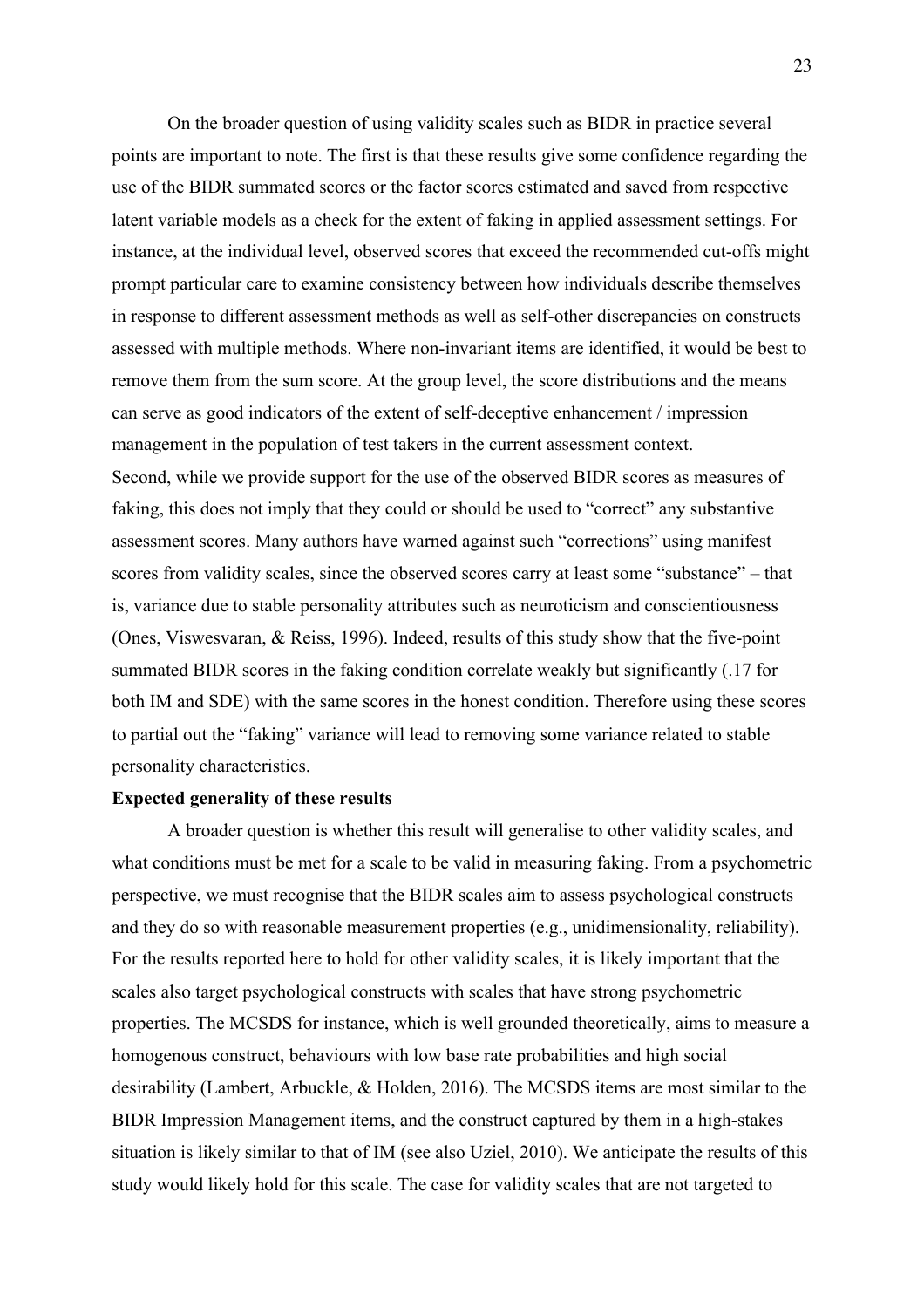capture self-presentation behaviours is not so clear. For instance, the 'Cannot say' scale of the Minnesota Multiphasic Personality Inventory, which is a count of omitted items, is likely to measure a response style and not a purposeful behaviour, making it difficult or even impossible to generalise these results. Assuming items to measure purposeful selfpresentation behaviours, for these results to generalise it is further important the observed variable rating scales directly reflect the modelled responses. We have seen here, for instance, that as the scoring procedure is coarsened the correlations between the model-based factor scores and the observed variable counterparts depart substantially from unity.

#### **Limitations and future directions**

One potential limitation is that we combined a non-probability student sample and a second non-probability convenience sample, and there were differences in the samples on demographic background variables and on observed scale scores. While non-probability samples are common, there may be some concern due to the combined student and working adult samples. Panel respondents of working adults can be different to non-panel respondents in unknown ways that attenuate relationships between variables, it is thought that this is sometimes due to being experienced experiment participants (Chandler & Shapiro, 2016). This seems not to have happened in the current study given that the largest experimental effects, at the observed level, were for the student sample which was not a panel sample. We expect that the ability to see the items once and answer honestly improved the ability to fake. However, fitting this model to a more homogenous sample of working adults should be a future direction to check the generalizability of the conclusions about the degree to which mean levels change due to the faking instruction, and to investigate the fit of the repeated measures trifactor model.

Other limitations to this study include that we collected data across two samples for counterbalancing, and it would have been desirable to randomly assign participants to the respond honest first versus faking first conditions. Nonetheless, aside from differences in mean scores on scales across the sub-samples, the data were able to be modelled in ways that suggest the results are generalizable. Some might also feel that a professional sample from a single organization might be preferrable to a potentially heterogenous community sample. Yet heterogeneous samples are characteristic of many assessment settings such as high stakes job selection.

In this study, our experimental condition factors appeared to be a mix of acquiescence and inattentive responding. This is even though we screened out those respondents who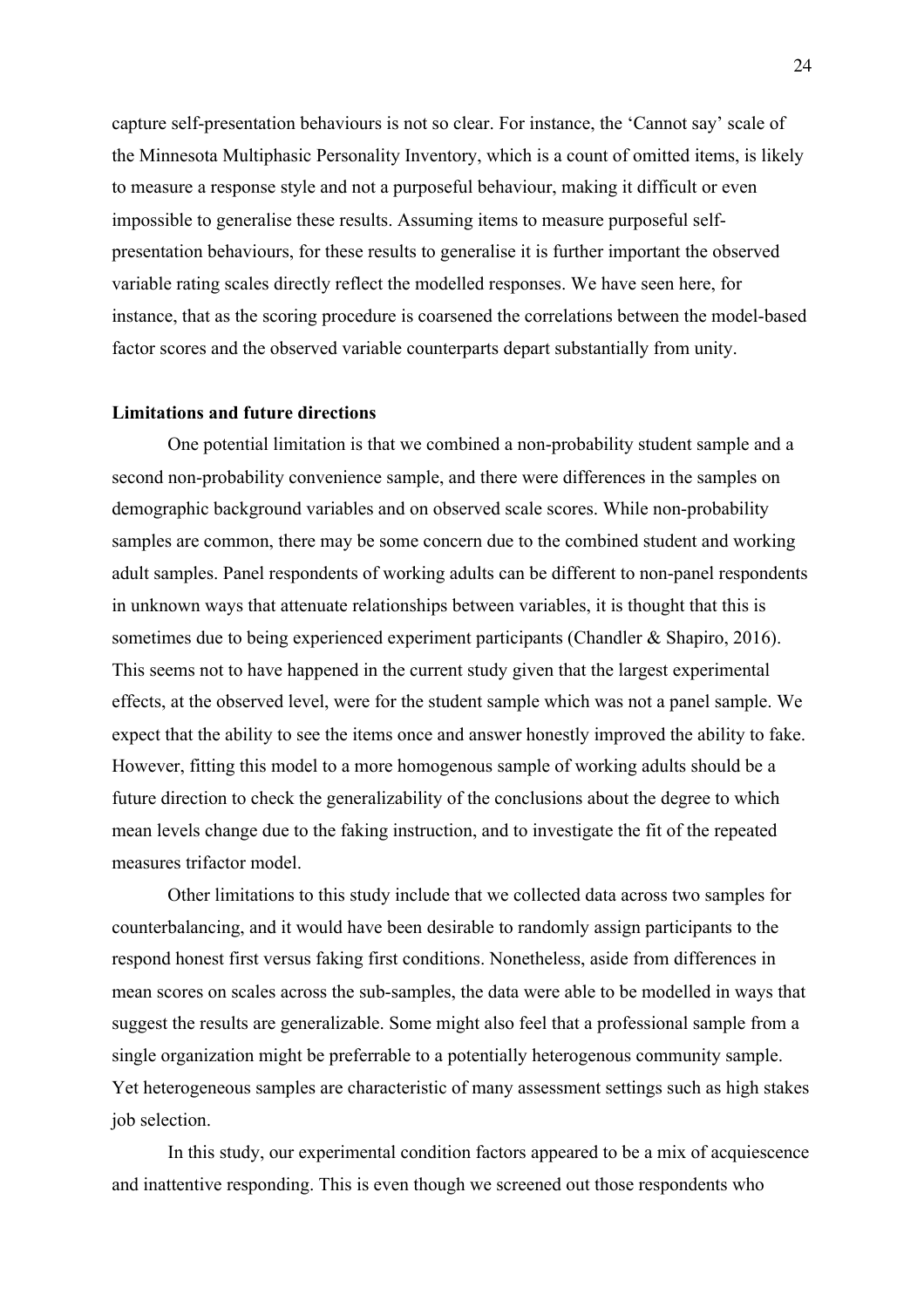completed in times we deemed too fast to represent diligent responding. One future approach might be to try a direct instruction question that is not scored, such as 'choose 5 for this question', and eliminate any respondents who fail this check. This might offer a more concrete indicator of inattentive responding. Lastly, our study used an instructed faking design, and it is not certain that people will fake in precisely the same in an induced faking situation as they would in a real high-stakes assessment context. It is difficult to overcome this limitation, however, outside of the context of an instructed faking design such as that we adopt here.

Future directions could include generalizing the adapted trifactor approach to study multiple group models to, for instance, compare invariance across populations of interest. Another major direction is exploring external validities of the method factors and the substantive factors by adding covariates to the trifactor model. This line of investigation might also link specific factors to covariates to interpret their meaning (rather than viewing specific factors as technical devices to allow accurate estimation of other factors). It would also be worthwhile to conduct simulation studies to examine the performance of the withinsubjects trifactor model, including examining the relative performance of the correlated residual and specific factor implementations. Researchers may also wish to examine the properties of factor scores for the within-subjects trifactor model, as has recently been reported for the original multiple informant trifactor formulation (Curran, Georgeson, Bauer, & Hussong, 2021).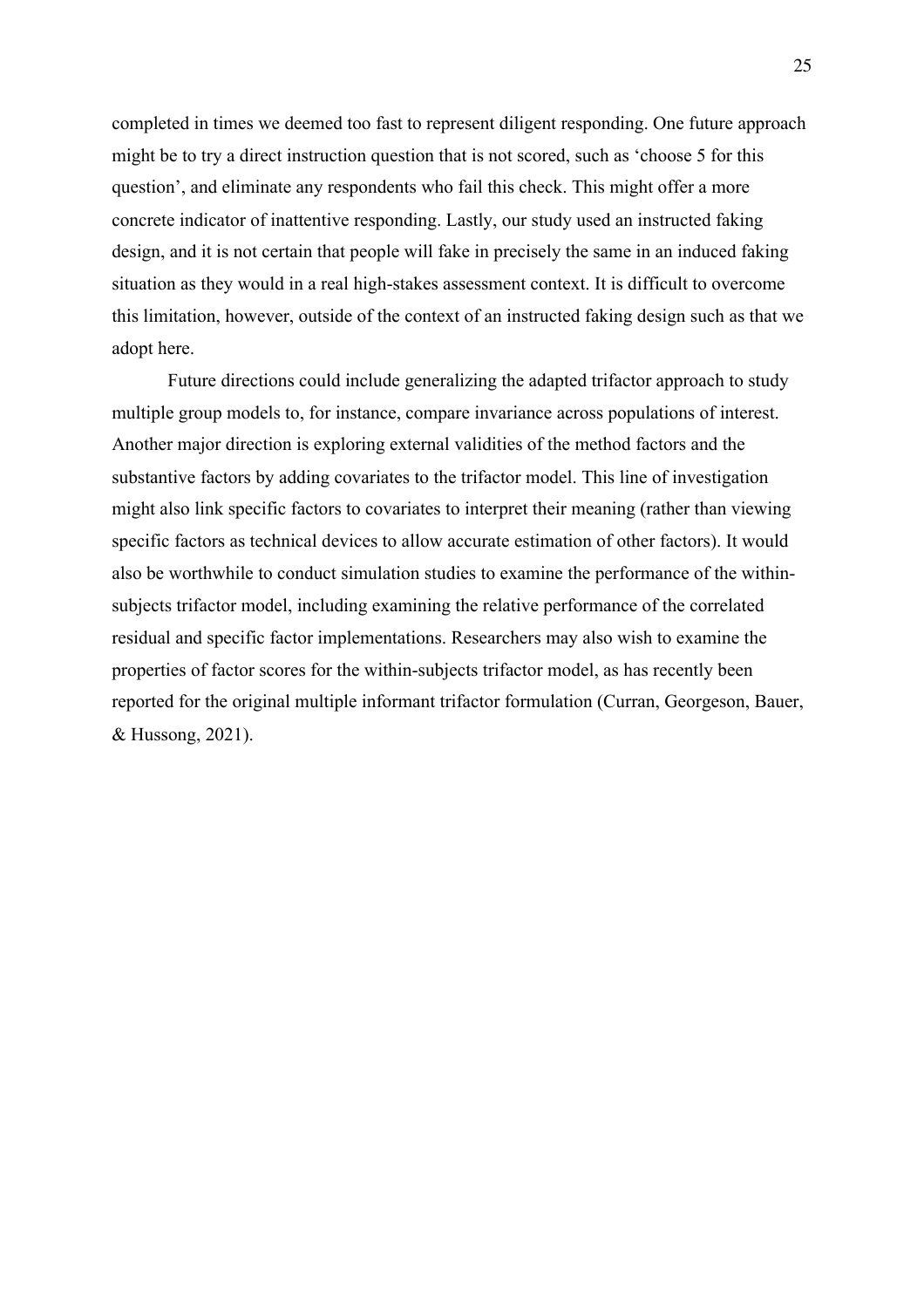#### **References**

- Akaike, H. (1987). Factor Analysis and AIC. In *Springer Series in Statistics*. *Springer Series in Statistics* (pp. 371–386). doi:10.1007/978-1-4612-1694-0\_29
- Asparouhov, T., & Muthén, B. (2014). Variable-specific entropy contribution. *Recuperado de Http://Www. Statmodel. Com/Download/UnivariateEntropy. Pdf*. Retrieved from https://www.statmodel.com/download/UnivariateEntropy.pdf
- Bauer, D. J., Howard, A. L., Baldasaro, R. E., Curran, P. J., Hussong, A. M., Chassin, L., & Zucker, R. A. (2013). A trifactor model for integrating ratings across multiple informants. *Psychological Methods*, *18*(4), 475–493. doi:10.1037/a0032475
- Beauducel, A. (2011). Indeterminacy of Factor Score Estimates In Slightly Misspecified Confirmatory Factor Models. *Journal of Modern Applied Statistical Methods: JMASM*, *10*(2), 16. doi:10.22237/jmasm/1320120900
- Bentler, P. M. (1990). Comparative fit indexes in structural models. *Psychological Bulletin*, *107*(2), 238–246. doi:10.1037/0033-2909.107.2.238
- Block, J. (1965). *The challenge of response sets: Unconfounding meaning, acquiescence, and social desirability in the MMPI*. *142*. Retrieved from https://psycnet.apa.org/fulltext/1966-02934-000.pdf
- Böckenholt, U. (2012). Modeling multiple response processes in judgment and choice. *Psychological Methods*, *17*(4), 665–678. doi:10.1037/a0028111
- Bonifay, W., Lane, S. P., & Reise, S. P. (2017). Three Concerns With Applying a Bifactor Model as a Structure of Psychopathology. *Clinical Psychological Science*, *5*(1), 184– 186. doi:10.1177/2167702616657069
- Brown, A., Inceoglu, I., & Lin, Y. (2017). Preventing Rater Biases in 360-Degree Feedback by Forcing Choice. *Organizational Research Methods*, Vol. 20, pp. 121–148. doi:10.1177/1094428116668036
- Burnham, K. P., & Anderson, D. R. (2004). Multimodel Inference: Understanding AIC and BIC in Model Selection. *Sociological Methods & Research*, *33*(2), 261–304. doi:10.1177/0049124104268644
- Chan, D. (1998). The Conceptualization and Analysis of Change Over Time: An Integrative Approach Incorporating Longitudinal Mean and Covariance Structures Analysis (LMACS) and Multiple Indicator Latent Growth Modeling (MLGM). *Organizational Research Methods*, *1*(4), 421–483. doi:10.1177/109442819814004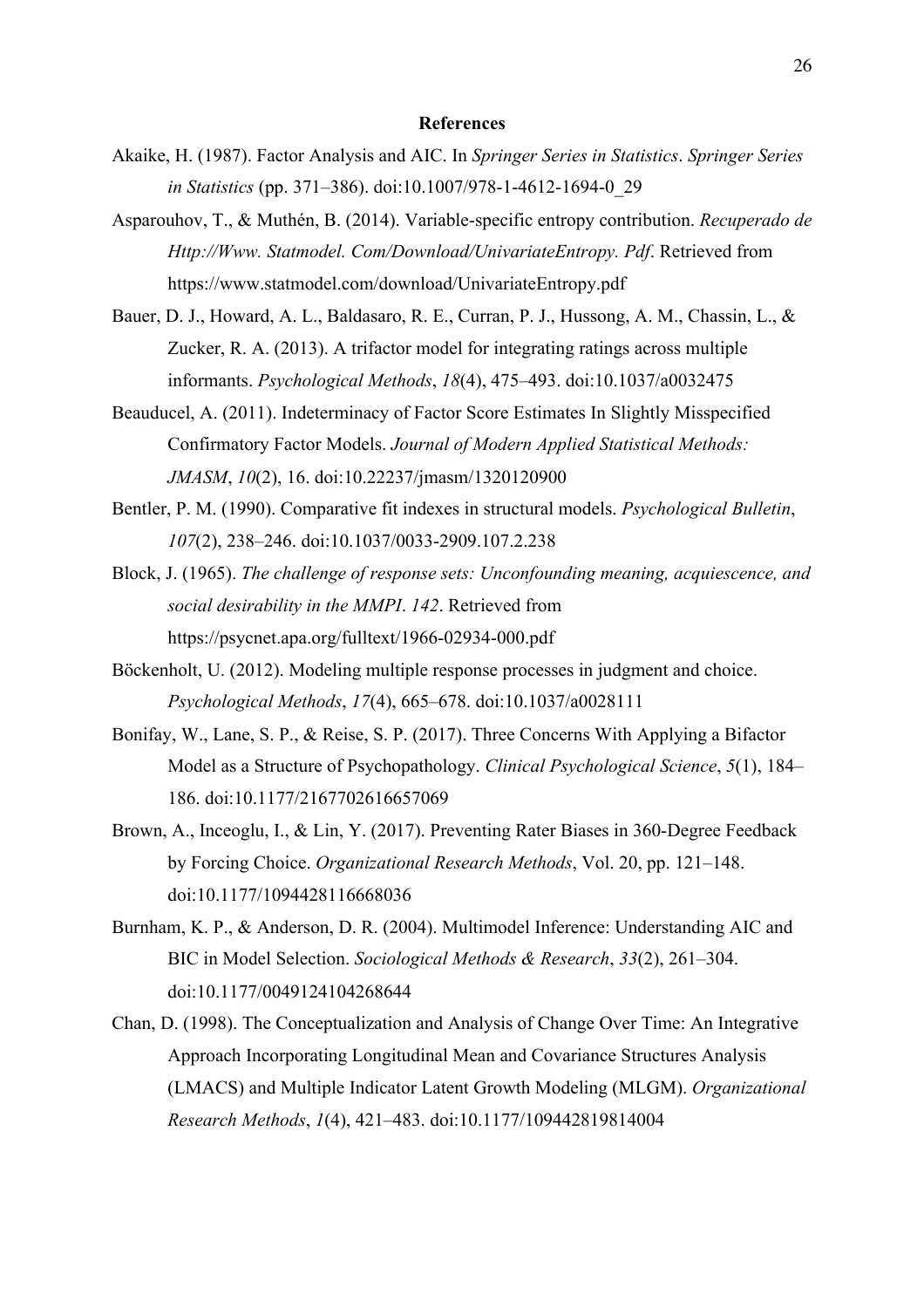- Chandler, J., & Shapiro, D. (2016). Conducting Clinical Research Using Crowdsourced Convenience Samples. *Annual Review of Clinical Psychology*, *12*, 53–81. doi:10.1146/annurev-clinpsy-021815-093623
- Clark, S. L., Muthén, B., Kaprio, J., D'Onofrio, B. M., Viken, R., & Rose, R. J. (2013). Models and Strategies for Factor Mixture Analysis: An Example Concerning the Structure Underlying Psychological Disorders. *Structural Equation Modeling: A Multidisciplinary Journal*, *20*(4). doi:10.1080/10705511.2013.824786
- Curran, P. J., Georgeson, A. R., Bauer, D. J., & Hussong, A. M. (2021). Psychometric Models for Scoring Multiple Reporter Assessments: Applications to Integrative Data Analysis in Prevention Science and Beyond. *International Journal of Behavioral Development*, *45*(1), 40–50. doi:10.1177/0165025419896620
- Enders, C. K., & Bandalos, D. L. (2001). The Relative Performance of Full Information Maximum Likelihood Estimation for Missing Data in Structural Equation Models. *Structural Equation Modeling: A Multidisciplinary Journal*, *8*(3), 430–457. doi:10.1207/S15328007SEM0803\_5
- Gignac, G. E. (2013). Modeling the balanced inventory of desirable responding: evidence in favor of a revised model of socially desirable responding. *Journal of Personality Assessment*, *95*(6), 645–656. doi:10.1080/00223891.2013.816717
- Gorsuch, R. L. (2014). *Factor Analysis: Classic Edition*. Retrieved from https://play.google.com/store/books/details?id=LDecBQAAQBAJ
- Grice, J. W. (2001). Computing and evaluating factor scores. *Psychological Methods*, *6*(4), 430–450. Retrieved from https://www.ncbi.nlm.nih.gov/pubmed/11778682
- Guenole, N. (2015). The Hierarchical Structure of Work-Related Maladaptive Personality Traits. *European Journal of Psychological Assessment: Official Organ of the European Association of Psychological Assessment*, *31*(2), 83–90. doi:10.1027/1015- 5759/a000209
- Guenole, N., Brown, A. A., & Cooper, A. J. (2018). Forced-Choice Assessment of Work-Related Maladaptive Personality Traits: Preliminary Evidence From an Application of Thurstonian Item Response Modeling. *Assessment*, *25*(4), 513–526. doi:10.1177/1073191116641181
- Guttman, L. (1955). THE DETERMINACY OF FACTOR SCORE MATRICES WITH IMPLICATIONS FOR FIVE OTHER BASIC PROBLEMS OF COMMON-FACTOR THEORY1. *British Journal of Statistical Psychology*, Vol. 8, pp. 65–81. doi:10.1111/j.2044-8317.1955.tb00321.x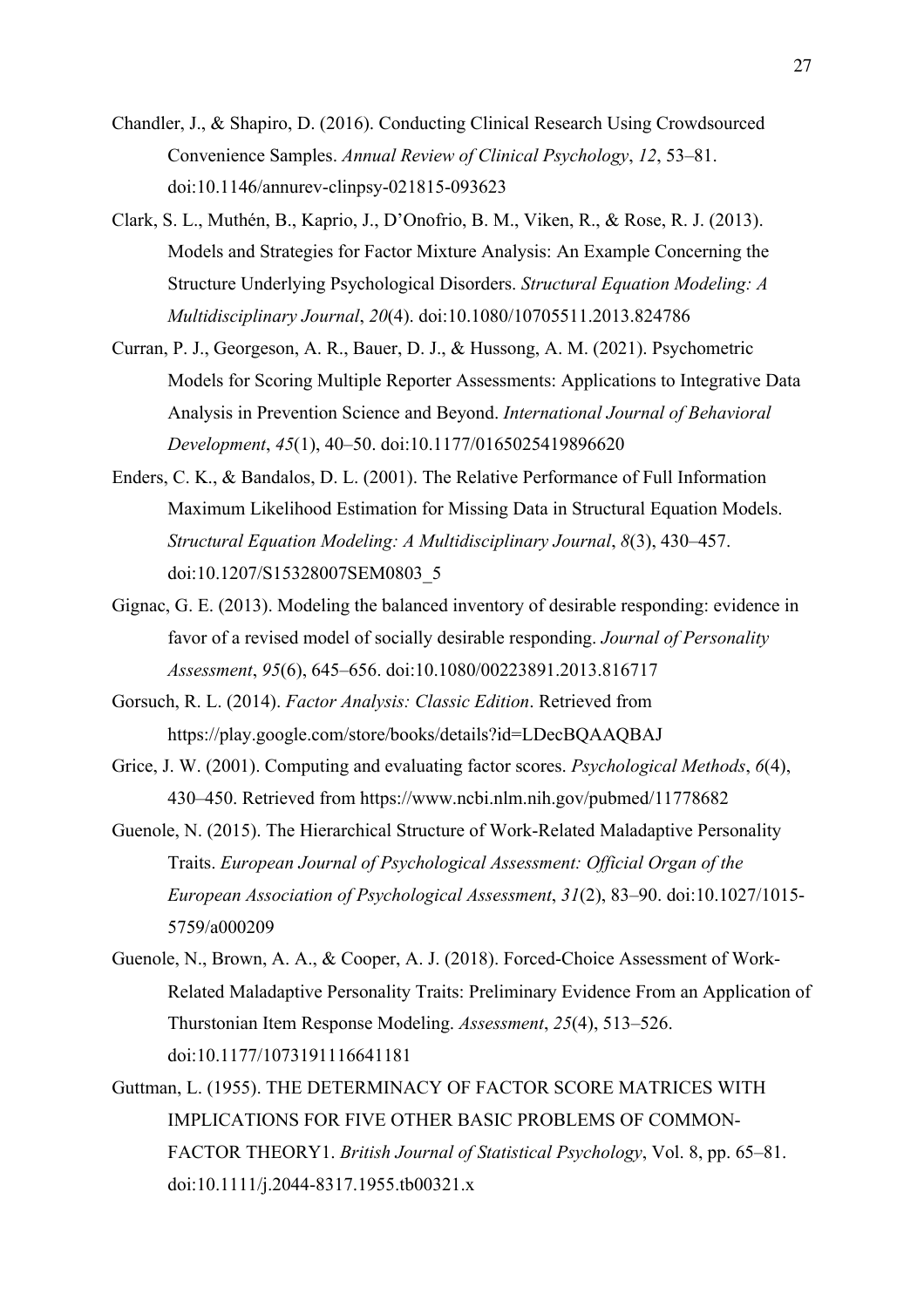- Holzinger, K. J., & Swineford, F. (1937). The bi-factor method. *Psychometrika*, *2*(1), 41–54. doi:10.1007/bf02287965
- Hu, L., & Bentler, P. M. (1999). Cutoff criteria for fit indexes in covariance structure analysis: Conventional criteria versus new alternatives. *Structural Equation Modeling: A Multidisciplinary Journal*, *6*(1), 1–55. doi:10.1080/10705519909540118
- Hu, L.-T., & Bentler, P. M. (1998). Fit indices in covariance structure modeling: Sensitivity to underparameterized model misspecification. *Psychological Methods*, *3*(4), 424– 453. doi:10.1037/1082-989X.3.4.424
- Jöreskog, K. G., & Sörbom, D. (1989). *LISREL 7: A Guide to the Program and Applications*. Retrieved from

https://books.google.com/books/about/LISREL\_7.html?hl=&id=LaDsAAAAMAAJ

- Kim, E., & von der Embse, N. (2020). Combined Approach to Multi-Informant Data Using Latent Factors and Latent Classes: Trifactor Mixture Model. *Educational and Psychological Measurement*, 0013164420973722. doi:10.1177/0013164420973722
- Klehe, U.-C., Kleinmann, M., Hartstein, T., Melchers, K. G., König, C. J., Heslin, P. A., & Lievens, F. (2012). Responding to Personality Tests in a Selection Context: The Role of the Ability to Identify Criteria and the Ideal-Employee Factor. *Human Performance*, *25*(4), 273–302. doi:10.1080/08959285.2012.703733
- Kline, R. B. (2015). *Principles and Practice of Structural Equation Modeling, Fourth Edition*. Retrieved from

https://play.google.com/store/books/details?id=Q61ECgAAQBAJ

- Lambert, C. E., Arbuckle, S. A., & Holden, R. R. (2016). The Marlowe–Crowne Social Desirability Scale outperforms the BIDR Impression Management Scale for identifying fakers. *Journal of Research in Personality*, *61*, 80–86. doi:10.1016/j.jrp.2016.02.004
- Leite, W. L., & Beretvas, S. N. (2005). Validation of Scores on the Marlowe-Crowne Social Desirability Scale and the Balanced Inventory of Desirable Responding. *Educational and Psychological Measurement*, *65*(1), 140–154. doi:10.1177/0013164404267285
- Li, A., & Reb, J. (2009). A Cross-Nations, Cross-Cultures, and Cross-Conditions Analysis on the Equivalence of the Balanced Inventory of Desirable Responding. *Journal of Cross-Cultural Psychology*, *40*(2), 214–233. doi:10.1177/0022022108328819
- Liu, Y., Millsap, R. E., West, S. G., Tein, J.-Y., Tanaka, R., & Grimm, K. J. (2017). Testing measurement invariance in longitudinal data with ordered-categorical measures. *Psychological Methods*, *22*(3), 486–506. doi:10.1037/met0000075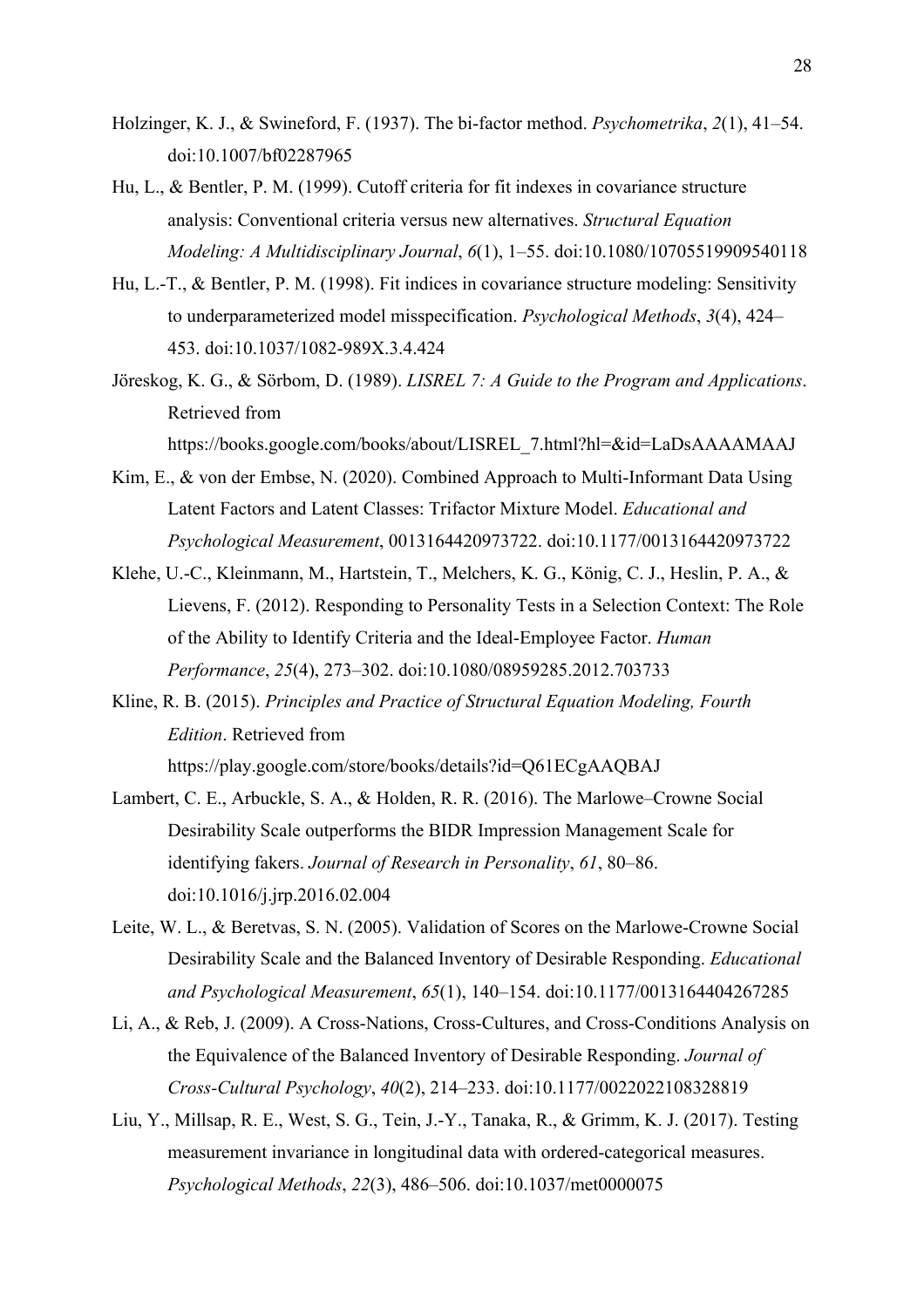- Markon, K. E. (2019). Bifactor and Hierarchical Models: Specification, Inference, and Interpretation. *Annual Review of Clinical Psychology*, *15*, 51–69. doi:10.1146/annurev-clinpsy-050718-095522
- Marsh, H. W., & Grayson, D. (1994). Longitudinal stability of latent means and individual differences: A unified approach. *Structural Equation Modeling: A Multidisciplinary Journal*, *1*(4), 317–359. doi:10.1080/10705519409539984
- Maydeu-Olivares, A., & Shi, D. (2017). Effect Sizes of Model Misfit in Structural Equation Models. *Methodology: European Journal of Research Methods for the Behavioral & Social Sciences*, *13*(Supplement 1), 23–30. doi:10.1027/1614-2241/a000129
- McGrath, R. E., Mitchell, M., Kim, B. H., & Hough, L. (2010). Evidence for response bias as a source of error variance in applied assessment. *Psychological Bulletin*, *136*(3), 450– 470. doi:10.1037/a0019216
- Miller, B. K., & Ruggs, E. N. (2014). Measurement invariance tests of the Impression Management sub-scale of the Balanced Inventory of Desirable Responding. *Personality and Individual Differences*, *63*, 36–40. doi:10.1016/j.paid.2014.01.037
- Millham, J. (1974). Two components of need for approval score and their relationship to cheating following success and failure. *Journal of Research in Personality*, *8*(4), 378– 392. doi:10.1016/0092-6566(74)90028-2
- Morey, L. C. (2012). Detection of Response Bias in Applied Assessment: Comment on McGrath et al. (2010). *Psychological Injury and Law*, Vol. 5, pp. 153–161. doi:10.1007/s12207-012-9131-x
- Muthén, L. K., & Muthén, B. O. (2009). Mplus. *Statistical Analysis with Latent Variables. User's Guide*, *7*. Retrieved from http://www.statmodel.com/virg\_nov\_course.shtml
- Paulhus, D. L. (1984). Two-component models of socially desirable responding. *Journal of Personality and Social Psychology*, *46*(3), 598–609. doi:10.1037/0022-3514.46.3.598
- Paulhus, D. L., Bruce, M. N., & Trapnell, P. D. (1995). Effects of Self-Presentation Strategies on Personality Profiles and their Structure. *Personality & Social Psychology Bulletin*, *21*(2), 100–108. doi:10.1177/0146167295212001
- Paulhus, D. L., & Reid, D. B. (1991). Enhancement and denial in socially desirable responding. *Journal of Personality and Social Psychology*, *60*(2), 307–317. doi:10.1037/0022-3514.60.2.307
- Podsakoff, P. M., MacKenzie, S. B., Lee, J.-Y., & Podsakoff, N. P. (2003). Common method biases in behavioral research: A critical review of the literature and recommended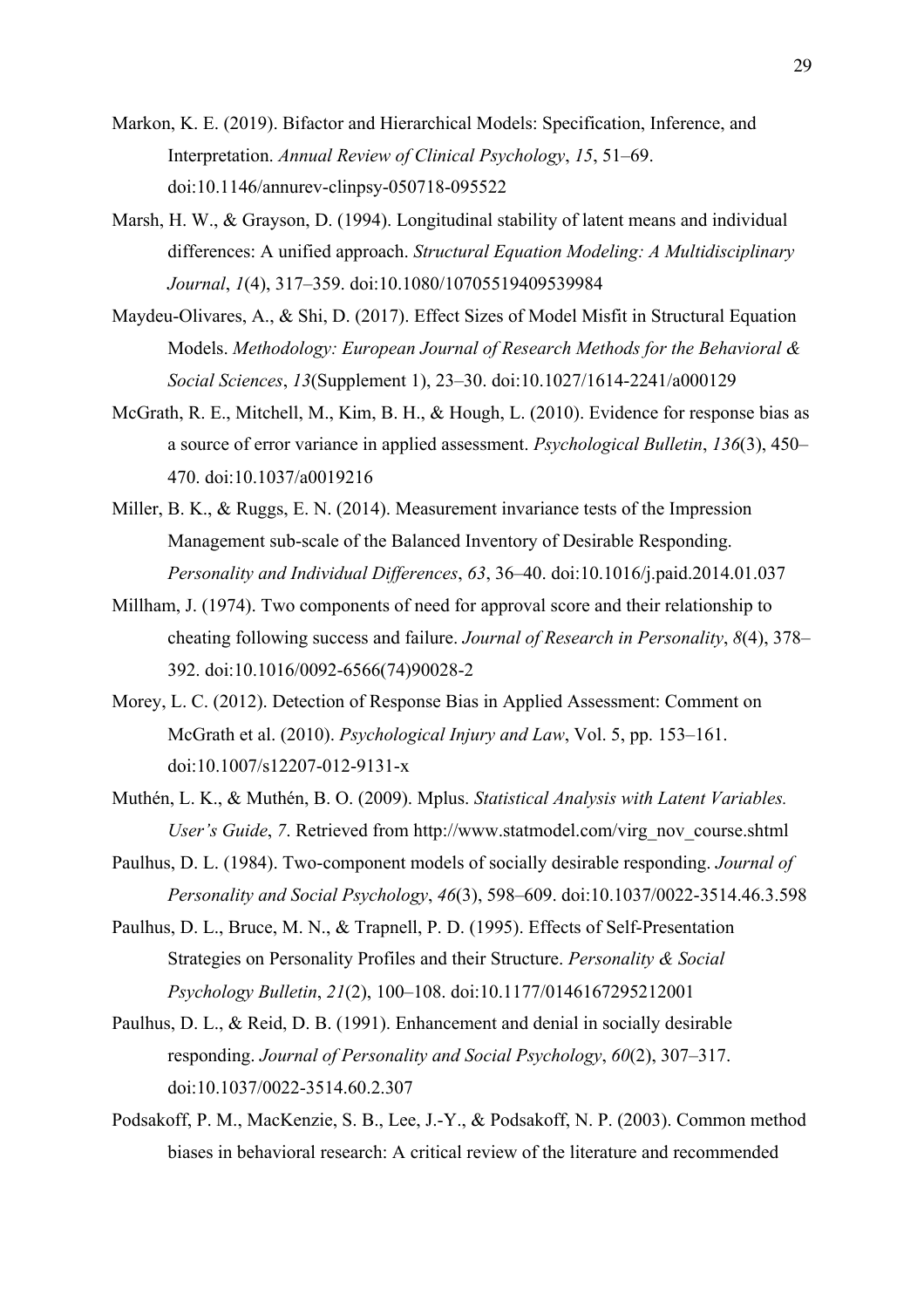remedies. *Journal of Applied Psychology*, Vol. 88, pp. 879–903. doi:10.1037/0021- 9010.88.5.879

- Rao, C. R. (1955). Estimation and tests of significance in factor analysis. *Psychometrika*, *20*(2), 93–111. doi:10.1007/BF02288983
- Reise, S. P. (2012). The Rediscovery of Bifactor Measurement Models. *Multivariate Behavioral Research*, *47*(5), 667–696. doi:10.1080/00273171.2012.715555
- Robie, C., Brown, D. J., & Beaty, J. C. (2007). Do people fake on personality inventories? A verbal protocol analysis. *Journal of Business and Psychology*, *21*(4), 489–509. doi:10.1007/s10869-007-9038-9
- Robitzsch, A. (n.d.). *Why Ordinal Variables Can (Almost) Always be Treated as Continuous Variables: Clarifying Assumptions of Robust Continuous and Ordinal Factor Analysis Estimation Methods*. doi:10.31234/osf.io/hgz9m
- Rohling, M. L., Larrabee, G. J., Greiffenstein, M. F., Ben-Porath, Y. S., Lees-Haley, P., Green, P., & Greve, K. W. (2011). [Review of *A misleading review of response bias: comment on McGrath, Mitchell, Kim, and Hough (2010)*]. *Psychological bulletin*, *137*(4), 708–712; authors reply 713-5. doi:10.1037/a0023327
- Satorra, A., & Bentler, P. M. (2001). A scaled difference chi-square test statistic for moment structure analysis. *Psychometrika*, *66*(4), 507–514. doi:10.1007/bf02296192
- Savalei, V. (2020). Improving Fit Indices in Structural Equation Modeling with Categorical Data. *Multivariate Behavioral Research*, 1–18. doi:10.1080/00273171.2020.1717922
- Savalei, V., & Bentler, P. M. (2005). A Statistically Justified Pairwise ML Method for Incomplete Nonnormal Data: A Comparison With Direct ML and Pairwise ADF. *Structural Equation Modeling: A Multidisciplinary Journal*, *12*(2), 183–214. doi:10.1207/s15328007sem1202\_1
- Schwarz, G. (1978). Estimating the Dimension of a Model. *The Annals of Statistics*, *6*(2), 461–464. doi:10.1214/aos/1176344136
- Stark, S., Chernyshenko, O. S., & Drasgow, F. (2006). Detecting differential item functioning with confirmatory factor analysis and item response theory: toward a unified strategy. *The Journal of Applied Psychology*, *91*(6), 1292–1306. doi:10.1037/0021- 9010.91.6.1292
- Steiger, J. H. (1998). A note on multiple sample extensions of the RMSEA fit index. *Structural Equation Modeling: A Multidisciplinary Journal*, *5*(4), 411–419. doi:10.1080/10705519809540115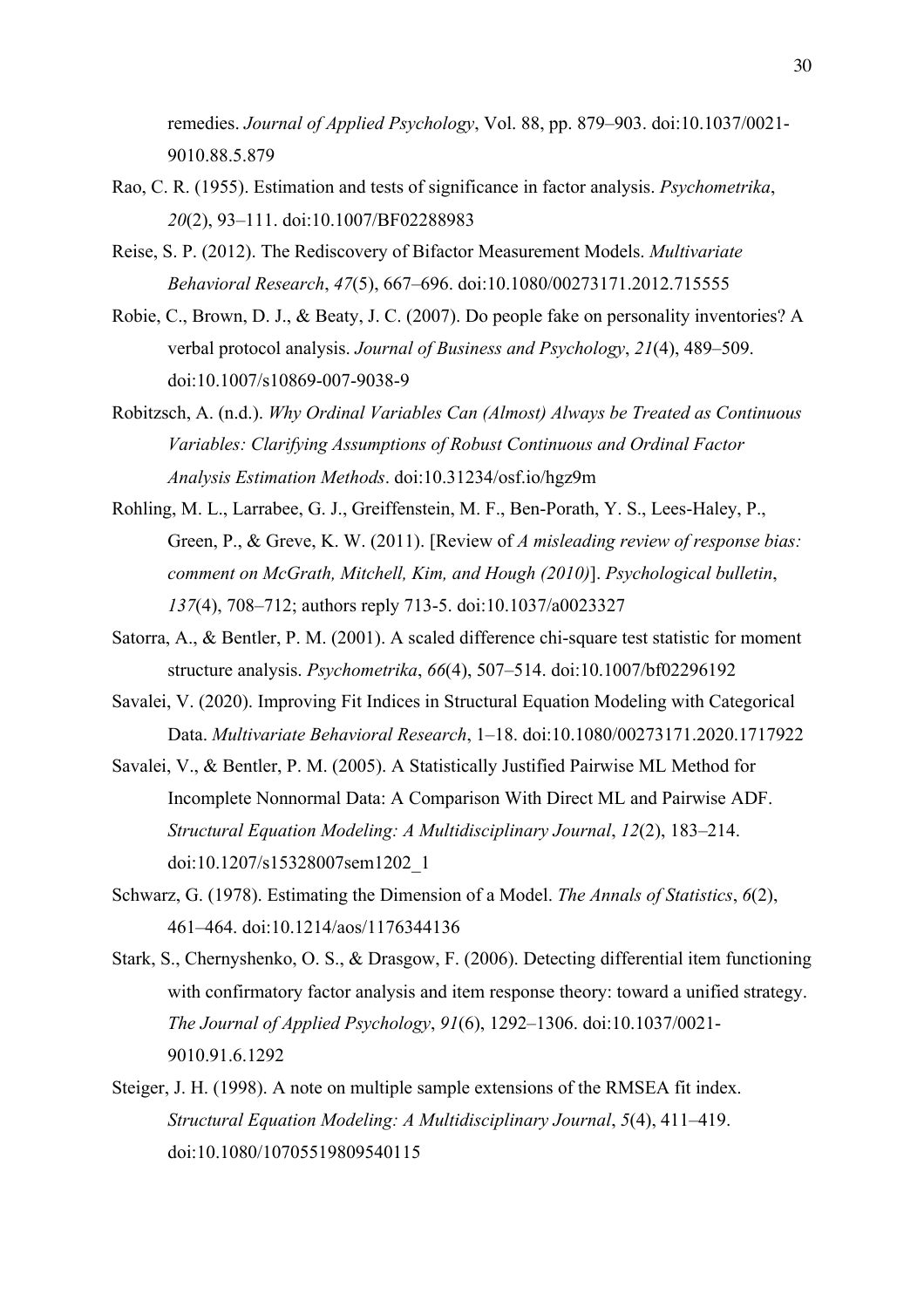- Tucker, L. R., & Lewis, C. (1973). A reliability coefficient for maximum likelihood factor analysis. *Psychometrika*, *38*(1), 1–10. doi:10.1007/BF02291170
- Uziel, L. (2010). Rethinking Social Desirability Scales: From Impression Management to Interpersonally Oriented Self-Control. *Perspectives on Psychological Science: A Journal of the Association for Psychological Science*, *5*(3), 243–262. doi:10.1177/1745691610369465
- Wetzel, E., Frick, S., & Brown, A. (2021). Does multidimensional forced-choice prevent faking? Comparing the susceptibility of the multidimensional forced-choice format and the rating scale format to faking. *Psychological Assessment*, *33*(2), 156–170. doi:10.1037/pas0000971
- Wiggins, J. S. (1964). Convergences Among Stylistic Response Measures from Objective Personality Tests. *Educational and Psychological Measurement*, Vol. 24, pp. 551– 562. doi:10.1177/001316446402400310
- Yuan, K.-H., & Bentler, P. M. (2000). 5. Three Likelihood-Based Methods for Mean and Covariance Structure Analysis with Nonnormal Missing Data. *Sociological Methodology*, *30*(1), 165–200. doi:10.1111/0081-1750.00078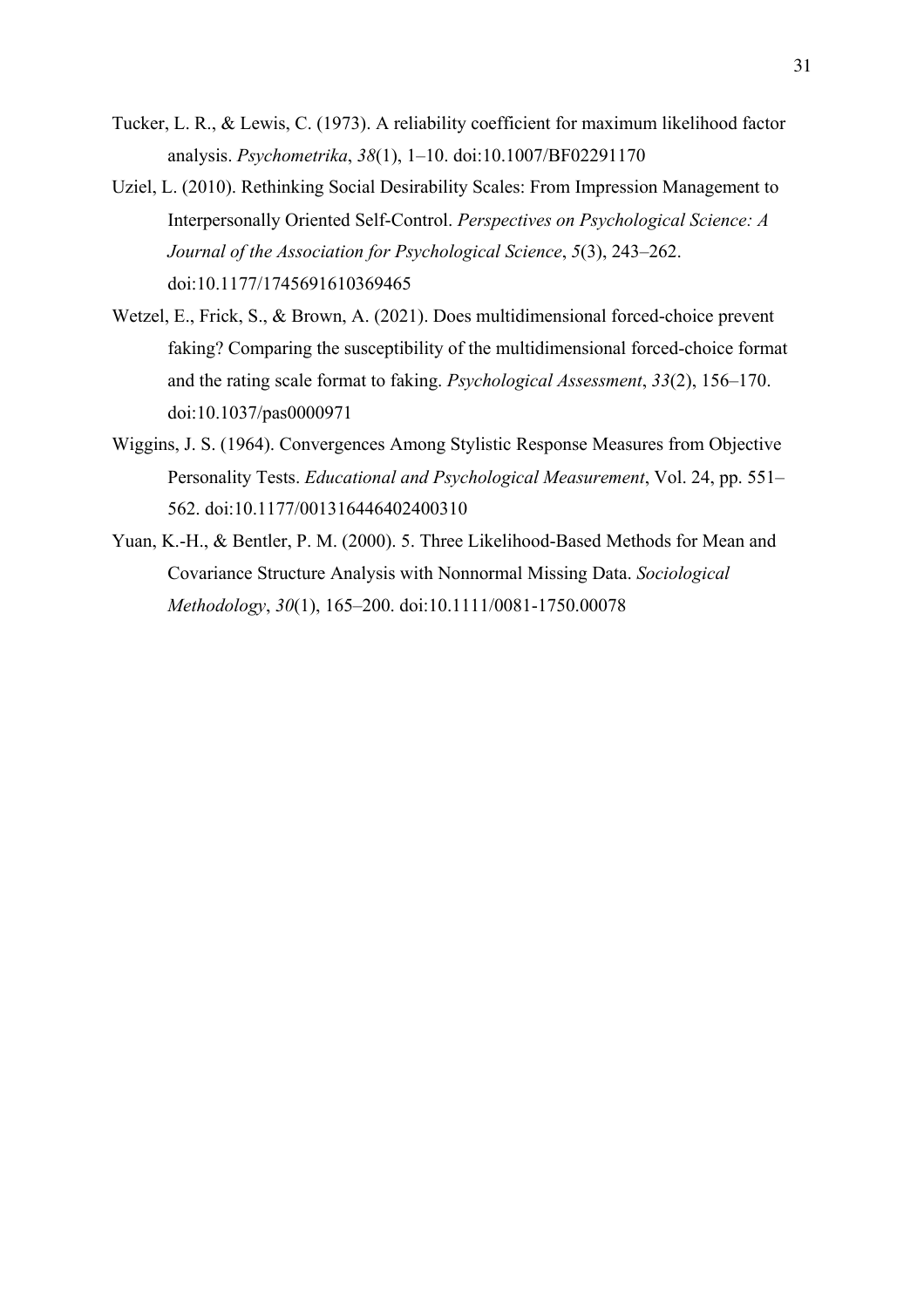*Sample demographics*

| <b>Sex</b>                                    | Sample A       | Sample B         | Total            |
|-----------------------------------------------|----------------|------------------|------------------|
| <b>Total Number</b>                           | 213            | 303              | 516              |
| Male 1                                        | 95             | 66               | 161              |
| Female 2                                      | 118            | 237              | 355              |
| Age                                           | Sample 1       | Sample 2         | Total            |
| <b>Total Number</b>                           | 211            | 302              | 513              |
| Mean                                          | 41.18          | 23.70            | 30.89            |
| Standard deviation                            | 11.48          | 8.16             | 13.07            |
| Education                                     | Sample 1       | Sample 2         | Total            |
| <b>Total Number</b>                           | 213            | 295              | 508              |
| Less than High School                         | 3              | $\boldsymbol{0}$ | 3                |
| <b>High School</b>                            | 107            | 113              | 220              |
| Master's Degree                               | 30             | 44               | 74               |
| <b>Doctoral Degree</b>                        | 8              | $\boldsymbol{0}$ | 8                |
| Professional degree (JD, MD)                  | 3              | 1                | $\overline{4}$   |
| <b>Bachelor's Degree</b>                      | 62             | 137              | 199              |
| Ethnicity                                     | Sample 1       | Sample 2         | Total            |
| <b>Total Number</b>                           | 212            | 302              | 514              |
| White/Caucasian                               | 186            | 187              | 373              |
| African American                              | 3              | 5                | 8                |
| Hispanic                                      | $\theta$       | 2                | $\overline{2}$   |
| Asian                                         | 11             | 63               | 74               |
| Native American                               | $\theta$       | $\boldsymbol{0}$ | $\boldsymbol{0}$ |
| Pacific Islander                              | $\overline{2}$ | $\theta$         | $\overline{2}$   |
| Other                                         | $\overline{7}$ | 45               | 52               |
| Occupation                                    | Sample 1       | Sample 2         | Total            |
| <b>Total Number</b>                           | 212            | 299              | 511              |
| <b>Full-time Students</b>                     | 10             | 244              | 254              |
| Architecture and Engineering                  | 4              | 1                | 5                |
| Arts, Design, Entertainment, Sports and Media | 6              | 3                | 9                |
| Building and Grounds Cleaning and Maintenance | 3              | $\overline{0}$   | 3                |
| <b>Business and Financial Operations</b>      | 13             | 12               | 25               |
| Community and Social Service                  | 1              | 2                | 3                |
| <b>Computers and Mathematics</b>              | 13             | 1                | 14               |
| <b>Construction and Extraction</b>            | 8              | $\Omega$         | 8                |
| Education, Training and Library               | 17             | 12               | 29               |
| Farming, Fishing and Forestry                 | 2              | 1                | 3                |
| Food Preparation and Serving Related          | 9              | 0                | 9                |
| Healthcare practitioners and Technicians      | 7              | 2                | 9                |
| Healthcare support                            | 7              |                  | 8                |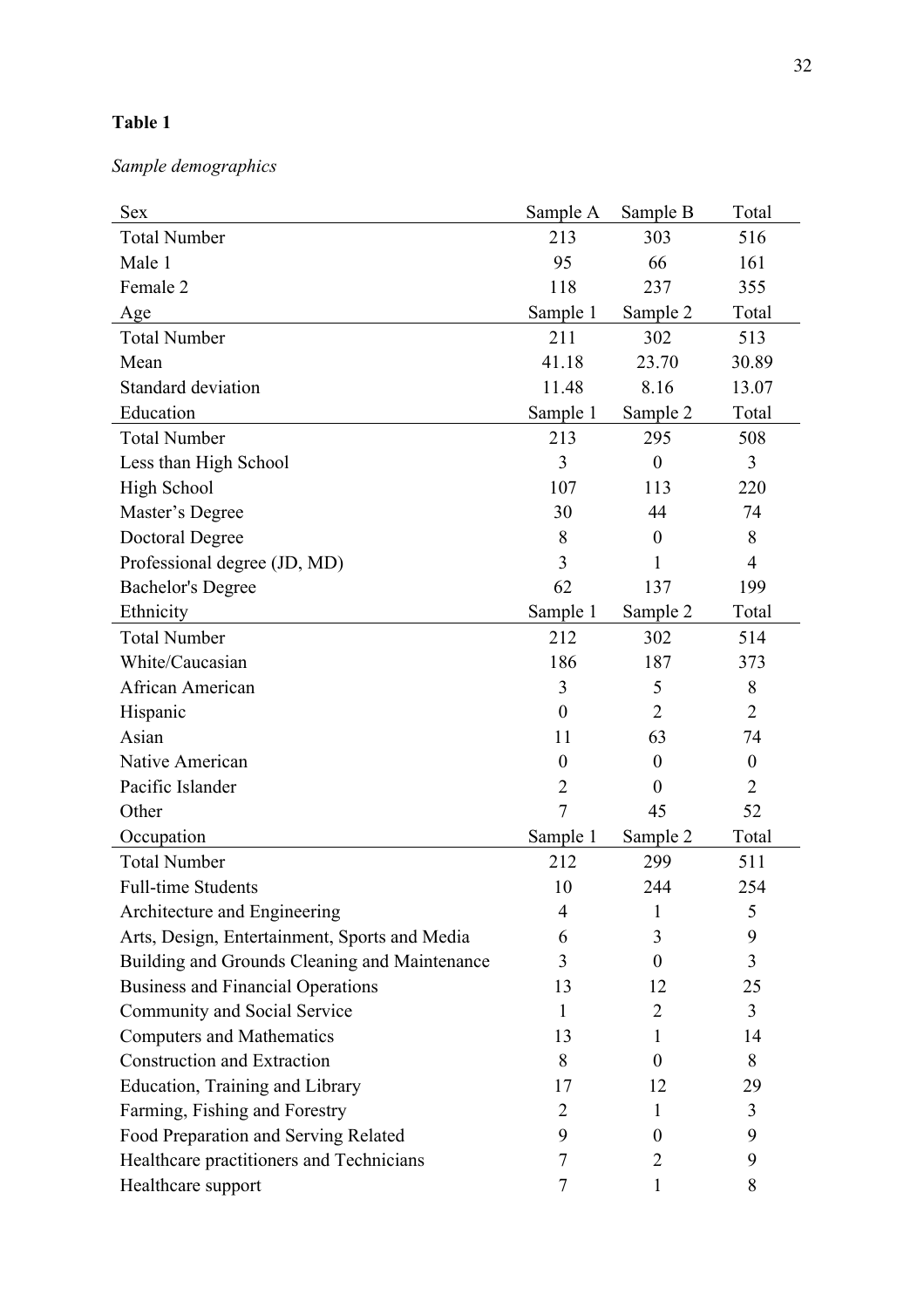| Installation, Maintenance and Repair |    |    |
|--------------------------------------|----|----|
| Legal                                | 8  |    |
| Life, Physical and Social Science    |    |    |
| Military                             |    |    |
| Office and Administrative Support    | 47 | 54 |
| Personal care and service            |    |    |
| Production                           | 8  |    |
| Protective Service                   | 3  |    |
| Sales and Related                    | 22 | 28 |
| <b>Transport and Material Moving</b> |    |    |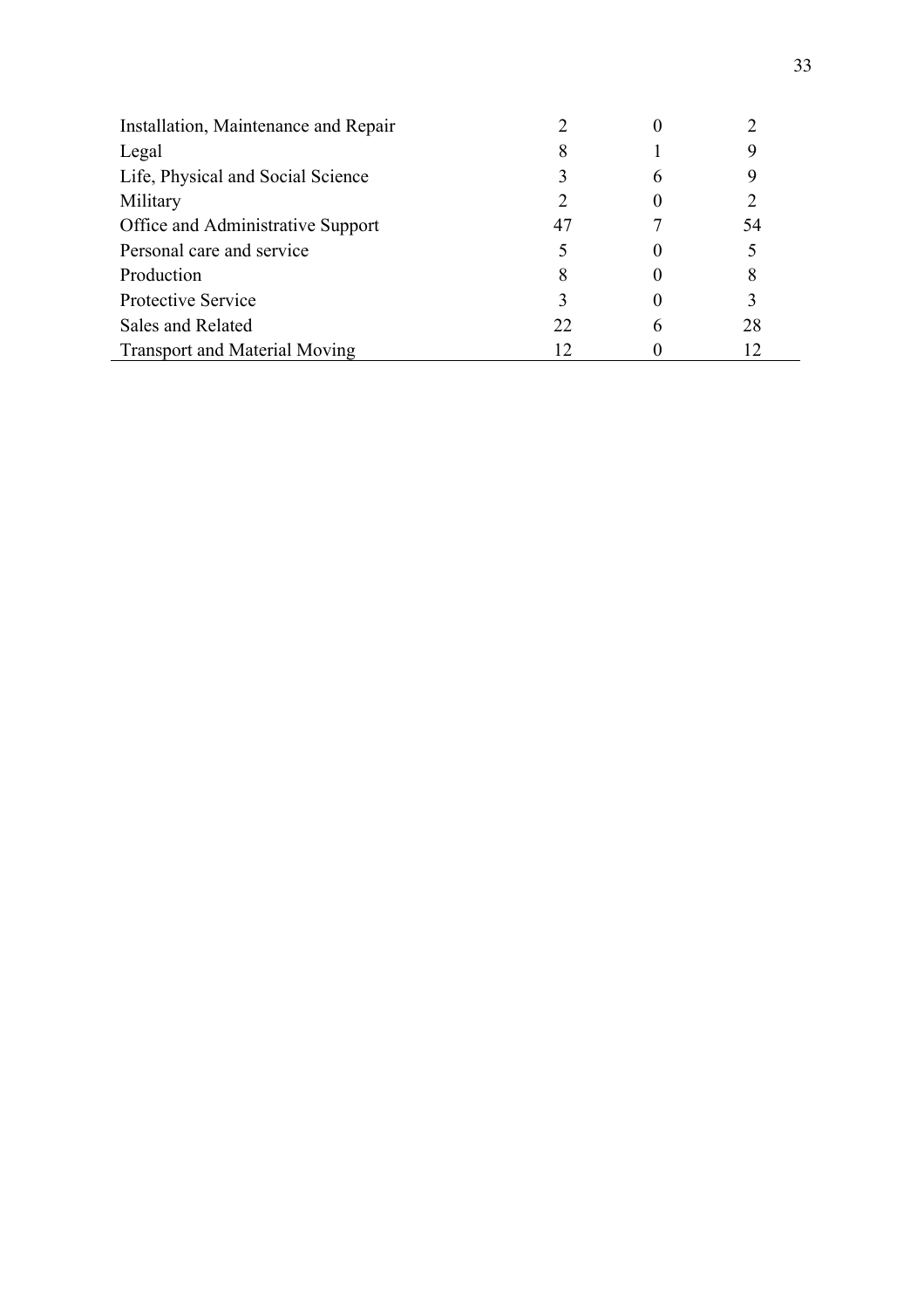# *Observed score scale means and standard deviations*

|                    | Continuous |           |          |           |          |           |          | Dichotomous |          |           |          |           |  |
|--------------------|------------|-----------|----------|-----------|----------|-----------|----------|-------------|----------|-----------|----------|-----------|--|
|                    | Sample A   |           | Sample B |           | Combined |           | Sample A |             | Sample B |           | Combined |           |  |
| <b>BIDR</b> scales | М          | <b>SD</b> | М        | <b>SD</b> | M        | <b>SD</b> | М        | <b>SD</b>   | М        | <b>SD</b> | M        | <b>SD</b> |  |
| SDE honest         | 3.15       | .46       | 2.98     | .39       | 3.05     | .43       | .13      | .17         | .07      | $.10\,$   | .10      | .14       |  |
| SDE faking         | 3.34       | .49       | 3.79     | .52       | 3.61     | .56       |          | .20         | .30      | .26       | .25      | .25       |  |
| IM honest          | 3.01       | .53       | 2.86     | .51       | 2.92     | .52       | .38      | .21         | .35      | .19       | .36      | .20       |  |
| IM faking          | 3.31       | .64       | 3.95     | .69       | 3.68     | .74       | .47      | .25         | .73      | .26       | .62      | .29       |  |

*Note*. BIDR = Balanced inventory of desirable responding; SDE = Self-deceptive enhancement; IM= Impression Management; M = Mean; SD = standard deviation. Continuous refers to the sample statistics when the continuous scoring protocol for the BIDR is followed; Dichotomous refers to the descriptive statistics when the dichotomous scoring protocol of the BIDR is followed.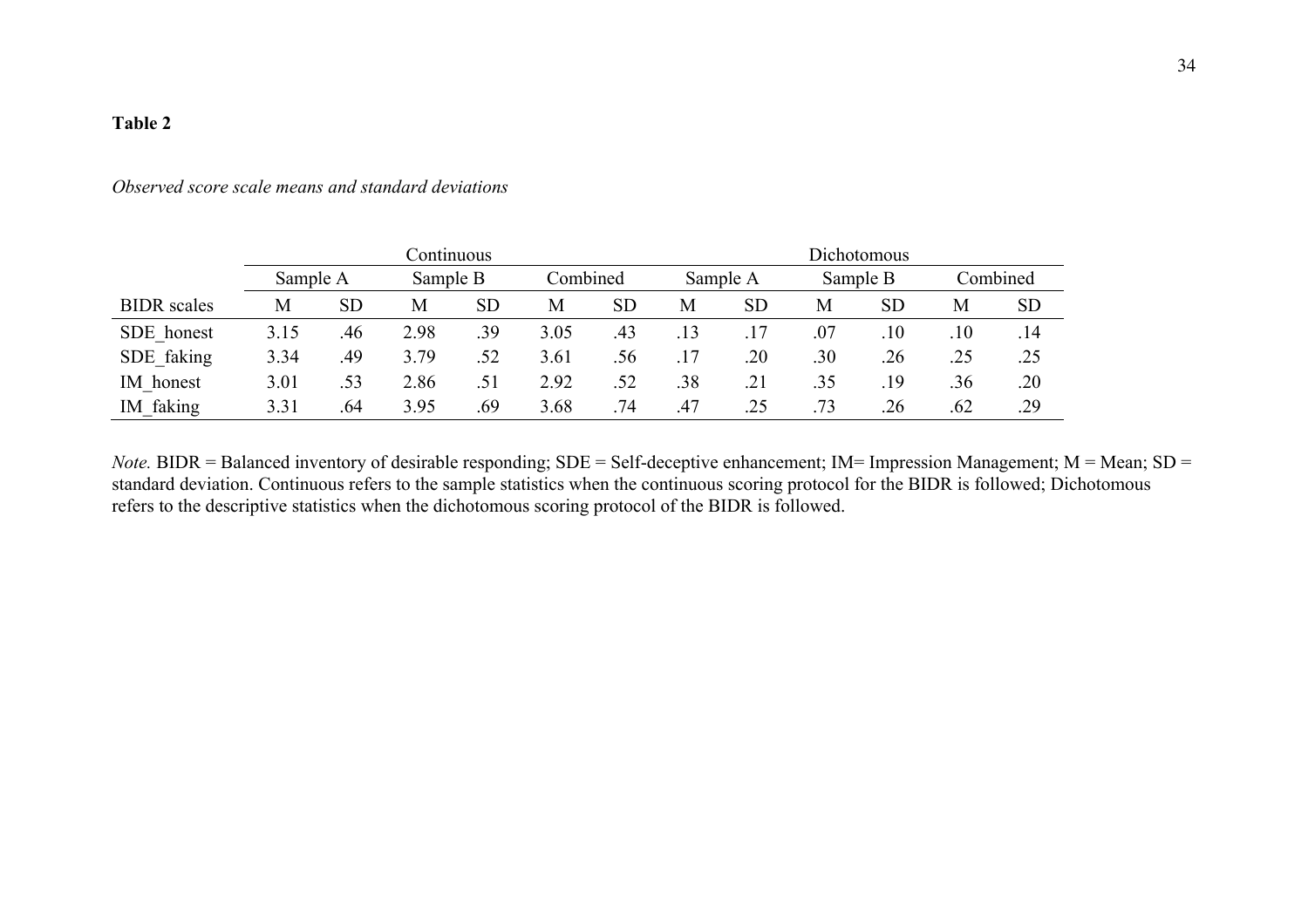## *Fit statistics for trifactor models*

| Model                        | $\sim$  | df   | <b>RMSEA</b> | CFI | TLI | <b>SRMR</b> |
|------------------------------|---------|------|--------------|-----|-----|-------------|
| Correlated factors           | 7924.56 | 3074 | .06          | .60 | .59 | .08         |
| Trifactor continuous         | 4807.55 | 2953 | .04          | .85 | .84 | .05         |
| Trifactor ordinal            | 4850.73 | 2994 | .04          | .93 | .92 | .06         |
| Trifactor partial invariance | 5053.59 | 3018 | .04          | .83 | .83 | .06         |

*Note.* The trifactor continuous model and the trifactor ordinal model used a continuous maximum likelihood estimator with robust standard errors (MLR) and a diagonally weighted least squares (DWLS) estimator respectively. The fit reported for the trifactor partial invariance model is the model where measurement invariance constraints are added to the trifactor continuous model.  $\chi^2$  = chi-square; DF= degrees of freedom; RMSEA = root mean square of approximation; CFI = Comparative fit index; TLI=Tucker Lewis Index; SRMR = standardized root mean square residual.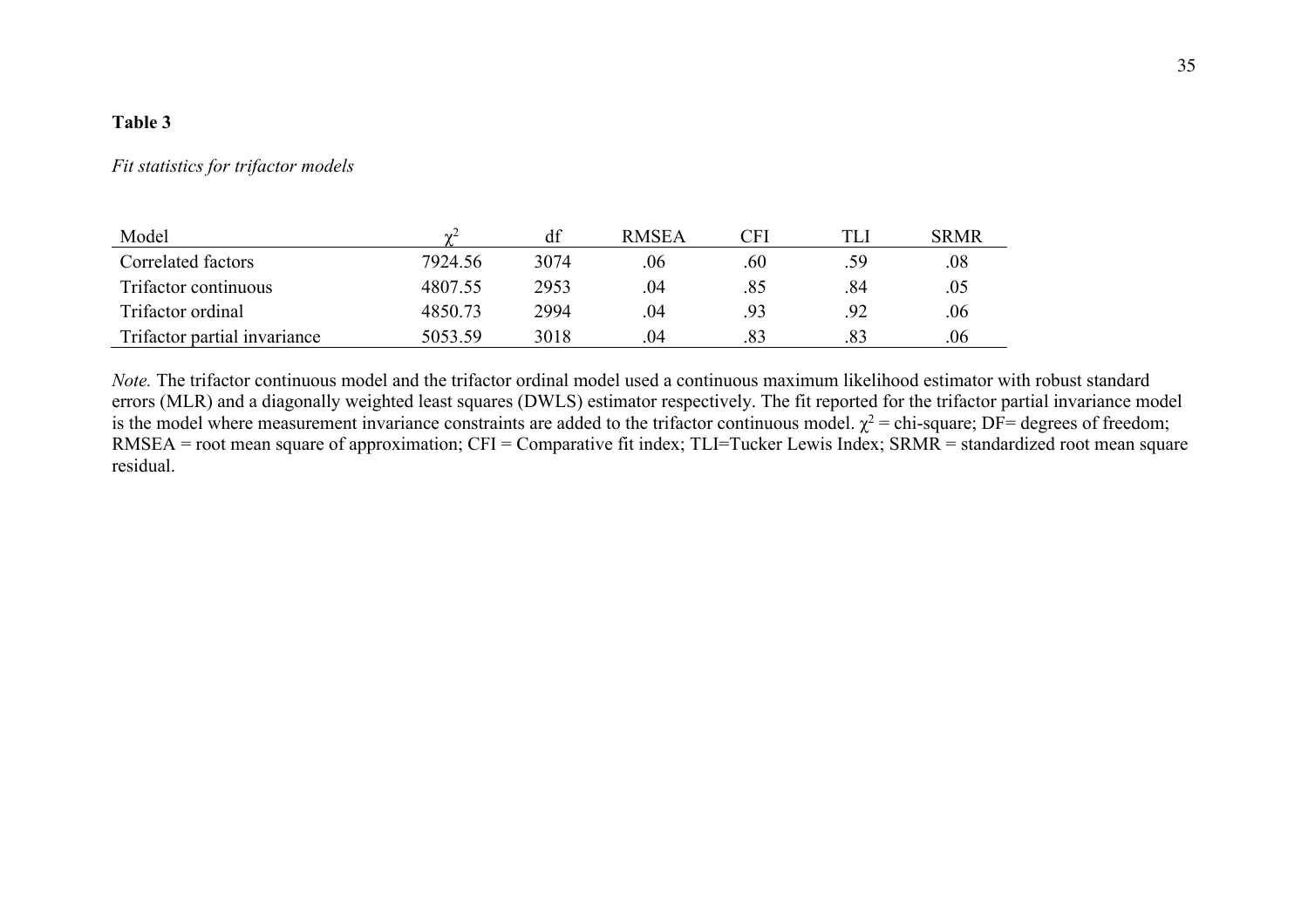*Standardized factor loadings for experimental condition (method) factors*

|                                    | General faking |                                     |         |                 |         |                 |         |
|------------------------------------|----------------|-------------------------------------|---------|-----------------|---------|-----------------|---------|
| Item                               | Loading        | Item                                | Loading | Item            | Loading | Item            | Loading |
| HS1: First impressions             | .21            | HI1: Tell lies                      | .32     | FS1             | .31     | FI1             | .36     |
| HS2: Bad habits                    | .27            | HI2: Cover mistakes                 | .21     | FS <sub>2</sub> | .43     | FI <sub>2</sub> | .03     |
| HS3: Don't care others think       | .44            | HI3: Taken advantage                | .44     | FS3             | .40     | FI3             | .45     |
| HS4: Honest with self              | .41            | HI4: Never swear                    | .09     | FS4             | .43     | FI4             | $-.10$  |
| HS5: Know why                      | .25            | HI5: Try to get even                | .37     | FS5             | .22     | FI5             | .38     |
| HS6: Emotions biased thinking      | .24            | HI6: Always obey laws               | $-.01$  | FS <sub>6</sub> | .39     | FI <sub>6</sub> | $-.02$  |
| HS7: Made up mind                  | .14            | HI7: Said something bad             | .21     | FS7             | .12     | FI7             | .33     |
| HS8: Safe Driver                   | .16            | HI8: Hear people talking privately  | .21     | FS8             | .21     | FI8             | .08     |
| HS9: Control of fate               | .26            | HI9: Too much change                | .30     | FS9             | .25     | FI9             | .45     |
| HS10: Stop disturbing thought      | .23            | HI10: Declare everything at customs | .04     | <b>FS10</b>     | .36     | <b>FI10</b>     | .06     |
| HS11: Regret decisions             | .30            | HI11: Stole things when young       | .22     | <b>FS11</b>     | .15     | FI11            | .21     |
| HS12: Can't make up mind           | .20            | HI12: Never littered                | .07     | <b>FS12</b>     | .37     | FI12            | $-.02$  |
| HS13: Reason I vote                | .13            | HI13: Sometimes speed driving       | .18     | <b>FS13</b>     | .18     | FI13            | .28     |
| HS14: Parents not fair             | .35            | HI14: Never read sexy books         | $-.01$  | <b>FS14</b>     | .38     | FI14            | .02     |
| HS15: Completely rational          | .19            | HI15: Done things I don't tell      | .24     | <b>FS15</b>     | .13     | FI15            | .36     |
| HS16: Rarely appreciate criticism  | .25            | HI16: Never take things             | .05     | <b>FS16</b>     | .38     | FI16            | .12     |
| HS17: Confident of judgements      | .25            | HI17: Sick leave when not sick      | .20     | <b>FS17</b>     | .19     | <b>FI17</b>     | .34     |
| HS18: Ability as a lover           | .27            | HI18: Never damaged library book    | .08     | <b>FS18</b>     | .34     | <b>FI18</b>     | .10     |
| HS19: Alright if people dislike me | .41            | HI19: Have awful habits             | .36     | <b>FS19</b>     | .29     | FI19            | .33     |
| HS20: Don't know reasons           | .30            | HI20: Don't gossip                  | .27     | <b>FS20</b>     | .33     | <b>FI20</b>     | .13     |

*Note.* HS is Honest Self Deceptive Enhancement. HI is Honest Impression Management. FS is faking Self Deceptive Enhancement. FI is Faking Impression Management. Key words in columns may be used to match items to the original BIDR items. Key words are presented for honest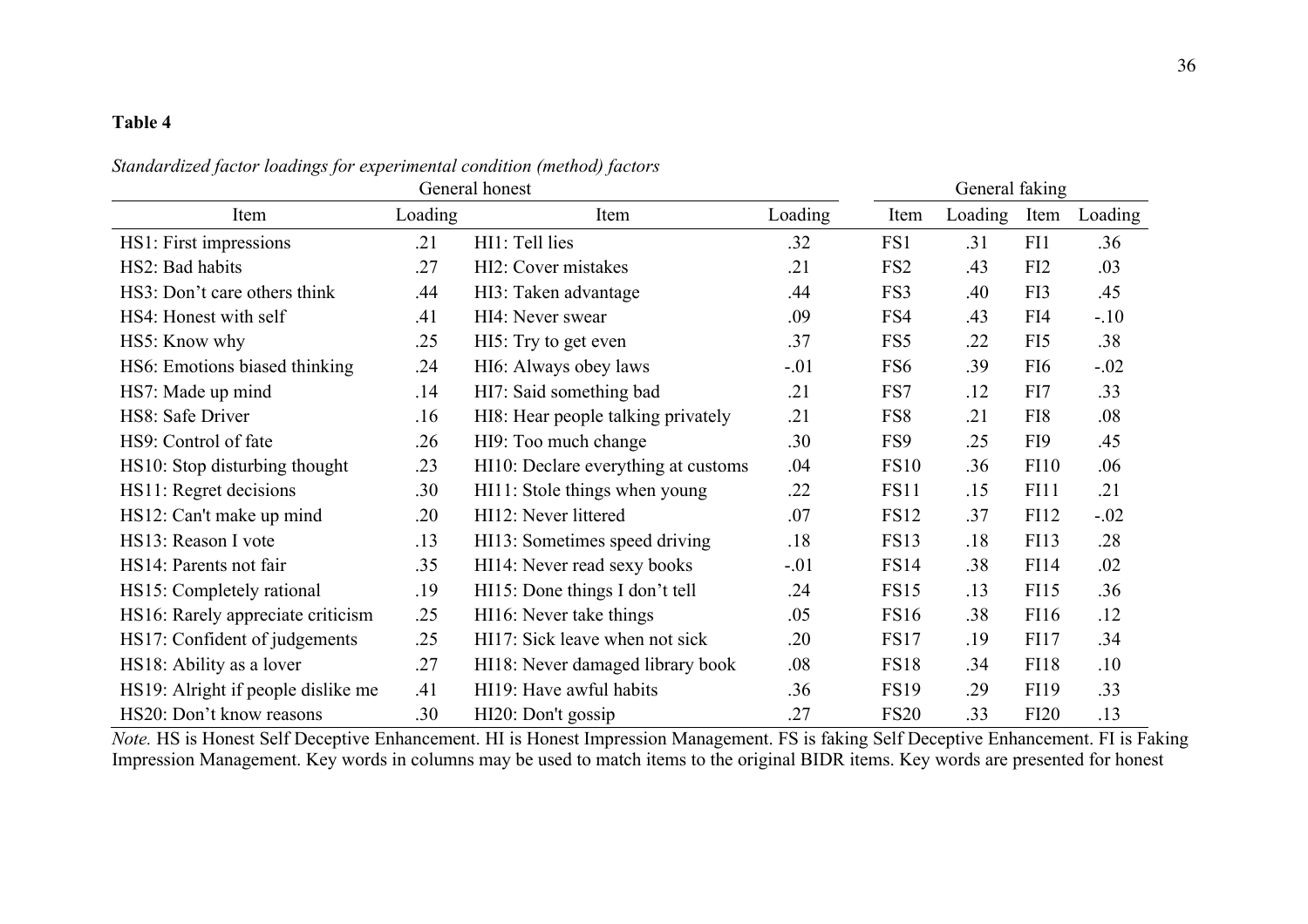condition only as they are the same for the faking condition. General honest refers to the loadings of items in on the general factor in the honest condition. General faking refers to loadings of items on the general factor in the faking condition.

# **Table 5**

# *Item level measurement invariance results*

| Self-deceptive enhancement         |          |               |                | Impression management              |          |               |              |  |  |  |
|------------------------------------|----------|---------------|----------------|------------------------------------|----------|---------------|--------------|--|--|--|
| Item                               | $\chi^2$ | $\chi^2$ diff | $\mathfrak{p}$ | Item                               | $\chi^2$ | $\chi^2$ diff | $\mathbf{p}$ |  |  |  |
| SD20: Don't know reasons           | 4807.55  |               |                | IM1: Tell lies                     | 4807.55  |               |              |  |  |  |
| SD1: First impressions*            | 4835.89  | 23.15         | .00            | IM 2: Cover mistakes               | 4809.62  | 2.07          | .36          |  |  |  |
| SD2: Bad habits                    | 4810.23  | 2.68          | .26            | IM 3: Taken advantage              | 4813.69  | 6.57          | .04          |  |  |  |
| SD3: Don't care others think**     | 4831.84  | 19.94         | .00            | IM 4: Never swear                  | 4813.47  | 5.92          | .05          |  |  |  |
| SD4: Honest with self              | 4812.79  | 4.83          | .09            | IM5: Try to get even**             | 4817.86  | 10.3          | .01          |  |  |  |
| SD5: Know why                      | 4812.11  | 4.56          | .10            | IM6: Always obey laws*             | 4819.47  | 9.48          | .01          |  |  |  |
| SD6: Biased thinking               | 4813.61  | 5.73          | .06            | IM7: Said something bad            | 4809.59  | 1.85          | .40          |  |  |  |
| SD7: Made up mind                  | 4808.73  | 1.61          | .45            | IM8: Hear people talking privately | 4810.68  | 3.12          | .21          |  |  |  |
| SD8: Safe driver                   | 4808.12  | .57           | .75            | IM9: Too much change               | 4810.52  | 2.92          | .23          |  |  |  |
| SD9: Control of fate               | 4810.6   | 3.05          | .22            | IM10: Declare everything customs*  | 4822.99  | 10.63         | .01          |  |  |  |
| SD10: Stop disturbing thought      | 4809.2   | 1.64          | .44            | IM11: Stole things when young      | 4814.59  | 5.54          | .06          |  |  |  |
| SD11: Regret decisions             | 4808.52  | 1.23          | .54            | IM12: Never littered               | 4808.93  | 1.6           | .45          |  |  |  |
| SD12: Can't make up mind           | 4812.37  | 4.82          | .09            | IM13: Sometimes speed driving      | 4814.22  | 6.27          | .04          |  |  |  |
| SD13: Reason I vote**              | 4820.39  | 11.73         | .00            | IM14: Never read sexy books        | 4812.43  | 4.69          | .10          |  |  |  |
| SD14: Parents not fair             | 4808.48  | 1.41          | .50            | IM15: Done things I don't tell     | 4810.33  | 2.78          | .25          |  |  |  |
| SD15: Completely rational          | 4810.01  | 2.46          | .29            | IM16: Never take things            | 4818.72  | 7.4           | .03          |  |  |  |
| SD16: Rarely appreciate criticism  | 4813.76  | 6.21          | .05            | IM17: Sick leave when not sick     | 4810.01  | 2.33          | .31          |  |  |  |
| SD17: Confident of judgements      | 4818.22  | 8.59          | .01            | IM18: Never damaged library book   | 4821.17  | 9.07          | .01          |  |  |  |
| SD18: Ability as a lover           | 4810.08  | 2.41          | .30            | IM19: Have awful habits            | 4809.56  | 2.15          | .34          |  |  |  |
| SD19: Alright if people dislike me | 4810.58  | 3.12          | .21            | IM20: Don't gossip                 | 4810.06  | 2.80          | .25          |  |  |  |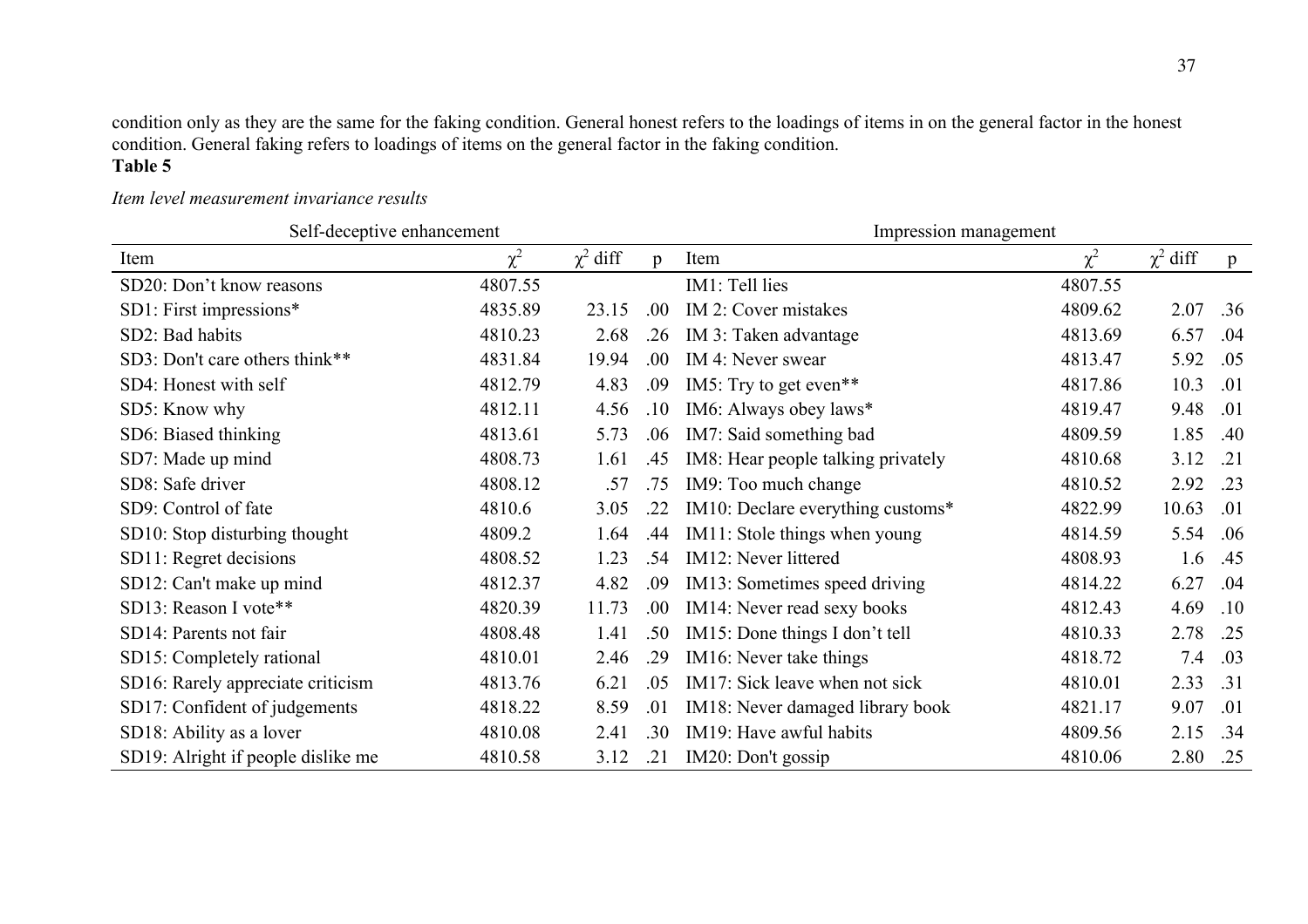*Note.* SD is Self Deceptive Enhancement. IM is Impression Management.  $\chi^2$  is the chi-square model fit;  $\chi^2$  diff is the difference in  $\chi^2$  between the baseline model where identification constraints only are imposed and the model where an item is constrained to have the same loading and intercept across honest and faking conditions. SD is delf deceptive enhancement. IM is Impression Management. SD20 is the last item of the SD scale which was selected as the anchor item because it had strong loadings across conditions whereas item SD1 did not. The first item of the IM scale did have strong loadings in both conditions and was therefore selected as the referent for this scale. There is no  $\chi^2$  diff for the first anchor item listed in each scale because that item provides the model fit from which all other differences are calculated. \* Item is not invariant with regard to intercept; \*\* item is not invariant with regard to factor loading. Degrees of freedom for the baseline chi-square in row 1 of the table is 2953 while degrees of freedom for the nested models is 2955. WLSMV correction value was 1.13. Key words in columns may be used to match items to the original BIDR items.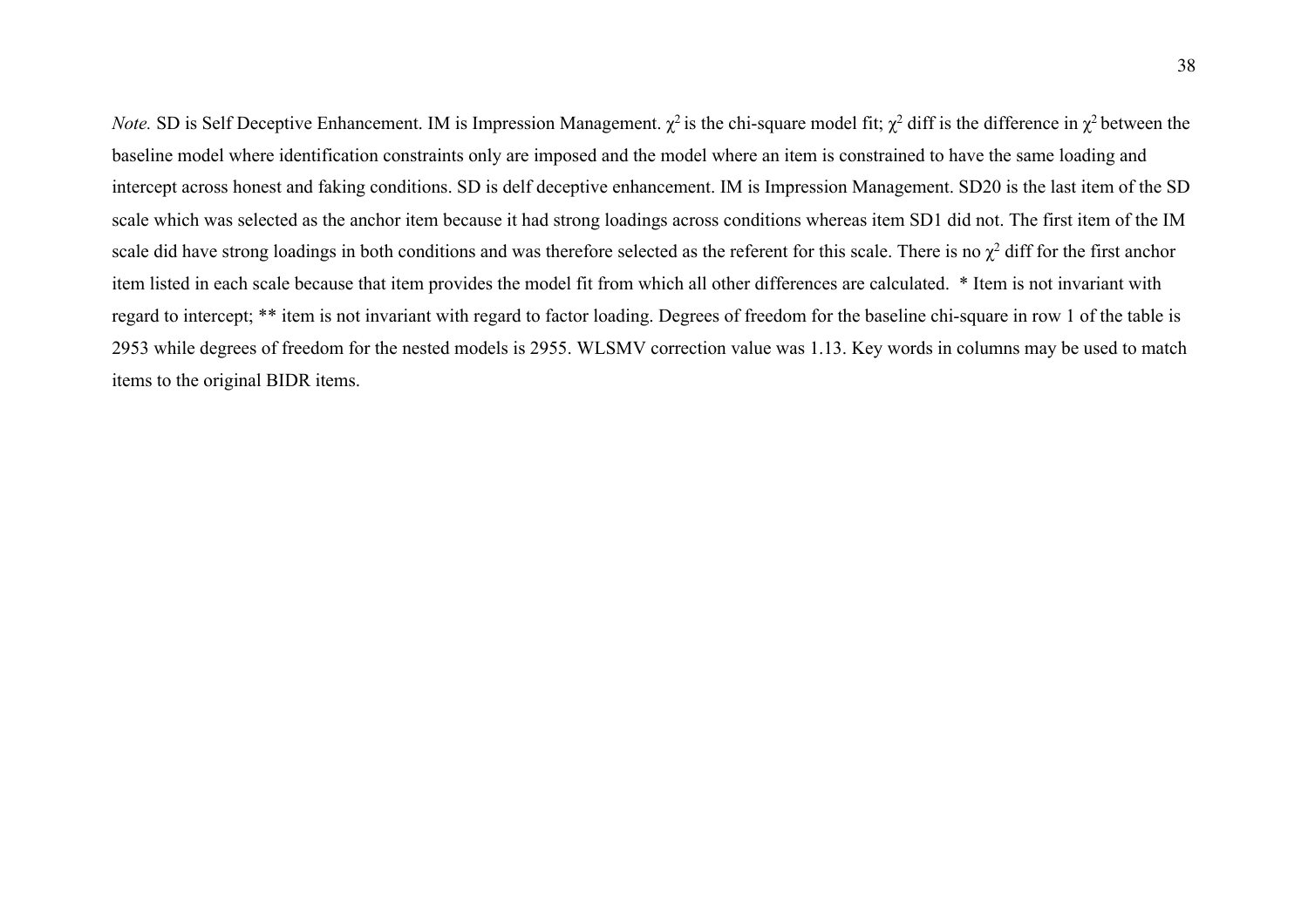# **Table 6.**

*Standardized factor loadings for substantive BIDR factors in honest and faking conditions*

| Self-Deceptive Enhancement         |        |        | <b>Impression Management</b> |                                    |        |        |  |  |
|------------------------------------|--------|--------|------------------------------|------------------------------------|--------|--------|--|--|
| Item                               | Honest | Faking |                              | Item                               | Honest | Faking |  |  |
| SD1: First impressions             | .17    |        | .27                          | IM1: Tell lies                     | $-.44$ | $-.53$ |  |  |
| SD2: Bad habits                    | $-.49$ |        | $-.67$                       | IM 2: Cover mistakes               | .36    | .39    |  |  |
| SD3: Don't care others think**     |        | .26    | $-.04$                       | IM 3: Taken advantage              | $-.35$ | $-.48$ |  |  |
| SD4: Honest with self              | $-.45$ |        | $-.57$                       | IM 4: Never swear                  | .52    | .62    |  |  |
| SD5: Know why                      |        | .35    | .54                          | IM5: Try to get even**             | $-.32$ | $-.50$ |  |  |
| SD6: Biased thinking               | $-.54$ |        | $-.66$                       | IM6: Always obey laws              | .47    | .67    |  |  |
| SD7: Made up mind                  | $-.15$ |        | $-.19$                       | IM7: Said something bad            | $-.49$ | $-.65$ |  |  |
| SD8: Safe driver                   | $-.13$ |        | $-.15$                       | IM8: Hear people talking privately | .47    | .64    |  |  |
| SD9: Control of fate               |        | .39    | .58                          | IM9: Too much change               | $-.33$ | $-.50$ |  |  |
| SD10: Stop disturbing thought      | $-.56$ |        | $-.71$                       | IM10: Declare everything customs   | .37    | .54    |  |  |
| SD11: Regret decisions             | .41    |        | .50                          | IM11: Stole things when young      | $-.35$ | $-.57$ |  |  |
| SD12: Can't make up mind           | $-.50$ |        | $-.66$                       | IM12: Never littered               | .41    | .58    |  |  |
| SD13: Reason I vote**              | .21    |        | .59                          | IM13: Sometimes speed driving      | $-.36$ | $-.56$ |  |  |
| SD14: Parents not fair             | $-.21$ |        | $-.32$                       | IM14: Never read sexy books        | .25    | .37    |  |  |
| SD15: Completely rational          |        | .44    | .65                          | IM15: Done things I don't tell     | $-.47$ | $-.54$ |  |  |
| SD16: Rarely appreciate criticism  | $-.33$ |        | $-.46$                       | IM16: Never take things            | .37    | .54    |  |  |
| SD17: Confident of judgements      |        | .44    | .66                          | IM17: Sick leave when not sick     | $-.48$ | $-.68$ |  |  |
| SD18: Ability as a lover           | $-.45$ |        | $-.63$                       | IM18: Never damaged library book   | .31    | .47    |  |  |
| SD19: Alright if people dislike me |        | .19    | .30                          | IM19: Have awful habits            | $-.42$ | $-.62$ |  |  |
| SD20: Don't know reasons           | $-.50$ |        | $-.61$                       | IM20: Don't gossip                 | .44    | .56    |  |  |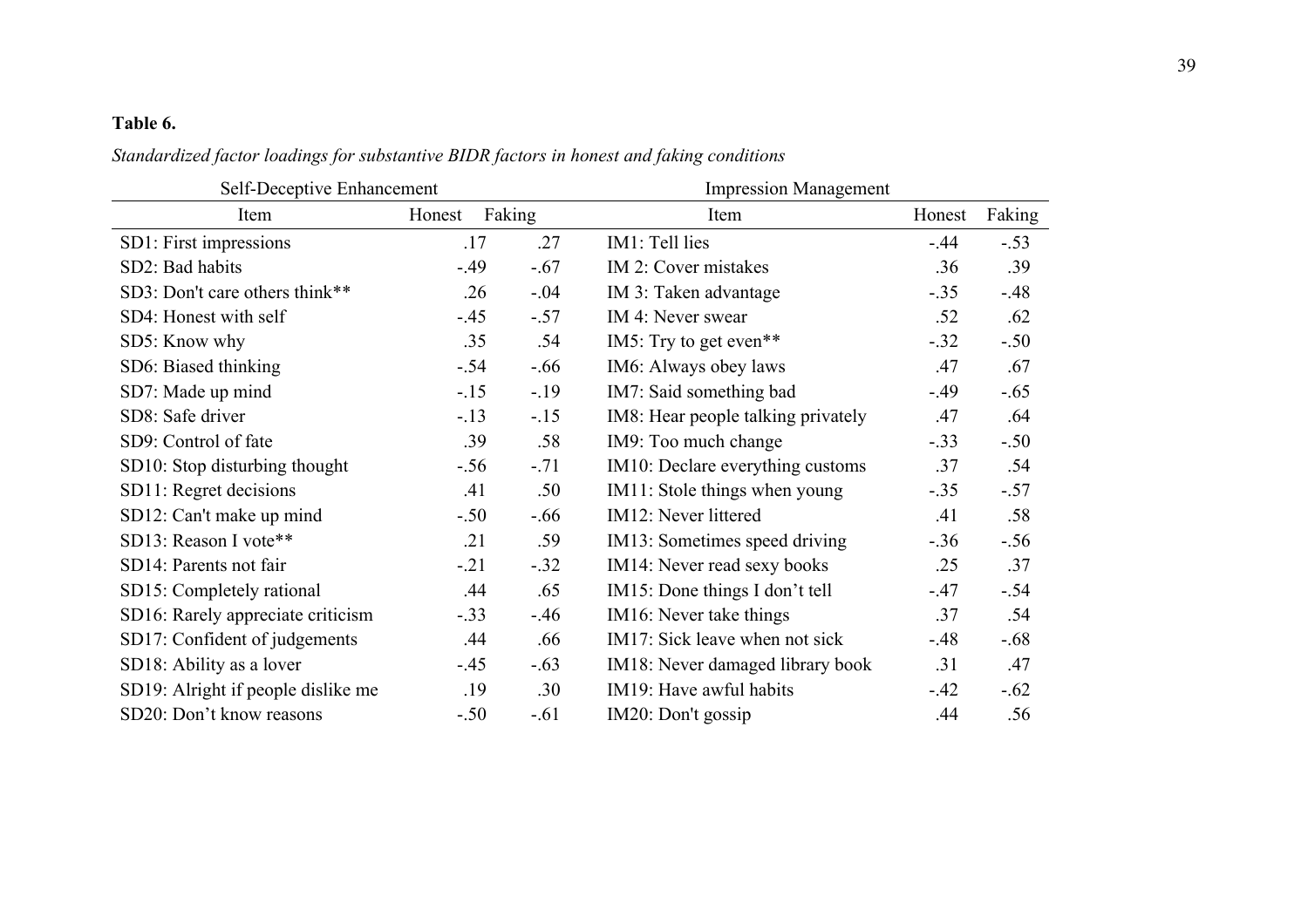*Note.* SD is Self-Deceptive Engagement. IM is Impression Management. \*\* Item is not invariant with regard to factor loading. For all items except those marked with \*\* the unstandardized loadings are equated, loadings in the table differ across conditions only due to standardization. For unstandardized loadings please see the online materials.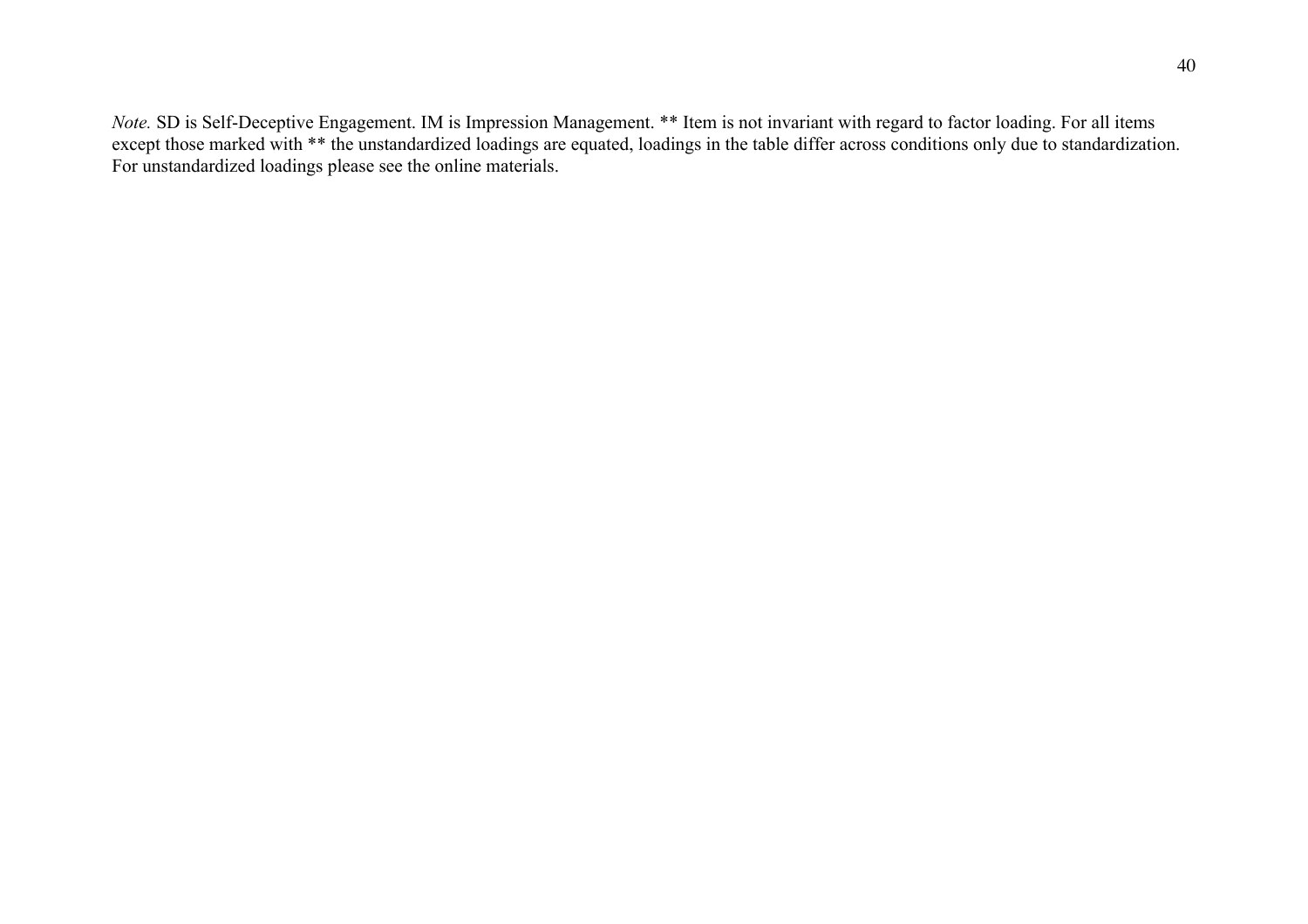*Correlations between dichotomous observed scores, five-point observed scores, and trifactor mixture model factor scores*

|                |               |      |               | Dichotomous |           | Five-point |        |        | Latent Mixture |        |               |        |        |       |       |
|----------------|---------------|------|---------------|-------------|-----------|------------|--------|--------|----------------|--------|---------------|--------|--------|-------|-------|
|                |               | hs   | $\mathbf{fs}$ | hi          | $\rm{fi}$ | hs         | fs     | hi     | $\rm{f}i$      | hs     | $\mathbf{fs}$ | hi     | fi     | h gen | f gen |
|                | hs            | 1.00 |               |             |           |            |        |        |                |        |               |        |        |       |       |
| Dichotomous    | fs            | .36  | 1.00          |             |           |            |        |        |                |        |               |        |        |       |       |
|                | hi            | .21  | .16           | 1.00        |           |            |        |        |                |        |               |        |        |       |       |
|                | $\rm{f}i$     | .02  | .49           | .33         | 1.00      |            |        |        |                |        |               |        |        |       |       |
|                | hs            | .58  | .15           | .35         | .09       | 1.00       |        |        |                |        |               |        |        |       |       |
| Five-point     | fs            | .13  | .76           | .20         | .73       | .17        | 1.00   |        |                |        |               |        |        |       |       |
|                | hi            | .13  | .04           | .85         | .13       | .35        | .06    | 1.00   |                |        |               |        |        |       |       |
|                | $\rm{f}i$     | .02  | .57           | .28         | .92       | .08        | .76    | .17    | 1.00           |        |               |        |        |       |       |
|                | hs            | .53  | .15           | .38         | .10       | .94        | .18    | .40    | .11            | 1.00   |               |        |        |       |       |
|                | $\mathbf{fs}$ | .12  | .74           | .20         | .81       | .16        | .97    | .06    | .84            | .17    | 1.00          |        |        |       |       |
|                | hi            | .18  | .01           | .80         | .05       | .42        | .01    | .95    | .10            | .45    | .02           | 1.00   |        |       |       |
| Latent Mixture | $\rm{fi}$     | .07  | .63           | .27         | .91       | .11        | .83    | .15    | .97            | .14    | .89           | .09    | 1.00   |       |       |
|                | h gen         | .07  | $-.10$        | $-.16$      | $-.16$    | $-.07$     | $-.15$ | $-.22$ | $-.18$         | $-.04$ | $-.14$        | $-.02$ | $-.08$ | 1.00  |       |
|                | f gen         | .12  | $-.10$        | $-.06$      | $-.22$    | .02        | $-.14$ | $-.08$ | $-.24$         | .04    | $-.15$        | .09    | $-.10$ | .79   | 1.00  |

*Note*. Dichotomous refers to the observed scores scored using the BIDR dichotomous scoring protocol; Five-point refers to the observed scores scored using the BIDR Likert scoring protocol with five scale points. fs=faking self-deceptive enhancement, fi=faking impression management, hs=honest self-deceptive enhancement, hi=honest impression management, h gen= general factor in honest condition, f gen= general factor in faking condition.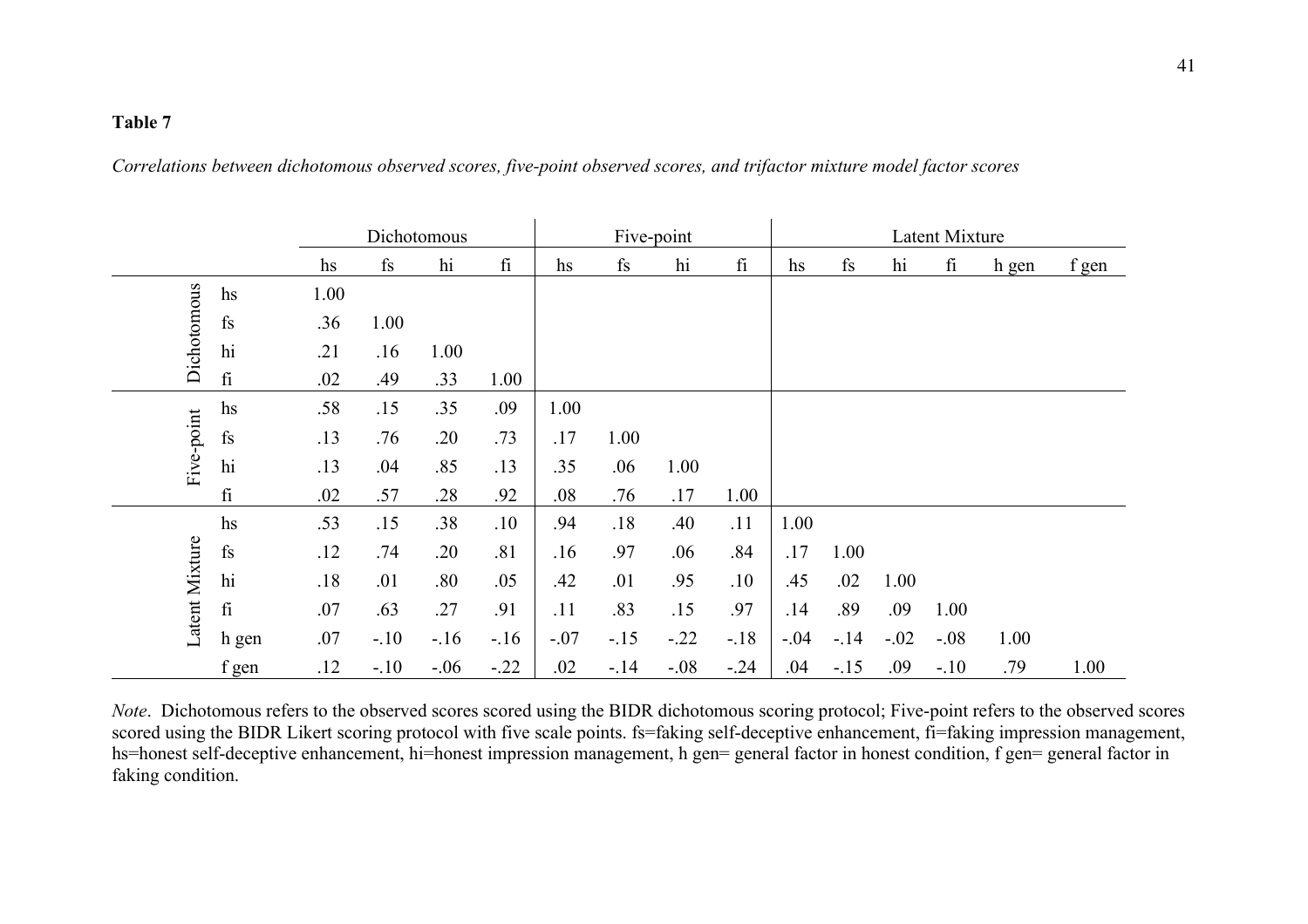



Note. Path coefficients are freely estimated unless they are constrained equal across conditions (indicated by labels i1…i20 and s1…s20) or fixed to 1 (indicated by label "1"). Small symbols above the latent variable names: 0 = mean fixed at zero; \* = mean freely estimated.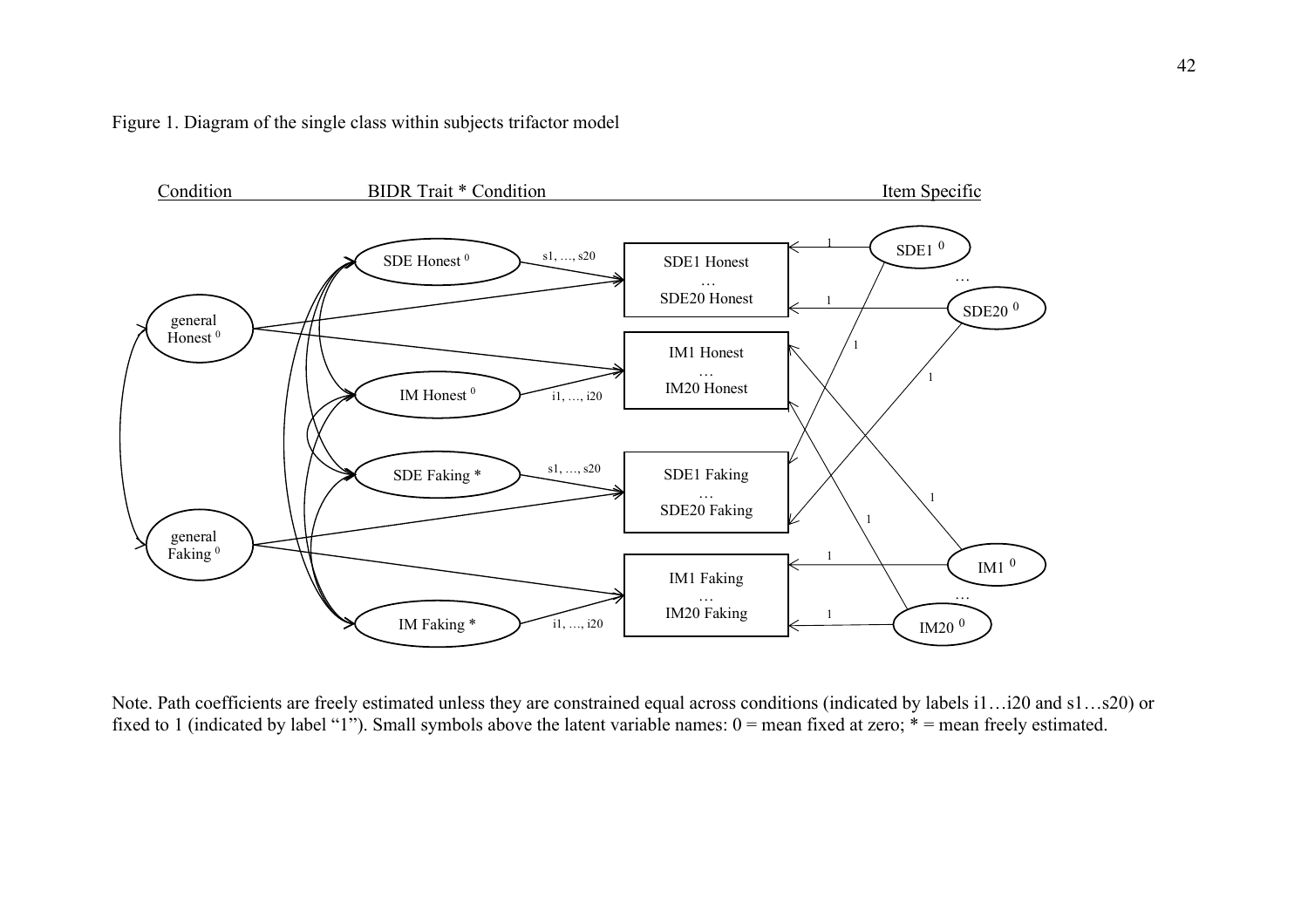# **Figure 2**

*Observed item distributions (after reverse scoring) under honest (left panel) and faking (right panel) instructions (1-strongly disagree, 5=strongly agree).*



*Note.* hs = honest condition for self-deceptive enhancement. hi = honest condition for impression management. fs = faking condition for self deceptive enhancement.  $f_i$  = faking condition for impression management. The figure shows that the item distributions are much more heavily weighted towards strongly agreeing with socially desirable item content in the faking condition on the right compared to the honest condition on the left.